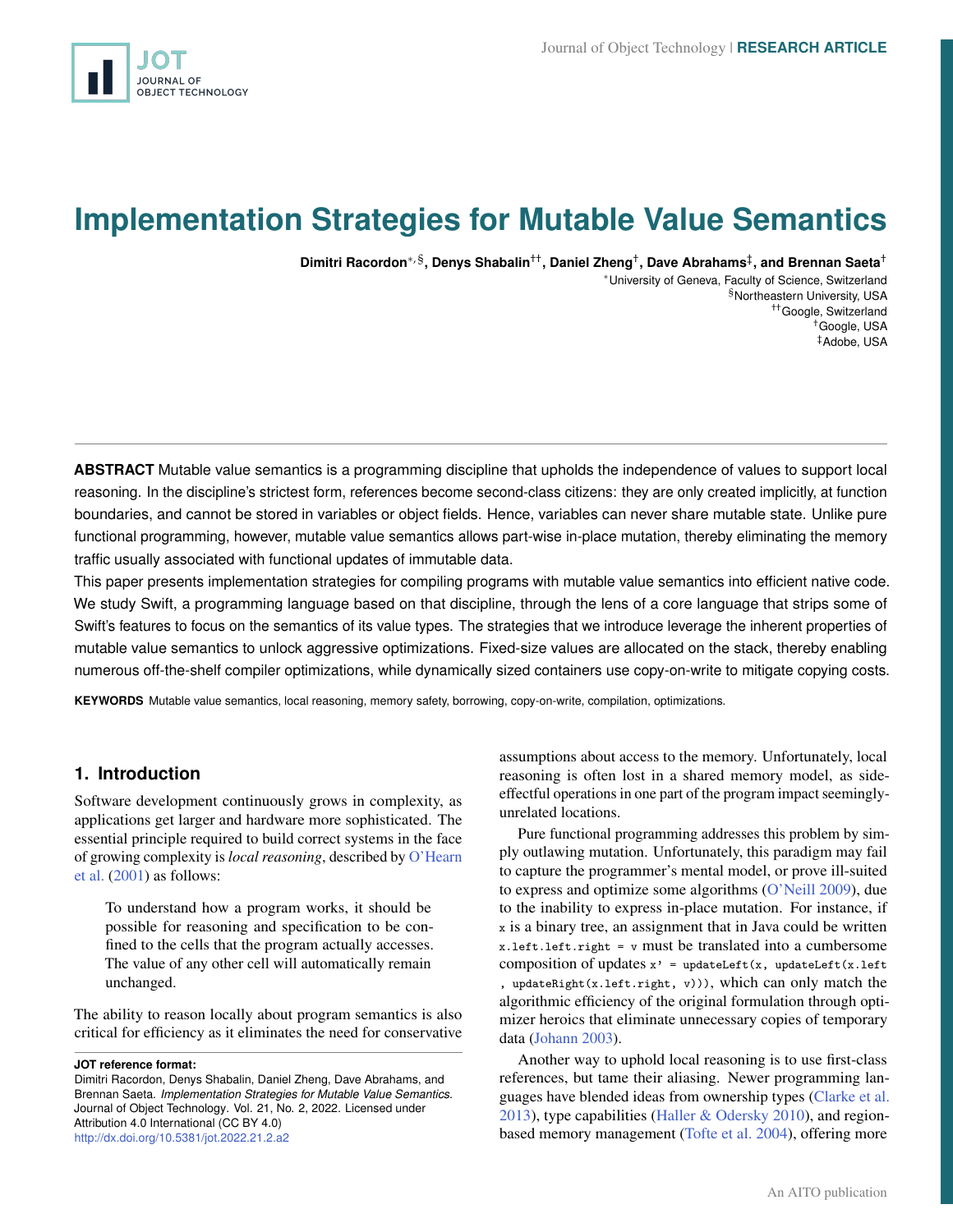freedom to write efficient and type-safe programs. These ideas, however, invariably complicate type systems with mechanisms like named lifetimes, which significantly raise the barrier to entry for inexperienced developers [\(Turner](#page-24-2) [2017\)](#page-24-2).

```
fn longer_of (x: String, y: String) -> String {
   if x.length() > y.length() { x } else { y }3 }
4
5 fn report_longest (x: String , y: String ) {
   let z = longer_of(x, y);println! ("longest of {:?} and {:?} is {:?}",
             x, y, z); // <- error
9 }
```
Consider the Rust [\(Matsakis & Klock](#page-23-4) [2014\)](#page-23-4) example above. A simple function longer\_of returns the longer of two character strings. Its caller, report\_longest, also simple, is ill-typed. The compiler complains that x and y have been *moved* (into the call to longer\_of), and can no longer be used. Ending variable lifetimes early is part of Rust's strategy for ensuring memory safety without creating expensive copies at function call boundaries. These goals are difficult to reconcile, so it's perhaps not surprising that simple-looking code exposes language complexity.

Mutable value semantics (MVS) sits at third point in the design space where both goals are satisfied and mutation is supported, without the complexity inherent to flow-sensitive type systems. The key to this balance is simple: MVS does not surface references as a first-class concept in the programming model. As such, they can neither be assigned to a variable nor stored in object fields, and all values form disjoint topological trees rooted in the program's variables.

The reader may justifiably wonder whether a discipline with these restrictions is expressive enough to write efficient, nontrivial programs. We note that a large body of software projects across multiple languages already answer this question empirically, such as the Boost Graph Library [\(Siek et al.](#page-24-3) [2002\)](#page-24-3), a collection of generic components [\(Stepanov & Rose](#page-24-4) [2014\)](#page-24-4) for computations on graphs in C++, and Swift for TensorFlow [\(Saeta](#page-24-5) [et al.](#page-24-5) [2021\)](#page-24-5), a high-performance platform for machine learning. Further, we observe that well-established programming languages have adopted MVS at the core of their semantics, such as R [\(R Core Team](#page-24-6) [2020\)](#page-24-6) and Swift [\(Apple Inc.](#page-22-0) [2021\)](#page-22-0), for safety and/or efficiency.

In more detail, Swift is a modern general-purpose programming language, used in a broad spectrum of applications. Its standard library offers a rich collection of reusable components based on MVS, while striving to show competitive performance against comparable libraries in programming languages such as C, C++ and Rust. The language is translated to native code using an LLVM [\(Lattner & Adve](#page-23-5) [2004\)](#page-23-5) backend.

After a brief introduction of the core tenets of MVS (Section [2\)](#page-1-0), we explore some of these implementation strategies and make the following contributions:

- We propose a core language called Swiftlet, a subset of Swift focused exclusively on MVS. We introduce Swiftlet through a series of examples (Section [3\)](#page-4-0) and formalize its semantics (Section [4\)](#page-6-0).
- We discuss a compiler for Swiftlet that supports the creation of zero-cost abstractions (Section [5\)](#page-14-0).
- We present a handful of compiler optimizations relying on local reasoning and leveraging runtime knowledge to elide unnecessary copies (Section [6\)](#page-17-0).
- We report performance measurements on handwritten and randomly generated programs with varying numbers of mutating operations, comparing results between Swift, Swiftlet, Scala, and C++ to demonstrate the benefits of MVS over functional updates (Section [7\)](#page-19-0).

# <span id="page-1-0"></span>**2. Mutable value semantics**

Before we delve deeper into the details of a language implementation, we ought to define precisely what MVS is and how it differs from the more widespread reference semantics.

#### **2.1. Primitive and compound types**

3

8

Popular object-oriented programming languages have converged on a common mutation model that distinguishes between socalled "primitive" or "built-in" types (typically numeric types) and "compound" types (typically arrays and classes). Variables of primitive types are independent: the value assigned to a variable of a primitive type cannot change due to an operation on another variable in the program. In contrast, variables of compound type may share state with other variables. Hence, the value assigned to a variable of a compound type *can* change due to an operation on another variable.

```
class Vec2 \{ int x, y; \} // Primitive fields
 class Rect { Vec2 pos, dim; } // Compound fields
 int i1 = 2; // Same pattern with
 Vec2 v1 = new Vec2(i1, i1); // - int: primitive
 Rect r1 = new Rect (v1, v1); // - Vec2: compoundRect r2 = r1;
9 \t r2.dim.x += 4 // Mutates r2
 System.out.println (r1.pos.x) // Now 6: r1 changed
 System.out.println(r1.pos.y) // 2: no change
```
**Listing 1** Compound types in Java have reference semantics

Consider the Java program above, which illustrates the distinction in full detail. In lines 1 and 2, it declares compound types Vec2 and Rect, representing 2d vectors and rectangles, respectively. In line 5, both primitive-type fields of v1 are initialized to the value of the same variable. In line 6, both compoundtype fields of  $r1$  are initialized with  $v1$ , causing  $r1$ . pos to share state with r1.dim. In line 7, assignment causes r1 to share state with r2. After line 7, the contents of the program's memory can be depicted as in Figure [1a.](#page-2-0)

Line 9 performs a mutation, growing the x dimension of  $r^2$ by 4. Line 10 shows that the mutation has had a non-local effect, changing r1.pos, a distinct variable of compound type. Line 11 shows that, by contrast, the mutation has *not* changed the value of the field r1.pos.y, a distinct variable of primitive type, initialized in the same way.

This difference in behavior demonstrates that Java has two different kinds of mutation semantics: one for "primitive" types and another for "compound" types.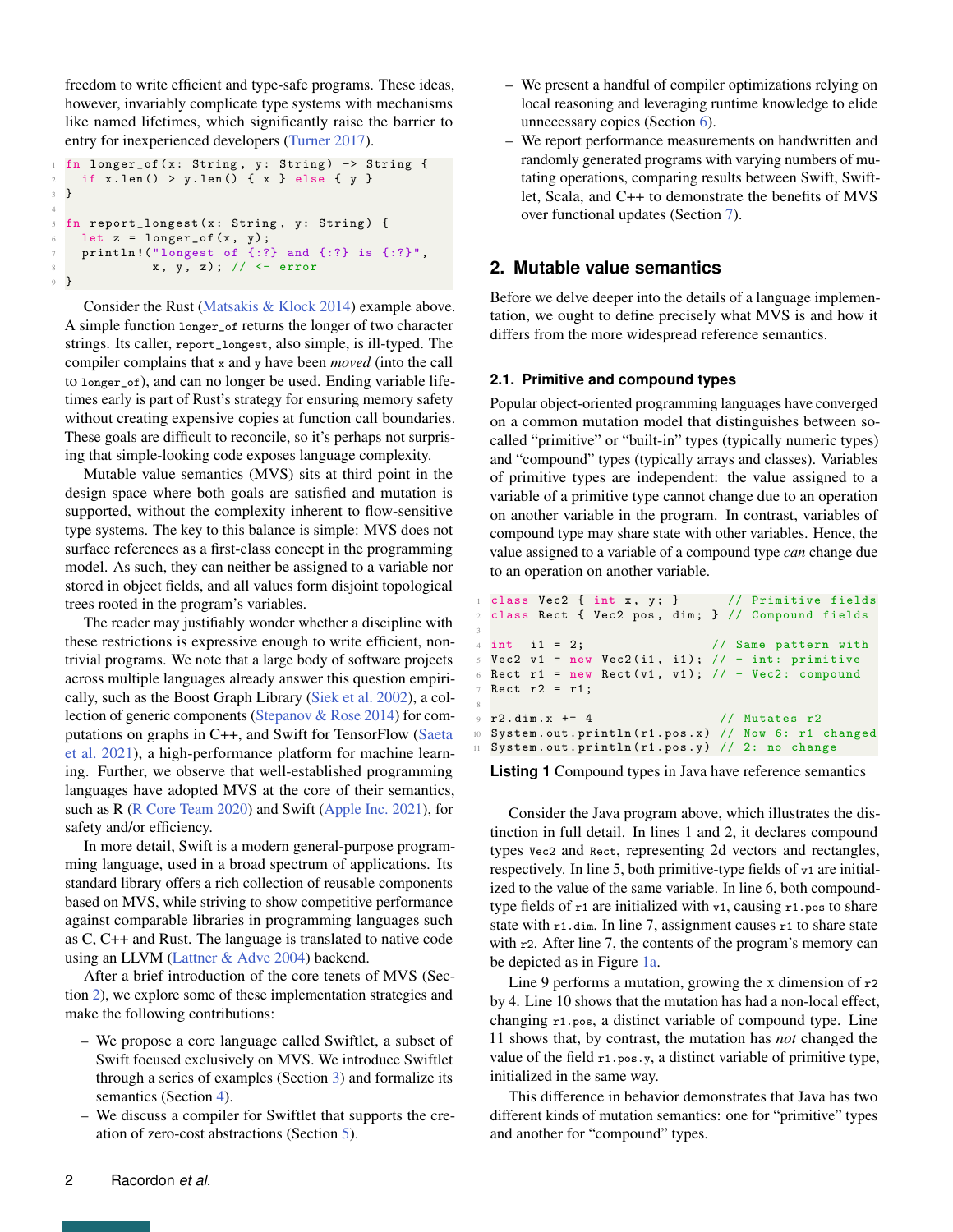<span id="page-2-0"></span>

**(a)** With reference semantics

**(b)** With value semantics

**Figure 1** Contents of the memory of a program involving compound types. Arrows represent references and boxes represent whole/part relationships.

#### **2.2. Value and reference semantics**

We can decouple these two mutation semantics from the question of whether a type is "primitive" or "compound". In fact, one could argue that it makes more sense for a notional vector value like Vec2 to behave just like a scalar int. A more general distinction separates types with reference semantics, which behave like Java's compound types, from those with value semantics, which behave like Java's primitive types. Conceptually, two variables of a reference type can share mutable state, but two variables of a value type cannot.

Because the difference in behavior always involves mutation, an immutable type can be said to have value semantics trivially. Mutation by assigning a whole new value to a variable can be rewritten as binding a new variable, with no mutation, so is trivially equivalent. Therefore, to distinguish the nontrivial cases of interest, we say that a value type has *mutable* value semantics when its *parts* can be mutated in-place, without reassigning a variable of the type.

```
struct Vec2 { var x: Int, y: Int }
2 struct Rect { var pos: Vec2, dim: Vec2 }
3
4 \text{ var } i1 = 25 \text{ var } v1 = \text{Vec2}(x: i1, y: i1)6 \text{ var } r1 = \text{Rect}(\text{pos}: v1, \text{ dim}: v1)7 \text{ var } r2 = r18
9 r2.dim.x += 4 // Mutates r2
10 print (r1.pos.x) // Prints 2: r1 unchanged
11 print (r1.pos.y) // Prints 2
```
**Listing 2** Swift has compound types with value semantics

Consider the Swift program above, a direct transliteration of the Java code from Listing [1,](#page-1-1) but using only types with mutable value semantics. In Swift, structs are value types, so after line 6, r1.pos and r1.dim do not share state.

Figure [1b](#page-2-0) depicts the contents of the program's memory after line 7. Note that we use nesting rather than arrows to represents relationships between values and their parts, because values never share parts. Unlike in Java, the dimensions of r2 are independent from those of  $r1$ . Hence, the mutation of  $r2$  at line 9 does not propagate to r1, as shown by the print statement at line 10.

#### **2.3. Spooky action at a distance**

Our Java example demonstrates how programming with reference types implicitly introduces *aliasing*—a condition where

two or more live variables refer to the same memory location every time a variable is passed to a function or assigned to another variable. Unfortunately, leaving alias creation implicit in the language creates a collection of problems [\(Noble et al.](#page-23-6) [1998\)](#page-23-6) that we informally dub *spooky action at a distance*. [1](#page-0-0) In short, neither humans nor machines (e.g., optimizing compilers) can reason locally about mutation semantics in the presence of aliases.

Consider the so-called "signing flaw", a security vulnerability discovered in a previous version of the Java platform that allowed untrusted applets to escalate access into the virtual machine [\(Vitek & Bokowski](#page-25-0) [2001\)](#page-25-0). The vulnerability was caused by a reference leak, giving the attacker the means to mutate the system's internal list of signatures. The following snippet is a simplified excerpt of the flawed implementation:

```
1 public class Class {
    2 public Identity [] getSigners () {
      return this. signers;
    \lambda5 private final Identity [] signers ;
6 }
```
The field signers is exposed via the method getSigners. An attacker could thus obtain an alias on the list of trusted signers and alter it as they see fit. Although the field is private final and is thus neither accessible to clients nor reassignable, nothing prevents a method from accidentally leaking a reference to the object it holds, and through that reference, the list can be mutated [\(Potanin et al.](#page-24-7) [2013\)](#page-24-7).

The standard prescription for accidental aliasing in Java is the manual insertion of defensive copies, but that is hardly an adequate cure: a missed defensive copy is a possible security vulnerability, an extra copy a source of inefficiency. Alias prevention mechanisms like ownership types [\(Clarke et al.](#page-23-2) [2013\)](#page-23-2) and confined types [\(Vitek & Bokowski](#page-25-0) [2001\)](#page-25-0)) are safer, but require complex annotations in code. Even when applied correctly, defensive copies must be made conservatively, without dynamic knowledge of how the objects will ultimately be used—for example, whether they are eventually mutated, or even inspected and thus impose a heavy performance tax. Below the level of the programming model, the mere *possibility* of mutation through a shared reference creates additional costs [\(Shaikhha et al.](#page-24-8) [2017\)](#page-24-8).

Optimizing compilers such as GCC and LLVM go to significant lengths to "model the heap" to prove references and pointers do not alias. In cases where uniqueness cannot be

<sup>&</sup>lt;sup>1</sup> With apologies to Einstein.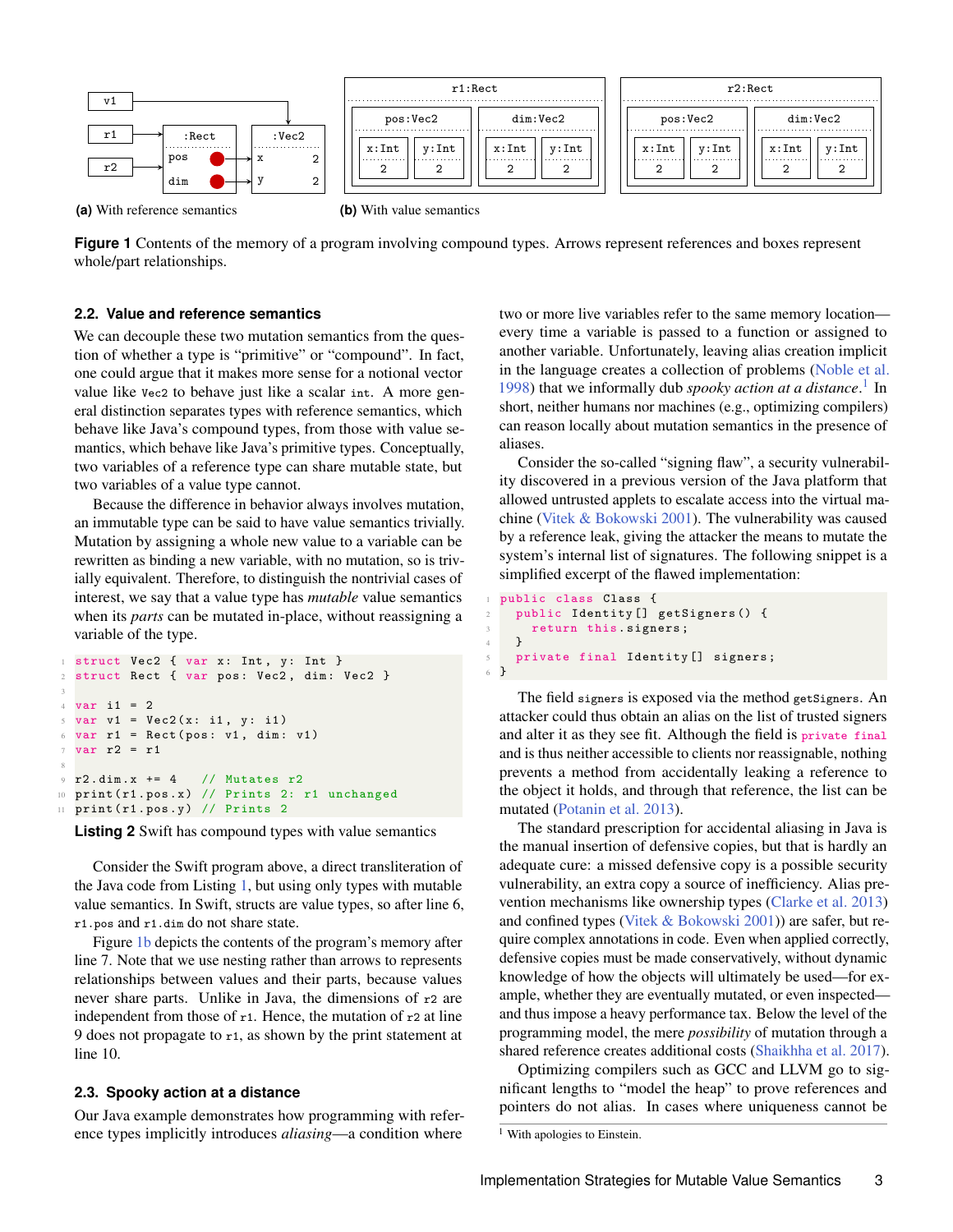proven, code generation becomes pessimistic. Examples of inhibited optimizations include: writing and reloading registers from memory, disabling loop-invariant code motion, and preventing vectorization.

By contrast, programming with value types rules out aliasing by construction, making it easy to reason about mutation and eliminating this class of bugs. Furthermore, a variable of value type can live exclusively in registers—even when it is compound, and across opaque function boundaries—allowing a compiler to reliably vectorize without modeling the heap. In other words, programming with values yields predictable performance without risking regression by changing code in a way that would cause optimizers to fall short, due to conservative assumptions.

## <span id="page-3-0"></span>**2.4. The murky depths of ambiguous relationships**

Implicit aliasing is not the only problem introduced by pervasive reference semantics: it has also led to a widespread fallacious mental model among programmers. Consider the routine question faced by object-oriented developers of whether copying, mutability, or comparison should be "deep" or "shallow" in the context of the following Java example:

```
interface ClickListener {
    void clickOccurred ();
3 }
4
 public class Button {
    private Point position;
    7 private ClickListener clickHandler ;
8 }
```
It would be inappropriate to "shallow copy" a Button–a distinct copy of a Button instance needs a distinct copy of its position. If Button is "deep-copied", though, its clickHandler will be copied too, which is almost certainly inappropriate. Even if a "deep" copy *were* appropriate for the clickHandler, we'd have to ask, "how deep?" Since the details of the clickHandler are unknown, there is no answer. In fact, the exact same problem applies to both mutability and comparison: neither "deep" nor "shallow" will "cut it."

Each reference in this example represents a relationship between the Button and some other object. If we look closely at the nature of those relationships, we can see that there's something special about the Button's relationship to its position that makes "deep" treatment appropriate: it connects a *whole* to its *part*.

While our initial example clearly demonstrates that the idea of "deep" or "shallow" copying is inadequate, recognizing the significance of whole-part relationships suggests that the idea itself is fallacious. Since a correct copy creates an independent but equivalent value of an instance *and all of its parts*, it would be fair to say there *are* no correct "deep" or "shallow" copies, only "copies".

This widespread misunderstanding would not exist but for the ambiguous meaning of stored references. It is striking, then, that despite the importance in UML of distinguishing "composition" and "aggregation" from mere "association", and despite UML's profound influence on object-oriented programming, the whole-part relationship is not surfaced by most object-oriented languages.

Aside from representing arbitrary relationships, stored references hav a second role: they *provide access to the related data*. In fact it is this access, combined with mutation, that leads to the "spooky action" discussed earlier, because when a reference is copied, access goes along with the relationship. It is interesting to ask, then, what would happen if we decoupled those roles? As it turns out, MVS does just that.

In MVS, composition *always* represents a whole-part relationship. This direct representation of composition benefits more than code clarity. The compiler is able to synthesize fundamental, tedious, and error-prone operations such as copying, equality and hashing. More importantly, it can automatically propagate immutability. This last capability has a powerful and non-obvious consequence: given a mutable type, application of a simple 'let' to a declared instance, produces a correct immutable instance. In reference-based languages such as Scala, Objective-C, and JavaScript, where the whole-part relationships are obscured, immutability is both more important—it is the only route to local reasoning—and much harder to achieve. In all of these languages it is common to see a separate immutable type created for every mutable one. [\(Odersky & Moors](#page-23-7) [2009;](#page-23-7) [Bierema](#page-22-1) [2022\)](#page-22-1).

## **2.5. Representing other relationships**

Because whole/part relationships do not admit aliasing, they always form a tree, with the parts of a compound type being its children. It is reasonable to ask, then, how we can use mutable value types to represent self-referential data structures, such as doubly linked lists and directed graphs.

In fact, any arbitrary graph can be represented as an adjacency list. For example, a vertex set might be represented as an array, each element of which contains an array of outgoing edge destination indices. This approach can be seen as decoupling the two roles of first-class references: inner array elements represent relationships *without* conferring direct access to the related data, which is only available through the object of which it is a part. $<sup>2</sup>$  $<sup>2</sup>$  $<sup>2</sup>$ </sup>

Naturally, losing the ability to directly access data through references changes the way programs are written. For example, traversing an arbitrary graph requires access to the whole graph at each step, rather than just a single vertex and its outgoing edges. In exchange, we get improved expressiveness, correctness, and even performance [\(Siek et al.](#page-24-3) [2002\)](#page-24-3).

#### **2.6. Semantic regularity and generic programming**

Uniform mutation semantics makes it possible to create userdefined mathematical abstractions that behave like built-in numeric types. To illustrate, we can add a += operator to the Vec2 type introduced earlier.<sup>[3](#page-0-0)</sup> Here, applying the mutating operator  $+=$  to  $v1$  affects only the value of  $v1$ , and not that of  $v2$ , just as if they were integers.

struct Vec2 { var x: Int, y: Int

<sup>2</sup> We note that the idea of dissociating the knowledge of a location from the right to access is central to capability-based approaches [\(Smith et al.](#page-24-9) [2000\)](#page-24-9).

<sup>&</sup>lt;sup>3</sup> The inout keyword seen here expresses argument mutation, and is explored in detail in Section [3.](#page-4-0)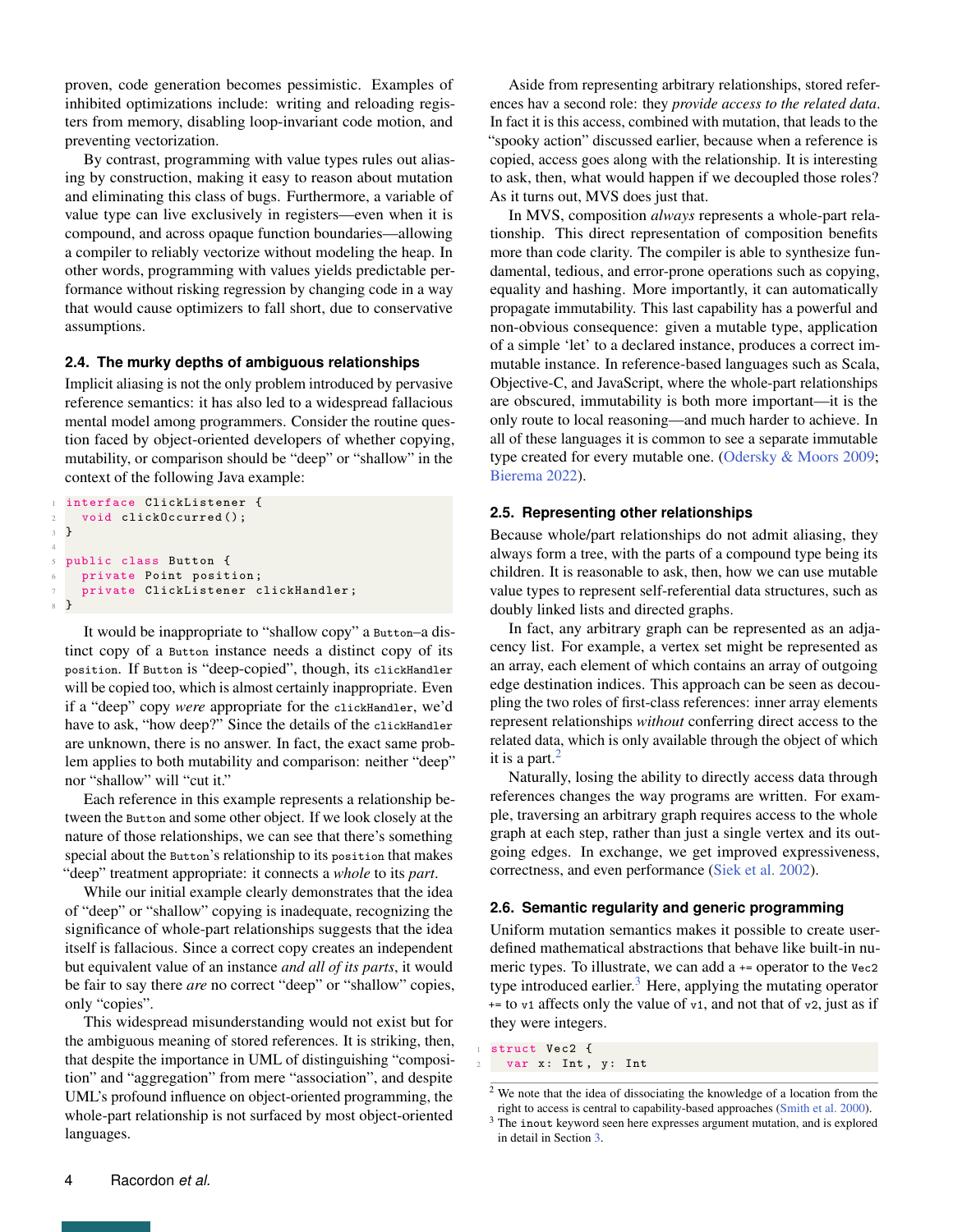```
3 static func += (a: inout Self, b: Self) {
4 a.x += b.x
5 a.y += b.y
6 }
7 }
8 \text{ var } v1 = \text{Vec2}(x: 2, y: 2)9 var v2 = v1
10 \text{ y2 } += \text{Vec2(x: 1, y: 0)}11 print(v1) // Vec2(x: 2, y: 2)12 print(v2) // Vec2(x: 3, y: 2)
```
Semantic uniformity is a prerequisite for generic programming, the discipline of realizing algorithms and data structures so they work in the most general setting possible, without loss of efficiency [\(Stepanov & Rose](#page-24-4)  $2014$  $2014$ ).<sup>4</sup> Indeed, it becomes difficult to even *describe* the semantics of an algorithm if any part of it can have non-local effects.

# <span id="page-4-0"></span>**3. Swiftlet**

Swiftlet is a subset of Swift, focusing on value types and discarding all features that are not essential to their description. Our language only features structs (i.e., compounds of heterogeneous types), arrays (i.e., dynamically sized collections of homogeneous data), functions, and numeric (integer and floating-point) values. The result is a language whose complete operational semantics fits a single page (Section [4\)](#page-6-0).

A program is described by a sequence of struct declarations, followed by a single expression denoting an entry point (i.e., the contents of the main file in a regular Swift program).

A variable is declared with the keyword var followed by a name, an optional type annotation, an initial value, and the expression in which it is bound. A constant is declared similarly, with the keyword let. Naturally, a variable can be mutated or reassigned whereas a constant cannot.

```
var foo: Int = 4;
2 let bar = foo;
3 print (bar) // Prints 4
```
A struct is a compound type composed of zero or more fields. Each field is typed explicitly with an annotation and associated with a mutability qualifier (let or var) specifying whether it is constant or mutable. Fields can be of any type, but—for simplicity only—type definitions cannot be mutually recursive. Hence, all values have a finite representation.

```
1 struct Vec2 { ... };
2 \text{ var } v = \text{Vec2}(x: 4, y: 2);3 print (v. y) // Prints 2
```
As all types have value semantics, values form disjoint topological trees rooted at variables or constants. Conceptually, an assignment is always a copy of the right operand<sup>[5](#page-0-0)</sup> and does not create an alias. In the program below, u is assigned a copy of v's value, so the update of u's second component in line 4 does not modify v.

```
1 struct Vec2 { ... };
2 \text{ var } v = \text{Vec2}(x: 4, y: 2);
```

```
3 \text{ var } u = v:
4 u \cdot y = 8 // v = Vec2(x: 4, y: 2)5 // u = Vec2(x: 4, y: 8)
```
Immutability applies transitively. All fields of a struct bound to a constant are also treated as immutable by the type system, regardless of their declaration. For example, the program below is ill-typed because v.y denotes a constant, notwithstanding that field having been declared with var.

<sup>1</sup> struct Vec2 { ... };  $2 \text{ let } v = \text{Vec2}(x: 4, y: 2);$ <sup>3</sup> v. y = 8 // <− type error

Likewise, all elements of an array are constant if the array itself is bound to a constant.

```
1 struct Vec2 { ... };
2 \text{ let } a = [Vec2(x: 4, y: 2), Vec2(x: 5, y: 3)];
3 a [0]. y = 8 // <− type error
```
Functions are declared with the keyword func followed by a name, a list of typed parameters, a codomain, and a body. Arguments are evaluated eagerly and passed by value. Functions are allowed to be mutually recursive.

```
1 func fact (n: Int ) −> Int {
2 n > 1 ? n * fact (n: n - 1) : 1
3 };
4 fact (6) // Prints 720
```
To implement in-place part-wise mutation across function boundaries, a parameter's type is marked inout, which makes the parameter mutable in the callee. Conceptually, an inout argument is copied when a function is called and copied back when that function returns.<sup>[6](#page-0-0)</sup>

```
1 struct Vec2 { ... };
2 func translateX(v: inout Vec2, d: Int) -> Void {
3 \t v. x = v. x + d4 };
5 \text{ var } v = \text{Vec2}(x: 4, y: 2);6 = = translateX(v: &v, d: 6);
7 print (v. x) // Prints 10
```
In the program above, the function translateX accepts an inout parameter of type Vec2, which it is allowed to mutate. The return type, Void, is Swiftlet's unit type. The function is called at line 6, effectively mutating the value of the vector v across function boundaries. Note that the ampersand featured in the call expression is not the "address-of" operator from C/C++. Instead, it signals in code that the argument is to be mutated—conceptually "copied out" of the callee upon return.

Of course, inout extends to multiple arguments, with one important restriction: to prevent any writeback from being discarded, overlapping mutations are prohibited. In other words, inout arguments must have independent values. This Law of Exclusivity [\(McCall](#page-23-8) [2017\)](#page-23-8) creates a crucial optimization opportunity: it is *safe* to sidestep the conceptual copies by allowing the callee to write the argument's memory in the caller's context. In other words, inout argument passing can be implemented as pass-by-reference without surfacing reference semantics in the programming model.

Remark that inout parameters are reminiscent of (if not identical to) *borrowing* [\(Naden et al.](#page-23-9) [2012\)](#page-23-9), as found in languages

<sup>4</sup> Generic programming as described by its originators depends on the concept of *regularity* [\(Stepanov & McJones](#page-24-10) [2009\)](#page-24-10), a refinement of value semantics.

<sup>5</sup> We discuss how the language implementation eliminates unnecessary eager copies in Section [6.](#page-17-0)

<sup>6</sup> The Fortran enthusiast may think of the so-called "call-by-value/return" policy.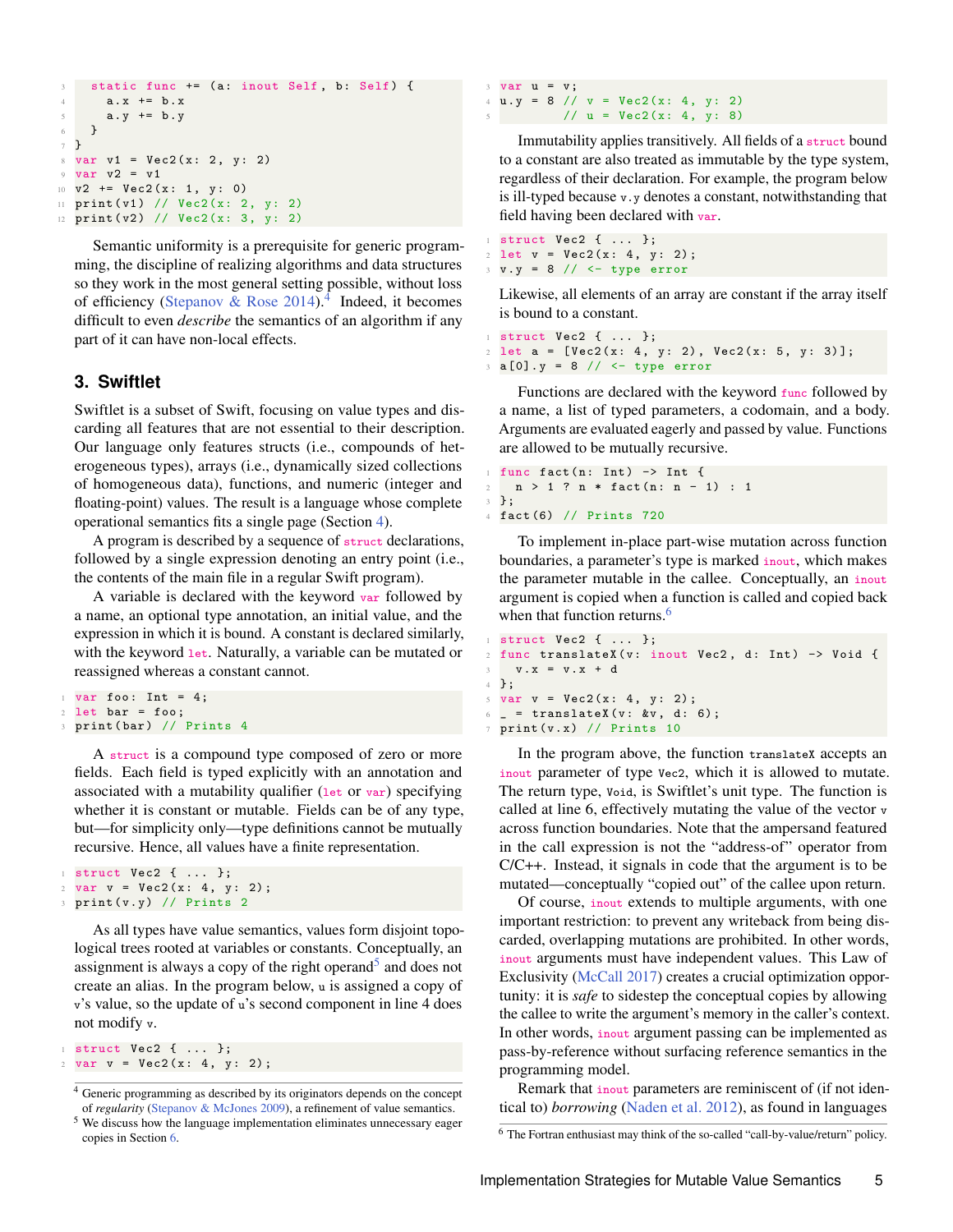like Rust. The difference lies in the way uniqueness is guaranteed. Unlike generalized borrows, inout parameters are secondclass citizens: they have lexically-bounded lifetimes and must "appear in person" [\(Strachey](#page-24-11) [2000\)](#page-24-11). These restrictions ensure that aliases can be prevented simply by verifying that the "path" to a value (i.e., a list of member accesses and/or array subscripts) never appears twice in inout arguments to a single function call. $7$  If references were granted first-class status, the type system would have to reason about the possible set of values that a variable may have at a particular point in the program, as a path alone would not be sufficient to identify the referred location.

One additional restriction applies to paths identifying elements of an array. The type system allows the same array to be indexed more than once by inout arguments only if it can conclude that the indices cannot overlap. For example, given an array x, the expression  $swap(kx[0], kx[1])$  is well-typed, but  $swap(\&x[f(0)], \&x[1])$  is not. In the second case, the type system conservatively assumes that  $f(0)$  could be evaluated as any value, including 1.

<span id="page-5-0"></span>

**(a)** swapX(a: &v, b: &z) **(b)** swapX(a: &v, b: &v.y)

**Figure 2** Visual representation of path uniqueness

We illustrate path uniqueness metaphorically. Imagine that values are represented by nested boxes, where nesting denotes a whole/part relationship. A path identifies a single box from outside in. Whenever one appears as an inout argument, the type checker paints the referred box with a color specific to that argument's position. At the end of the process, the program is ill-typed if one box had to be painted with two different colors.

We give an example in Figure [2.](#page-5-0) Let swapx be a function that accepts a vector and an integer as inout parameters—a and b—and swaps in-place the value of the vector's first component with that of the second parameter.

```
func swapX (a: inout Vec2, b: inout Int)
    2 −> Void { ... };
 var v = Vec2(x: 2, y: 5);4 \text{ var } z = 8;5 swapX (a: &v , b: &z) ; // <− well − typed
 swapX(a: &v, b: &v.y) // <- ill-typed
```
Line 5 creates the situation shown in Figure [2a.](#page-5-0) No box had to be painted with two different colors: the call is well-typed. Line 6, however, produces Figure [2b.](#page-5-0) The box representing  $v \cdot y$ was painted twice: the call is ill-typed.

A Swiftlet function must declare any variables that are to be *captured* in its closure.<sup>[8](#page-0-0)</sup> If capture list is not provided, it is equivalent to a declaration of a zero-argument list with no captures. The value of each capture is then copied from the context surrounding its declaration, thus enforcing *capture-bycopy* semantics, and each capture is immutable.

```
var x = 2;
2 func f(y: inout Int) -> Void {
    [x] in // x is captured immutably
   y += x;
5 };
6 f(y : kx);\frac{1}{7} print (x) // Prints 4
```
By contrast, Swift does not require captures to be explicitly declared, and its implicit captures are *by-reference*, so closures introduce reference semantics. Consider the following example, which is well-typed in Swift but not in Swiftlet:

```
var x = 0;2 func g(y: inout Int) -> Void { y += x };
 3 g(y : & x) // <− error
```
The above program creates overlapping mutable accesses to the same variable: the first obtained by capture, the second as an inout argument, which violates the Law of Exclusivity. This violation, however, is detected only at runtime. Since Swiftlet captures only by copy, it guarantees statically that closures uphold the Law of Exclusivity.

Drawing inspiration from linear type systems [\(Wadler](#page-25-1) [1990\)](#page-25-1), languages like Rust capture free variables from the environment destructively. We refer to this policy as *capture-by-move*. Still others use capture-by-reference, but encode side effects on the environment into function types, essentially equipping the language with a type-and-effect system [\(Rytz et al.](#page-24-12) [2013\)](#page-24-12). Both of these approaches to capture semantics introduce significant language complexity.

Swift methods are defined to be equivalent to free functions accepting an instance of the receiver struct as a first parameter. Therefore, without loss of expressivity, methods are omitted from Swiftlet for simplicity.

Although Swiftlet does not provide Swift's support for generic types—only arrays are generic—rudimentary polymorphism can be achieved via type-erased containers. An instance of type Any can store a value of any type, allowing the creation of type-erased data structures with value semantics.

```
1 struct Pair {
2 var _1 : Any
3 var -2: Any
4 };
 let p = Pair( 1: 4 as Any, 2: [7] as Any);p. _2 = p as Any; // Not a reference loop!
 print (p) // Pair (_1: 4, _2: Pair (_1: 4, _2: [7]))
```
5

8

Line 1 declares Pair, a type that stores two values, each of arbitrary type. Line 6 creates p, a Pair storing an integer 4 as its first element and an array [7] as its second. In line 7, p.  $2$ is assigned the value of p. Finally, line 9 prints the contents of p. Note that, because Any has value semantics, line 7 does not

<sup>&</sup>lt;sup>7</sup> Note that, where x denotes an array of integers, a path of the form  $x[x[0]]$  is a valid inout argument, even if x occurs twice. Each subscript operation can be thought of as a function call, and in this case, the nested expression  $x[0]$  is reduced to an index i before the callee gets exclusive access to a path  $x[i]$ .

<sup>8</sup> Closures with explicit capture lists have a different syntax in Swift. We overlook that detail for simplicity.

<sup>&</sup>lt;sup>9</sup> Unlike Swift, Swiftlet requires an explicit "as" cast to store an arbitrary value as Any. Further, the language does not provide a safe "downcast" from Any. An invalid cast results an error at runtime.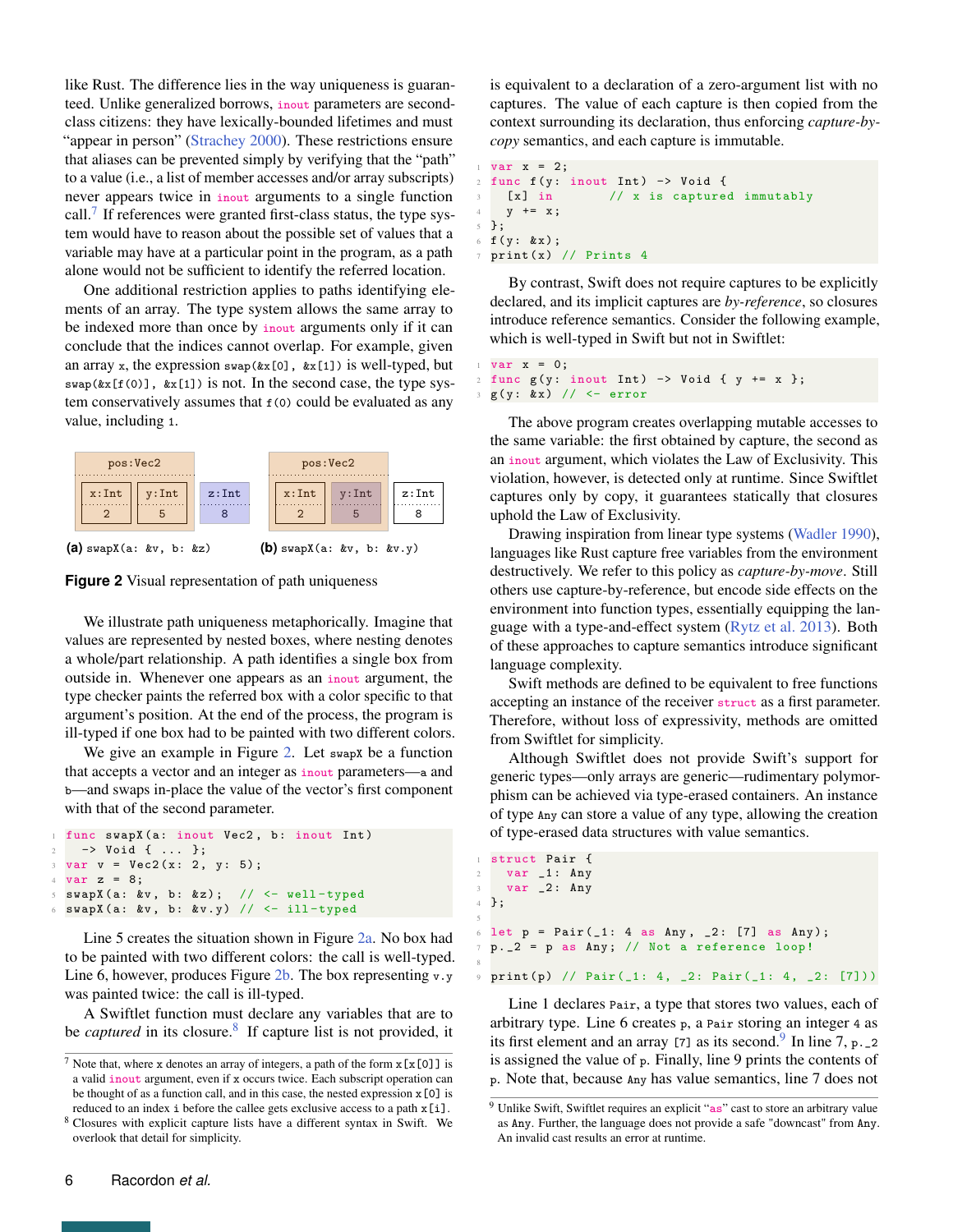cause the pair to refer to itself, avoiding an infinite recursion in line 9. Instead, the value of p has been copied into p.\_2.

# <span id="page-6-0"></span>**4. Formal definition**

This section introduces Swiftlet formally. We start with its syntax and present a first description of its operational semantics in the form of big-step inference rules (a.k.a. natural semantics). This semantics is intended to describe the high-level user model and provide a formal framework for discussing optimization strategies.

Then, we present the Swiftlet's static semantics, and show how its type system guarantees uniqueness of inout arguments at function boundaries.

Although natural semantics is convenient for describing ob-servable behaviors [\(Leroy & Grall](#page-23-10) [2009\)](#page-23-10), its inability to distinguish failure from non-termination makes it less well-suited to the study of soundness properties. Hence, to demonstrate the guarantees provided by our static semantics, we finally present a second operational semantics in the form of small-step inference rules.

#### **4.1. Notations**

We use horizontal bar notation to denote sequences of terms. For instance,  $\bar{x}$  expands to  $x_1, \ldots, x_k$  for some *k*. We write  $\varepsilon$  for the empty sequence and, for the sake of syntactic regularity, we assume that  $x_1, \ldots, x_k$  is an empty sequence if  $k = 0$ . We write  $|\overline{x}|$  for the length of the sequence  $\overline{x}$ . We write  $\overline{x}$  :  $\overline{y}$  meaning  $x_1: y_1, \ldots, x_k: y_k.$ 

Let  $f : A \rightarrow B$  be a function,  $dom(f)$  denotes its domain. If *f* is a partial function, then  $dom(f)$  is the subset  $A' \subseteq A$  for which *f* is defined. We write  $f = [\perp]_{A \to B}$  to represent a partial function  $f : A \rightarrow B$  with  $dom(f) = \emptyset$ . We write  $f = [a \mapsto$  $b|_{A\rightarrow B}$  to represent a partial function *f* such that  $f(a) = b$ with  $dom(f) = \{a\}$ . We write  $f = [a \mapsto g(a) | p(a)]_{A \rightarrow B}$ for the function that returns  $g(a)$  for all  $a \in A$  that satisfy a predicate *p*. For example,  $[i \mapsto -i \mid i \in \mathbb{Z} \land i < 0]_{\mathbb{Z} \to \mathbb{Z}}$ denotes a function that maps each negative integer to its absolute value. We omit the subscript when the function's domain and codomain are obvious from the context. We write  $f[a \mapsto b]$  for the function that returns *b* for *a* and  $f(x)$  for any other argument. For instance, if  $f(0) = 1$  and  $f(1) = 2$ , then  $(f[0 \mapsto 3])(0) =$ 3 and  $(f[0 \rightarrow 3])(1) = 2$ . We write  $f[a \rightarrow \perp]$  for the function that is not defined for *a* and returns  $f(x)$  for any other argument. Given  $f : A \rightarrow B$  and  $g : A \rightarrow B$ , we write  $f[a \mapsto g(a)]$  for the function  $f[a \mapsto g(a)]$  if  $a \in dom(g)$ , or f otherwise.

Let  $e$  be a term and  $\sigma$  a set of substitutions represented as a partial function from variables to terms, we write  $e$ [ $/\sigma$ ] for the term obtained by applying the substitutions  $\sigma$  to  $e$ , renaming free variables as necessary. For instance, if  $e = \lambda a \cdot ab$  and  $\sigma = [b \mapsto c]$ , then  $e[\sqrt{\sigma}] = \lambda a.a.c.$ 

#### **4.2. Syntax**

Figure [3](#page-6-1) presents the formal syntax of Swiftlet. A program *g* is a sequence of structure declarations followed by a single functional term acting as its entry point.<sup>[10](#page-0-0)</sup> A structure is de-

<span id="page-6-1"></span>

| integer c                       |                           |                                                                                 |
|---------------------------------|---------------------------|---------------------------------------------------------------------------------|
| $name \ x, s$                   |                           |                                                                                 |
| <i>context</i> $\mu$ , $\phi^s$ |                           | $\colon X \to M \times V$                                                       |
| prog. g                         | $ ::= \overline{d} e$     |                                                                                 |
| struct d                        |                           | $ ::=$ struct $s \{ b \};$                                                      |
| qual. m                         |                           | $::=$ 1et $\vert$ var                                                           |
| bind. b                         |                           | $ ::= m x : \tau$                                                               |
| arg. a                          |                           | $ ::= \&r   e$                                                                  |
| expr. e                         |                           | $\therefore = e; e   b = e \text{ in } e   r = e   \overline{e}   r   v$        |
|                                 | I                         | $s(\overline{e})   e(\overline{a})   e ? e : e   e$ as $\tau$                   |
|                                 |                           | func $x(\overline{x:p}) \to \tau \{[\overline{x}] \text{ in } e\}$ in $e$       |
| $\mathcal{V}$                   | $\mathbf{r} = \mathbf{r}$ | inout $\tau   \tau$                                                             |
| $type \tau$                     | $\mathrel{\mathop:}=$     | $(\overline{p}) \rightarrow \tau   [\tau]   s   \mathbb{Z}   Any   ()$          |
| path r                          |                           | $ ::= e.x   e[e]   w$                                                           |
| value v                         |                           | $\therefore = \lambda(\overline{x:p},e)   \phi^s   [\overline{v}]   box(v)   c$ |
| w                               | $::=$                     | $w.x \mid w[c] \mid x$                                                          |
|                                 |                           |                                                                                 |

#### **Figure 3** Formal syntax of Swiftlet

scribed by a unique global name and a sequence of property declarations. A property is declared by a binding *m x* : *τ* where *m* denotes its mutability, *x* identifies its name, and  $\tau$  specifies its type.

Other types include integer (written  $\mathbb{Z}$ )<sup>[11](#page-0-0)</sup>, homogeneous arrays (written  $\lceil \tau \rceil$  where  $\tau$  is the element type), function types (written  $(\bar{p}) \rightarrow \tau$ , where  $\tau$  is the return type and each  $p$  is a parameter type potentially qualified by inout), the existential container type (written *Any*), and the unit type (written ()).

Functions can be recursive (although not hoisted), but we proscribe mutually recursive type declarations. For the sake of simplicity, Swiftlet requires all named declarations (i.e., structures, properties, parameters, and local bindings) to have a unique name. This simplification does not restrict the expressiveness of our language, as name conflicts can always be eliminated via *α*-conversion. Further, function declarations always feature a capture list, even when it is empty.

Expressions are composed out of array literals, structure instantiations, function calls, conditionals, function declarations, binding declarations, assignments, sequences, casts, values, and paths. The latter are at the heart of mutable value semantics. In broad strokes, a path denotes access to a value or part thereof. It can be the name of a binding or any expression suffixed by either a dotted accessor (e.g., *e*.*n*) or a bracketed index identifying a specific element in an array (e.g.,  $e_1[e_2]$ ).

Borrowing from C parlance, path expressions starting with a name are called *lvalues*, as they may appear on the left hand side of an assignment. Only mutable lvalues can serve as ar-

 $10$  Named functions are declared in the body of the entry point

<sup>&</sup>lt;sup>11</sup> We exclude floating-point values from the formal definition.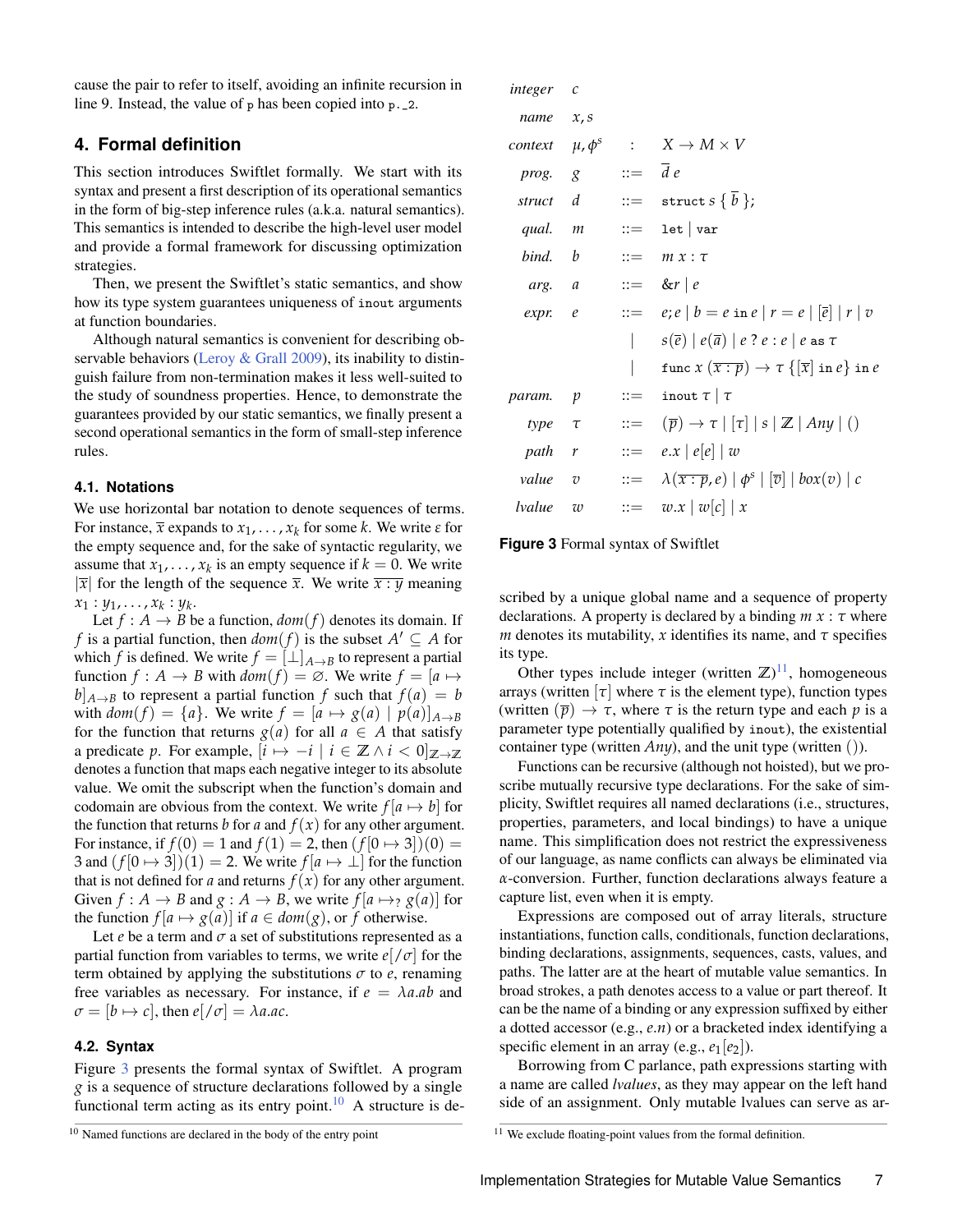guments to inout parameters. As mentioned in the previous section, immutability applies transitively, meaning that an lvalue is immutable if any component of its path is. Note: a bracketed lvalue can be mutable even when the expression of its index is immutable. Because 0 without enclosing brackets is not a path component, its immutability does affect that of  $x[0]$ , which is only immutable if *x* is an immutable binding.

The sequence operator ";" is left associative, that is  $a; b; c$  is equivalent to  $(a, b)$ ; *c*. For clarity, the scope of a declaration is introduced explicitly in the formal syntax: binding and function declarations are always trailed by another expression, which represents their scope. For instance,  $x$  in the assignment  $x = 2$ is bound in var  $x : \mathbb{Z} = 1$  in  $(f(x); x = 2)$ , but it is free in both  $x = 2$ ; var  $y : \mathbb{Z} = 1$  in  $f(x)$  and var  $y : \mathbb{Z} =$ 1 in  $f(y)$ ;  $x = 2$ . Scopes are used to determine the lifetime of a particular value and reclaim memory.

We bring the reader's attention to a handful of additional differences between Swiftlet's concrete and formal syntax. First, for the sake of concision, the formal syntax does not use argument labels in function calls or structure literals. For instance, a call  $f(y: \& x)$  in the concrete syntax is written  $f(\& x)$  formally. Second, the formal syntax lets bindings appear at any position in an expression. For instance, let  $x = \text{let } y = 1$  in *y* in  $f(x)$  is formally valid, yet it is ill-formed in the concrete syntax. More generally, any expression can appear in a binding's initializer, including assignments. This difference, however, does not raise the expressiveness of the formal syntax above that of its concrete counterpart, as side-effectful expressions can be represented by closures with inout arguments.

#### <span id="page-7-0"></span>**4.3. Natural semantics**

Let *X* be the set of local names represented by the metasyntactic variable  $x$  and  $V$  the set of values represented by the metasyntactic variable *v*. Let  $M = \{$ let, var $\}$  be the set of mutability qualifiers. A context  $\mu$  is a partial function  $X \to M \times V$ mapping each local name to its mutability anb value.

Figure [4](#page-8-0) presents the natural semantics of Swiftlet with two judgments. The first  $(\Delta, \mu \vdash e \Downarrow^R \mu', v)$  reduces an expression *e* to a value *v*, where  $\Delta$  is a set of structure declarations,  $\mu$  maps the bindings in scope to their respective value and mutability, and  $\mu'$  records the side effects of the evaluation. The second judgment  $(\Delta, \mu \vdash r \Downarrow^L \mu', m \ w)$  operates similarly for reducing a path *r* to an lvalue *w*, qualified by a mutability *m*. The evaluation of a program  $g$  starts with a set  $\Delta$  populated with the structure declarations defined in *g* and an empty context  $\mu = [\perp]$ . It either concludes with a final value *v*, or never terminates, or fails because of a runtime error, such as an invalid cast or an out-of-bound array access.

Because the purpose of this semantics is to understand the high-level behavior of Swiftlet, we purposely do not model all possible typing errors in the natural semantics. $12$  Nonetheless, we represent path mutability because that property is leveraged in Section [6](#page-17-0) to implement program optimizations.

**Bindings** Binding declarations are reduced by E-BINDING, which first evaluates the initializer expression  $e_1$ . The resulting

value is copied and used to extend the evaluation context with a new binding before evaluating the binding's scope expression *e*2. The binding is eventually removed from the evaluation context, encoding the fact that the binding goes out of scope.

Copies are expressed explicitly by calls to a helper function *copy*. At an abstract level, *copy* is equivalent to the identity (i.e.,  $\forall v, copy(v) = v$ ). In a concrete implementation, however, it models the operations required for cloning a value.<sup>[13](#page-0-0)</sup>

**Structures and arrays** Structure literals are reduced by E-STRUCTLIT, which starts by evaluating the constructor's arguments. Notice that an argument  $e_i$  is reduced in the context  $\mu_{i-1}$ that results from the reduction of its predecessor, from left to right. Once all arguments have been evaluated, a new instance is built as a partial function  $\phi$  that maps each property to a copy of its corresponding value, using the declaration stored in ∆ to determine each property's mutability.

**Example 4.1.** Let  $\Delta = \{$  struct  $A\{$ var  $x : \tau$ , let  $y : \tau\}$  and  $\mu$  be an arbitrary context. The evaluation of *A*(3,4) in  $\Delta$ ,  $\mu$ results in a value  $\phi^A = [x \mapsto$  var  $3, y \mapsto$  let  $4].$ 

The rule E-ARRAYLIT operates similarly for array instances. The value of each element is evaluated, from left to right, to build a sequence  $[v_1, \ldots, v_k]$  representing the array. Unlike structure properties, array elements do not require separate mutability tracking because an element's mutability is simply that of the array.

**Paths** Paths can be reduced as either values or lvalues, depending on their position in an expression. The rules E-NAME, E-PROP, and E-ELEM describe reduction as values and are straightforward: E-NAME looks up for a specific binding in the evaluation context, E-PROP reduces the base of the path as structure and looks up a specific property, and E-ELEM reduces both the base and index of the path to select a specific element in an array instance.

Reduction as lvalues is similarly described by the rules P-NAME, P-PROP, and P-ELEM, with one difference. Recall that lvalues are reduced along with their mutability, as defined by the judgment for  $\Downarrow^L$ , so that our semantics can model immutability violations. The rule P-PROP reads mutability information from the context  $\mu$  by the means of a helper function *get*:

$$
get(\mu, x) = \mu(x)
$$
  
\n
$$
get(\mu, w.x) = get(\mu, w)(x)
$$
  
\n
$$
get(\mu, w[c]) = get(\mu, w)_c
$$

The mutability of a property depends on both its declaration and on the mutability of the containing instance. Formally, that is represented by  $min(m, m')$  in the premises of the rules, where  $let < var$ .

**Assignments** The rule E-ASSIGN first reduces the path on the left hand side as a mutable lvalue, then reduces the right hand side as a value. Since both evaluations can introduce side effects, the context  $\mu$  is threaded from one to the other.

<sup>&</sup>lt;sup>12</sup> We present static semantics in the next section.

<sup>&</sup>lt;sup>13</sup> A formal definition is presented in Section [4.5.](#page-11-0)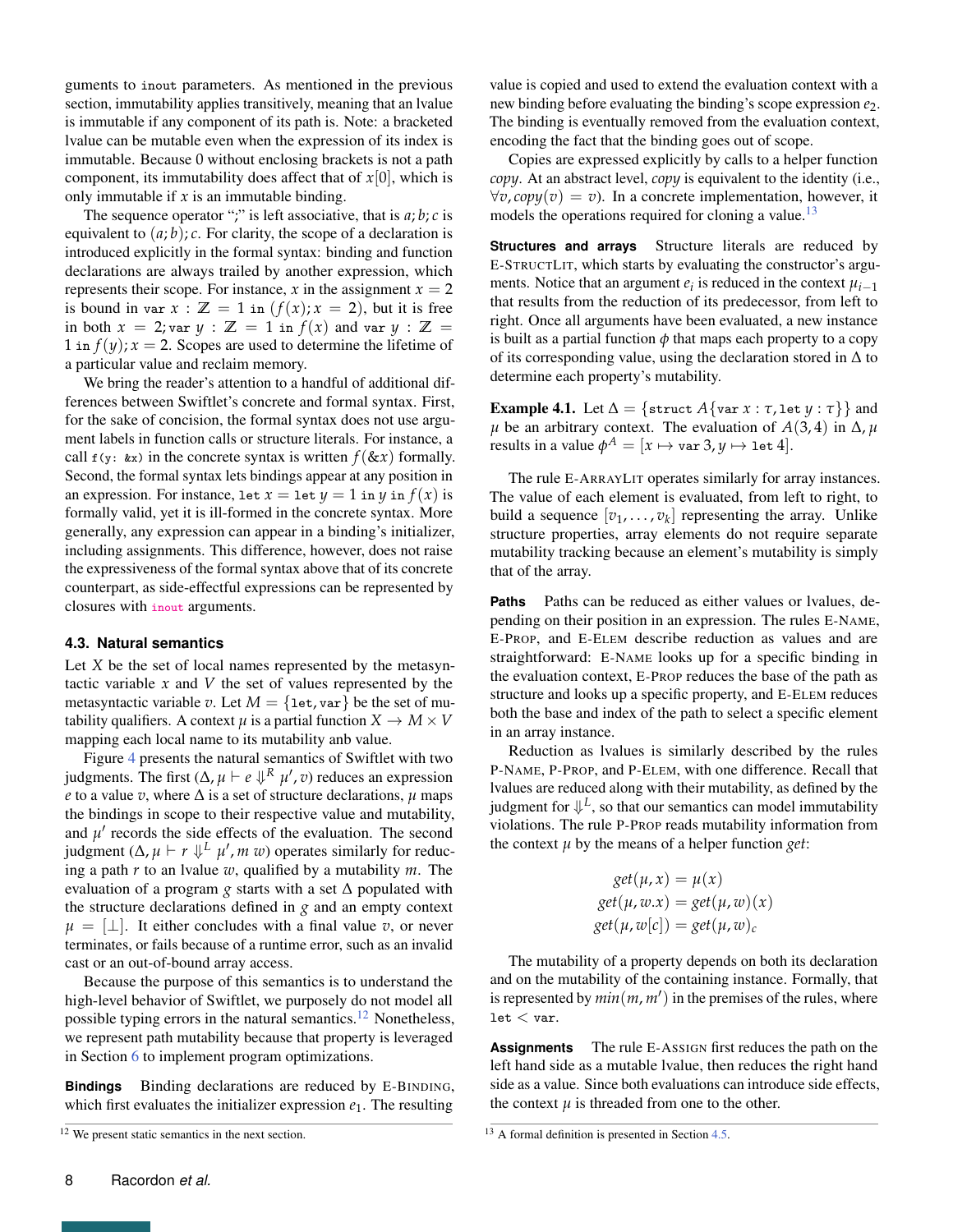<span id="page-8-0"></span>
$$
\Delta, \mu \vdash e \Downarrow^R \mu', v
$$

E-NAME  
\n
$$
\mu(x) = m v
$$
  
\n $\Delta, \mu \vdash x \Downarrow^R \mu, v$   
\n $\Delta, \mu \vdash e \Downarrow^R \mu', \phi^s$   
\n $\phi^s(x) = m v$   
\n $\Delta, \mu \vdash x \Downarrow^R \mu, v$   
\n $\Delta, \mu \vdash e \cdot x \Downarrow^R \mu', v$ 

E-BINDING

$$
\Delta, \mu \vdash e_1 \Downarrow^{R} \mu', v_1 \qquad \Delta, \mu'[x \mapsto m \text{ copy}(v_1)] \vdash e_2 \Downarrow^{R} \mu'', v_2
$$
  

$$
\Delta, \mu \vdash m \ x : \tau = e_1 \text{ in } e_2 \Downarrow^{R} \mu''[x \mapsto_{?} \mu'(x)], v_2
$$

E-STRUCTLIT

$$
\overbrace{\Delta, \mu_{i-1} \vdash e_i \Downarrow^{R} \mu_i, v_i}^{\text{1} \searrow \searrow \atop \Delta, \mu_{i-1} \vdash e_i \Downarrow^{R} \mu_i, v_i} \text{struct } s \{m_1 \ x_1 : \tau_1, \ldots, m_k \ x_k : \tau_k\} \in \Delta \atop \Delta, \mu_0 \vdash s(e_1, \ldots, e_k) \Downarrow^{R} \mu_k, [x_i \mapsto m_i \text{ copy}(v_i) \mid 1 \le i \le k]^s}
$$

1≤*i*≤*k*

E-ELEM  
\n
$$
\Delta, \mu \vdash e_1 \Downarrow^R \mu', [v_1, \ldots, v_k]
$$
  
\n $\Delta, \mu' \vdash e_2 \Downarrow^R \mu'', c$   
\n $\Delta, \mu \vdash e_1[e_2] \Downarrow^R \mu'', v_{c+1}$   
\nE-INOUT  
\n $\Delta, \mu \vdash r \Downarrow^L \mu', \text{var } w$   
\n $\Delta, \mu \vdash e \Downarrow^R \mu'', w$ 

E-ASSIGN  
\n
$$
\Delta, \mu \vdash e \Downarrow^{R} \mu', v \qquad \Delta, \mu' \vdash r \Downarrow^{L} \mu'', v \text{ar } w
$$
\n
$$
\Delta, \mu \vdash r = e \Downarrow^{R} set(\mu'', w, copy(v)), [\perp]
$$

E-ARRAYLIT 1≤*i*≤*k*  $\overline{\Delta, \mu_{i-1} \vdash e_i \Downarrow^R \mu_i, v_i}$  $Δ, μ<sub>0</sub> ⊢ [e<sub>1</sub>, ..., e<sub>k</sub>] √<sup>R</sup> μ<sub>k</sub>, [copy(v<sub>1</sub>), ..., copy(v<sub>k</sub>)]$ 

E-FUNC

$$
e'_1 = e_1[\n\{\n\sigma\} \quad \Delta, \mu[x_0 \mapsto \text{let } \lambda(x_1 : p_1, \ldots, x_k : p_k, e'_1[\n\{\sigma'\}])\n\} \vdash e_2 \Downarrow^R \mu', v
$$
\n
$$
\sigma = [y_j \mapsto \text{copy}(v_j) \mid (1 \leq j \leq h) \land \mu(y_j) = m_j v_j] \quad \sigma' = [x_0 \mapsto \text{func } x_0 \ (x_1 : p_1, \ldots, x_k : p_k) \to \tau \{[] \text{ in } e'_1\} \text{ in } x_0]\n\Delta, \mu \vdash \text{func } x_0 \ (x_1 : p_1, \ldots, x_k : p_k) \to \tau \{[y_1, \ldots, y_h] \text{ in } e_1\} \text{ in } e_2 \Downarrow^R \mu'[x_0 \mapsto_{?} \mu(x_0)], v
$$

E-CALL

$$
\Delta, \mu \vdash e_0 \Downarrow^R \mu_0, \lambda(x_1 : p_1, \ldots, x_k : p_k, e_b) \qquad \Delta, \mu_{i-1} \vdash a_i \Downarrow^R \mu_i, v_i
$$
\n
$$
\sigma = [x_i \mapsto copy(v_i) \mid 1 \leq i \leq k] \qquad \Delta, \mu_k \vdash e_b [\sigma] \Downarrow^R \mu', v
$$
\n
$$
\Delta, \mu \vdash e_1 \Downarrow^R \mu', v_1 \qquad \Delta, \mu' \vdash e_2 \Downarrow^R \mu'', v_2
$$
\n
$$
\Delta, \mu \vdash e_0(a_1, \ldots, a_k) \Downarrow^R \mu', copy(v)
$$
\n
$$
\Delta, \mu \vdash e_1 \vdash e_1 \Downarrow^R \mu', v_1 \qquad \Delta, \mu' \vdash e_2 \Downarrow^R \mu'', v_2
$$

1≤*i*≤*k*

E-COND-T  
\n
$$
\Delta, \mu \vdash e_1 \Downarrow^R \mu', v_1 \qquad v_1 \neq 0
$$
\n
$$
\Delta, \mu \vdash e_2 \Downarrow^R \mu'', v_2
$$
\n
$$
\Delta, \mu \vdash e_1 ? e_2 : e_3 \Downarrow^R \mu'', v_2
$$
\n
$$
\Delta, \mu \vdash e_1 ? e_2 : e_3 \Downarrow^R \mu'', v_3
$$
\n
$$
\Delta, \mu \vdash e_1 ? e_2 : e_3 \Downarrow^R \mu'', v_2
$$
\n
$$
\Delta, \mu \vdash e_1 ? e_2 : e_3 \Downarrow^R \mu'', v_3
$$
\n
$$
\Delta, \mu \vdash e_1 ? e_2 : e_3 \Downarrow^R \mu'', v_3
$$
\n
$$
\Delta, \mu \vdash e \text{ as Any } \Downarrow^R \mu', \text{box}(v)
$$
\n
$$
\Delta, \mu \vdash e \text{ as } \tau \Downarrow^R \mu', v_3
$$
\n
$$
\Delta, \mu \vdash e \text{ as any } \Downarrow^R \mu', \text{box}(v)
$$
\n
$$
\Delta, \mu \vdash e \text{ as } \tau \Downarrow^R \mu', v_3
$$
\n
$$
\Delta, \mu \vdash r \Downarrow^L \mu', m w
$$
\n
$$
\text{P-RAME}
$$
\n
$$
\Delta, \mu \vdash r \Downarrow^L \mu', m w
$$
\n
$$
\text{get}(\mu', w) = m_w \phi^s
$$
\n
$$
\Delta, \mu \vdash r \Downarrow^L \mu', m w
$$
\n
$$
\text{get}(\mu', w) = m_w [v_1, \ldots, v_k]
$$

$$
\frac{\mu(x) = m v}{\Delta, \mu \vdash x \Downarrow^L \mu, m x} \qquad \frac{\phi^s(x) = m_x v_x \qquad m^2 = \min(m_w, m_x)}{\Delta, \mu \vdash r.x \Downarrow^L \mu', m' w.x} \qquad \frac{\Delta, \mu' \vdash e \Downarrow^R \mu'', c \qquad 0 \leq c < k}{\Delta, \mu \vdash r[e] \Downarrow^L \mu'', m w[c+1]}
$$

#### **Figure 4** Natural semantics of Swiftlet

Finally, the mutation is performed by calling a helper function *set*:

$$
set(\mu, x, v) = \mu[x \mapsto v]
$$
  
\n
$$
set(\mu, w.x, v) = set(\mu, w, get(\mu, w)[x \mapsto v])
$$
  
\n
$$
set(\mu, w[c], v) = set(\mu, w, [u_1, \dots, u_{c-1}, v, u_{c+1}, \dots, u_k])
$$
  
\nwhere  $get(\mu, w) = [u_1, \dots, u_k]$ 

The resemblance of *set* to a functional update suggests that there is a simple mapping from a program using MVS to one that is purely functional. Unlike its rendition after such a purelyfunctional transformation, our *set* has predictable performance: it can always be implemented as an in-place update without any optimizer heroics, since paths are known to always identify unique and independent values.

**Closures** Function declarations are handled by E-FUNC. First, it creates a substitution  $\sigma$  as a table mapping captured bindings to their value in the context  $\mu$ . These bindings are identified explicitly using the capture list.

As mentioned in Section [3,](#page-4-0) recall that captures are immutable. Hence, they can be substituted for their values directly, thus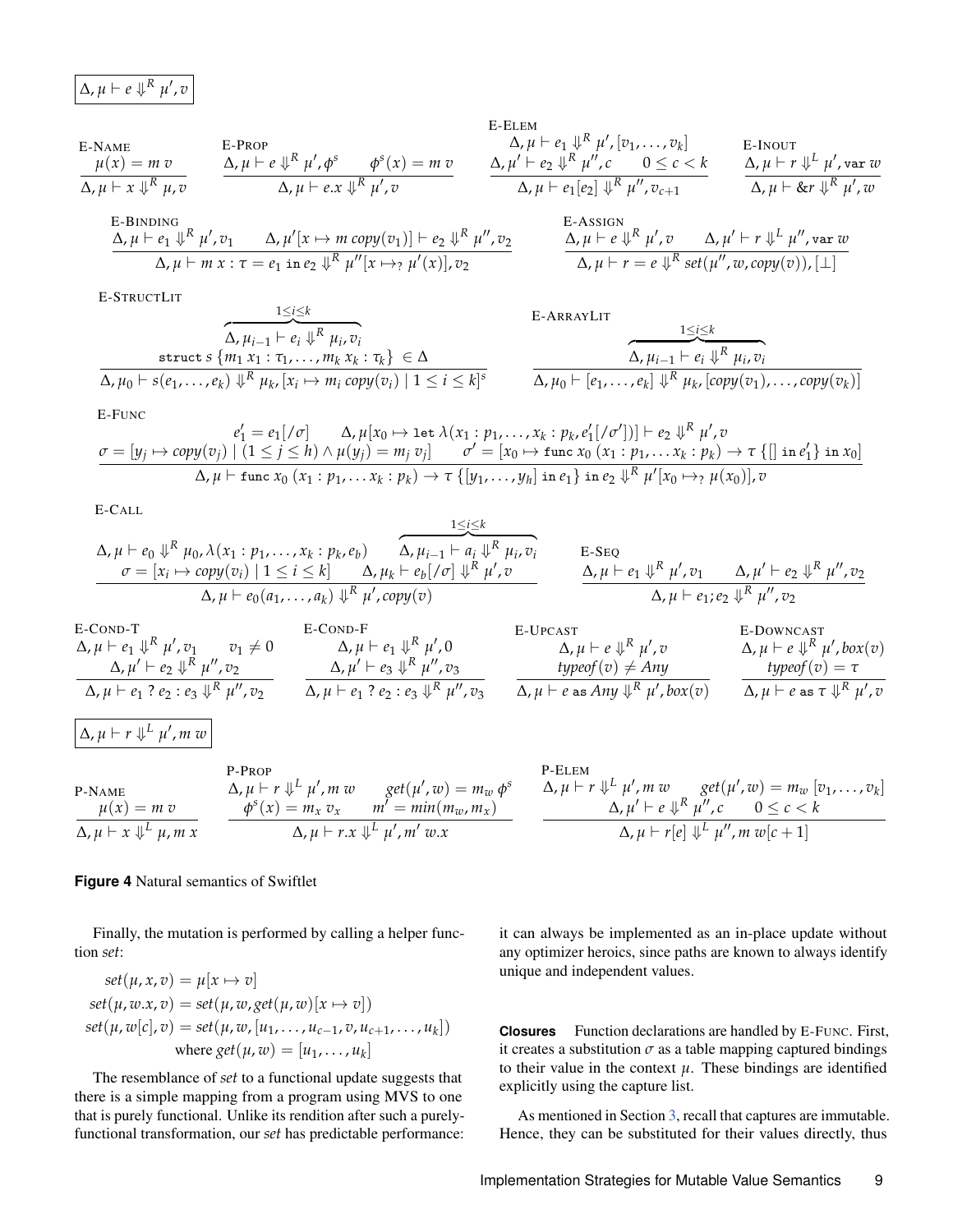encoding the function's environment syntactically.<sup>[14](#page-0-0)</sup>

To support recursive calls, the rule builds another substitution  $\sigma'$  to map the name of the declared function to its own declaration, or more precisely, to an expression that evaluates to the same function. This strategy is reminiscent of the typical formalization of *letrec* in call-by-value *λ*-calculi [\(Reynolds](#page-24-13) [1998b,](#page-24-13) Chapter 11). In a nutshell, the rule unfolds the recursive definition *once* and rewrites the function's body so that further unfoldings are carried out when a recursive call is evaluated. Notice, however, that the rewritten function has no captures. Any captures in the original are substituted during the first unfolding, so that the declaration cannot accidentally rebind a capture to another value.

The second substitution  $\sigma'$  is applied to the function's body to bind the function's name in the context  $\mu$  and evaluate the expression  $e_2$ , representing the scope in which the function is defined. That binding is finally removed from the context in the rule's conclusion, effectively ending its lifetime.

Example 4.2 (Recursive function). Let *a* be a term denoting a recursive function declaration:

$$
a = \text{func } f(n: \mathbb{Z}) \rightarrow \mathbb{Z}\{[] \text{ in } n > 1 ? n * f(n-1) : 1 \}
$$

Next, consider the expression  $a$  in  $f(2)$ , which declares the function *f* and immediately applies it to an integer argument. That expression is evaluated by E-FUNC, which creates a substitution mapping *f* to an expression *a* in *f* . This substitution is applied to the body of the function, resulting in a closure  $\lambda(n : \mathbb{Z}, (n > 1 ? n * (a \text{ in } f)(n-1) : 1)).$ 

In a call, if *n* is greater than one, the reduction of the first branch of the conditional will trigger E-FUNC to evaluate *a* in *f* , effectively unfolding the recursive declaration one more time. Otherwise, the second branch of the conditional will reduce immediately as the value 1, ending recursion.

**Function calls** The rule E-CALL describes function calls. The callee is evaluated first and must reduce to a closure of the form  $\lambda(\overline{x:p},e_b)$ . Arguments are evaluated next, from left to right, just as in E-STRUCTLIT and E-ARRAYLIT. The value of each argument is then substituted for the corresponding parameter name in the function's body.

The call's inout arguments are handled by inlining the lvalue to which they reduce in the function's body. Indeed, notice that E-INOUT evaluates the path following the ampersand as an lvalue rather than a value, using  $\Downarrow^L$  rather than  $\Downarrow^R$ .

**Example 4.3.** Let  $f(\&a[a[0]]b)$  be a function call evaluated by E-CALL, in a context  $\mu = \int f \mapsto \text{let } \lambda(x : \text{inout } \mathbb{Z}, x =$ 42),  $a \mapsto \text{var}[0, 1]$ . The rule starts by reducing the callee, by direct application of the E-NAME. Then, the inout argument is handled by E-INOUT, triggering the application of P-ELEM that eventually produces a mutable lvalue var  $a[1]$ . The latter is inlined in the closure's body, resulting in an expression  $a[1] =$ 42 that is evaluated in  $\mu$ . The call finally concludes with an updated context  $\mu' = [\widetilde{f} \mapsto \texttt{let }\lambda(x:\texttt{inout }\mathbb{Z}, x=42)$ ,  $a \mapsto$  $var[0, 42]$ .

**Casts** The rules E-UPCAST and E-DOWNCAST describe casts. Upcasting a value wraps it in an existential container [\(Pierce](#page-24-14) [2002,](#page-24-14) Chapter 24), represented formally as a value  $box(v)$ . Conversely, downcasting unwraps a container to extract its wrapped value.

While upcasting always succeeds, downcasting fails unless the value has the expected dynamic type. The dynamic type is retrieved by a helper *typeof*, which returns the type encoded into the low-level representation of existential containers.

## <span id="page-9-0"></span>**4.4. Static semantics**

Figure [5](#page-10-0) presents the typing semantics of Swiftlet. Four typing judgments are defined, relating to programs, function arguments, paths and other expressions.

The program judgment  $\vdash g : \tau$  initiates type checking, creating a set  $\Delta$  of structure declarations. The program's entry point is then typed with a judgment  $\Delta$ ;  $\Gamma \vdash e : \tau$ , stating that the expression *e* has type  $\tau$  in the context of  $\Delta$  and  $\Gamma$ . Most rules are straightforward except for T-FUNC and T-CALL, which check function declarations and function calls, respectively.

**Function declarations** Function declarations are typed in two steps. The first creates a new context for type checking the body expression. The second consists of type checking the expression delimiting the scope of the declaration.

The rule T-FUNC starts by mapping each capture to its corresponding type, treating them as immutable regardless of their mutability in the surrounding context. Then, each parameter is mapped onto its type and mutability, resulting in a typing context Γ". Parameters are immutable unless qualified by inout. This translation is expressed by a small helper function:

$$
type(x:p) = \begin{cases} \text{let } \tau & \text{if } p = \tau \\ \text{var } \tau & \text{if } p = \text{inout } \tau \end{cases}
$$

The context  $\Gamma''$  is finally extended by mapping the function's name onto its own type before type checking the body  $e_1$  in order to handle recursive calls. The context  $\Gamma$  is extended similarly to type check the expression  $e_2$  in which the newly declared function is visible. In both instances, the binding representing the function is considered immutable.

**Function calls** In function calls, the type system upholds uniqueness of inout parameters by guaranteeing that the same lvalue cannot be dereferenced from two different paths. This test is defined via a relation ⊆ on argument expressions. Intuitively,  $a_i \subseteq a_j$  holds if both expressions are inout arguments (i.e., paths prefixed by &) whose paths are either identical, or  $a_i$ 's is a subpath of  $a_j$ 's. Formally, ⊆ is the minimal reflexive and transitive relation that satisfies the following rules: $15$ 

<sup>&</sup>lt;sup>14</sup> Alternatively, one could define a closure as a term  $\lambda^{\mu}(\overline{x:p}.e)$  where  $\mu$  would represent the environment. Such a strategy would let us represent mutable (yet copied) captures.

<sup>&</sup>lt;sup>15</sup> The intuition of the operator relates to the size of the path rather than the set of locations that it represents.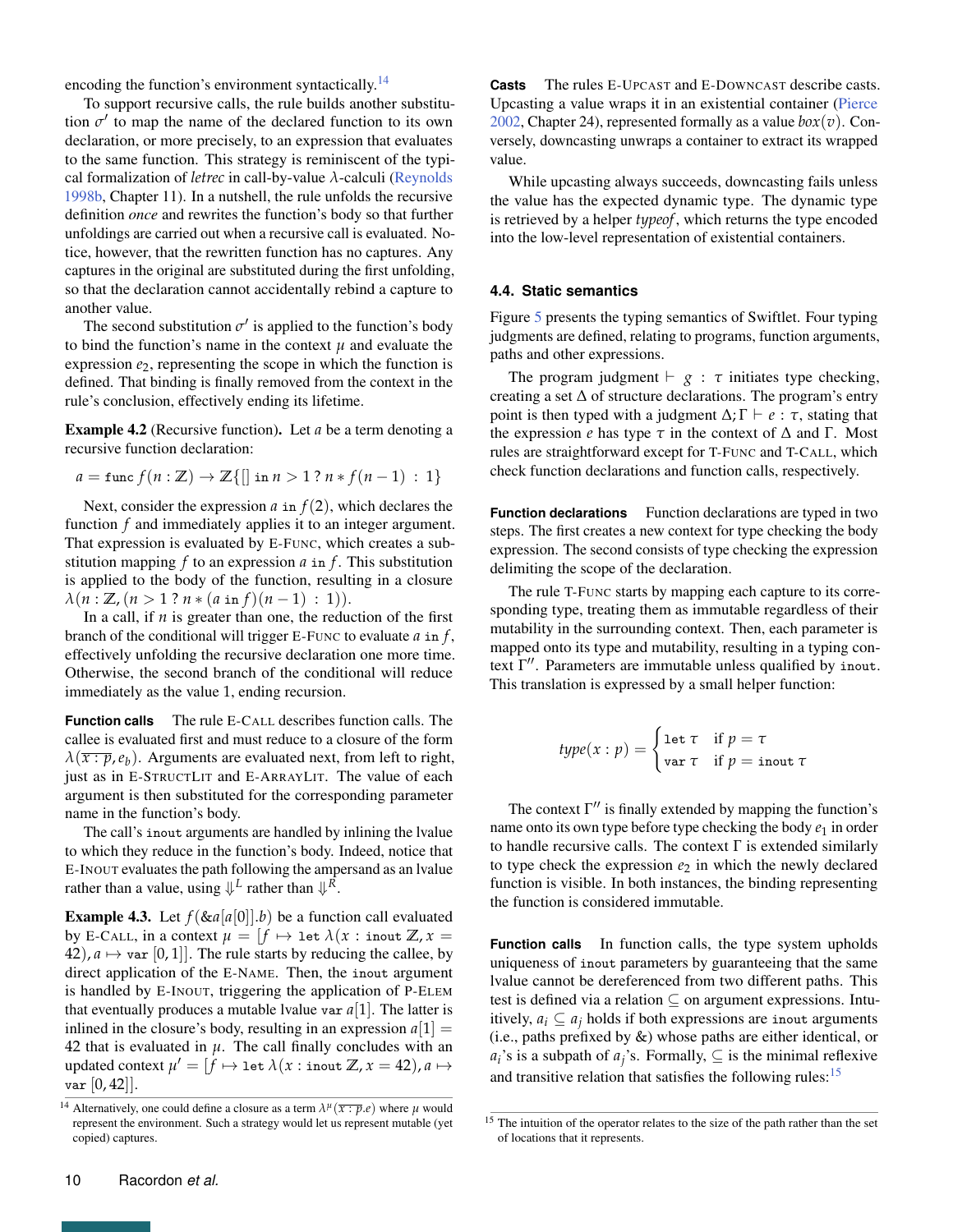<span id="page-10-0"></span> $\vdash g : \tau$ 

# $Δ; Γ ⊢<sub>arg</sub> a : p$

T-PROGRAM

\n
$$
\frac{\{d_1, \ldots, d_k\}, [\perp] \vdash e : \tau \qquad \qquad \Delta; \Gamma \vdash e : \tau \qquad \qquad \Delta; \Gamma \vdash_{path} r : \text{var } \tau \qquad \qquad \Delta; \Gamma \vdash_{arg} e : \tau \qquad \qquad \Delta; \Gamma \vdash_{arg} \& r : \text{var } \tau \qquad \qquad \Delta; \Gamma \vdash_{arg} \& r : \text{inout } \tau \qquad \qquad \Delta; \Gamma \vdash_{arg} \exists \forall x \in \mathcal{I} \qquad \qquad \Delta; \Gamma \vdash_{arg} \exists x \in \mathcal{I} \qquad \qquad \Delta; \Gamma \vdash_{arg} \exists x \in \mathcal{I} \qquad \qquad \Delta; \Gamma \vdash_{arg} \exists x \in \mathcal{I} \qquad \qquad \Delta; \Gamma \vdash_{arg} \exists x \in \mathcal{I} \qquad \qquad \Delta; \Gamma \vdash_{arg} \exists x \in \mathcal{I} \qquad \qquad \Delta; \Gamma \vdash_{arg} \exists x \in \mathcal{I} \qquad \qquad \Delta; \Gamma \vdash_{arg} \exists x \in \mathcal{I} \qquad \qquad \Delta; \Gamma \vdash_{arg} \exists x \in \mathcal{I} \qquad \qquad \Delta; \Gamma \vdash_{arg} \exists x \in \mathcal{I} \qquad \qquad \Delta; \Gamma \vdash_{arg} \exists x \in \mathcal{I} \qquad \qquad \Delta; \Gamma \vdash_{arg} \exists x \in \mathcal{I} \qquad \qquad \Delta; \Gamma \vdash_{arg} \exists x \in \mathcal{I} \qquad \qquad \Delta; \Gamma \vdash_{arg} \exists x \in \mathcal{I} \qquad \qquad \Delta; \Gamma \vdash_{arg} \exists x \in \mathcal{I} \qquad \qquad \Delta; \Gamma \vdash_{arg} \exists x \in \mathcal{I} \qquad \qquad \Delta; \Gamma \vdash_{arg} \exists x \in \mathcal{I} \qquad \qquad \Delta; \Gamma \vdash_{arg} \exists x \in \mathcal{I} \qquad \qquad \Delta; \Gamma \vdash_{arg} \exists x \in \mathcal{I} \qquad \qquad \Delta; \Gamma \vdash_{arg} \exists x \in \mathcal{I} \qquad \qquad \Delta; \Gamma \vdash_{arg} \exists x \in \mathcal{I} \qquad \qquad
$$

 $Δ; Γ ⊢ e : τ$ 

|                                        | T-BINDING                                                                  |                                      | <b>T-ASSIGN</b>                                  | T-SEO                                |
|----------------------------------------|----------------------------------------------------------------------------|--------------------------------------|--------------------------------------------------|--------------------------------------|
| T-CONST                                | $\Delta: \Gamma \vdash e_x : \tau_x$                                       | T-READ                               | $\Delta;\Gamma\vdash e_{r}:\tau$                 | $\Delta;\Gamma\vdash e_1:\tau_1$     |
|                                        | $\Delta$ ; $\Gamma[x \mapsto m \tau_x] \vdash e : \tau$                    | $\Delta;\Gamma\vdash_{path} r:m\tau$ | $\Delta;\Gamma\vdash_{path} r:\texttt{var }\tau$ | $\Delta;\Gamma\vdash e_2:\tau_2$     |
| $\Delta: \Gamma \vdash c : \mathbb{Z}$ | $\Delta$ ; $\Gamma$ $\vdash$ <i>m</i> $x$ : $\tau_x = e_x$ in $e$ : $\tau$ | $\Delta: \Gamma \vdash r : \tau$     | $\Delta; \Gamma \vdash r = e_r : \Theta$         | $\Delta;\Gamma\vdash e_1;e_2:\tau_2$ |

#### T-STRUCTLIT

| 1.91100<br>$1 \leq i \leq k$                                         | T-ARRAYLIT                                    | T-COND                                                                     |                                        |
|----------------------------------------------------------------------|-----------------------------------------------|----------------------------------------------------------------------------|----------------------------------------|
| $\Delta;\Gamma\vdash e_i:\tau_i$                                     | $1 \leq i \leq k$                             | $\Delta: \Gamma \vdash e : \mathbb{Z}$                                     | T-CAST                                 |
| struct $s \{m_1 x_1 : \tau_1, \ldots, m_k x_k : \tau_k\} \in \Delta$ | $\Gamma, \Delta \vdash e_i : \tau$            | $\Delta; \Gamma \vdash e_t : \tau \qquad \Delta; \Gamma \vdash e_e : \tau$ | $\Delta;\Gamma\vdash e:\tau'$          |
| $\Delta;\Gamma\vdash s(e_1,\ldots,e_k):s$                            | $\Delta;\Gamma\vdash [e_1,\ldots,e_k]:[\tau]$ | $\Delta;\Gamma\vdash e\ ?\ e_t\ :\ e_e:\tau$                               | $\Delta;\Gamma\vdash e$ as $\tau:\tau$ |

T-FUNC  
\n
$$
\Gamma' = [y_j \mapsto \text{let } \tau_j \mid 1 \leq j \leq h \land \Gamma(y_j) = m_j \tau_j] \qquad \Gamma'' = \Gamma'[x_i \mapsto type(p_i) \mid 1 \leq i \leq k]
$$
\n
$$
\Delta, \Gamma''[x \mapsto \text{let } (p_1, \ldots, p_k) \to \tau] \vdash e_1 : \tau_\lambda \qquad \Delta, \Gamma[x \mapsto \text{let } (p_1, \ldots, p_k) \to \tau] \vdash e_2 : \tau
$$
\n
$$
\Delta, \Gamma \vdash \text{func } x(x_1 : p_1, \ldots, x_k : p_k) \to \tau_\lambda \{[y_1, \ldots, y_h] \text{ in } e_1\} \text{ in } e_2 : \tau
$$

T-CALL  
\n
$$
\Delta; \Gamma \vdash e : (p_1, ..., p_k) \rightarrow \tau
$$
\n
$$
\frac{1 \leq i \leq k}{\Delta; \Gamma \vdash arg a_i : p_i} \quad \forall_{1 \leq i \leq k}, \forall_{1 \leq j \leq k}, i \neq j \implies a_i \not\subseteq a_j
$$
\n
$$
\Delta; \Gamma \vdash e(a_1, ..., a_k) : \tau
$$

 $Δ; Γ ⊢_{path} r : m τ$ 

**THEOREMREF**

\n
$$
\frac{\Delta; \Gamma \vdash e : [\tau] \quad \Delta; \Gamma \vdash e_{c} : \mathbb{Z}}{\Delta; \Gamma \vdash_{path} x : m \tau} \qquad \frac{\Delta; \Gamma \vdash e : [\tau] \quad \Delta; \Gamma \vdash e_{c} : \mathbb{Z}}{\Delta; \Gamma \vdash_{path} e[e_{c}] : \text{let } \tau} \qquad \frac{\Delta; \Gamma \vdash_{path} r : \text{var} [\tau] \quad \Delta; \Gamma \vdash e_{c} : \mathbb{Z}}{\Delta; \Gamma \vdash_{path} r [e_{c}] : \text{var} \tau}
$$
\n**THEIPROPREF**

\n
$$
\Delta; \Gamma \vdash e : s \qquad \Delta; \Gamma \vdash_{path} r : \text{var} s \qquad m_{i} = \text{var}
$$
\n**struct**

\n
$$
\Delta; \Gamma \vdash_{path} r : \text{var} s \qquad m_{i} = \text{var}
$$
\n**struct**

\n
$$
\Delta; \Gamma \vdash_{path} r : \text{var} s \qquad m_{i} = \text{var}
$$
\n
$$
\Delta; \Gamma \vdash_{path} e x_{i} : \text{let } \tau_{i}
$$
\n**struct**

\n
$$
\Delta; \Gamma \vdash_{path} e x_{i} : \text{let } \tau_{i}
$$
\n**struct**

\n
$$
\Delta; \Gamma \vdash_{path} r x_{i} : \text{var} \tau_{i}
$$
\n**EXECUTE**

\n
$$
\Delta; \Gamma \vdash_{path} r x_{i} : \text{var} \tau_{i}
$$
\n**EXECUTE**

\n
$$
\Delta; \Gamma \vdash_{path} r x_{i} : \text{var} \tau_{i}
$$
\n**EXECUTE**

\n
$$
\Delta; \Gamma \vdash_{path} r x_{i} : \text{var} \tau_{i}
$$
\n**EXECUTE**

\n
$$
\Delta; \Gamma \vdash_{path} r x_{i} : \text{var} \tau_{i}
$$
\n**EXECUTE**

\n
$$
\Delta; \Gamma \vdash_{path} r x_{i} : \text{var} \tau_{i}
$$
\n**EXECUTE**

\n
$$
\Delta;
$$

**Figure 5** Typing semantics.

$$
\frac{\&r \subseteq \&r'}{\&r \subseteq \&r'} \qquad \frac{\&r \subseteq \&r'}{\&r \subseteq \&r'.n} \qquad \frac{\&r \subseteq \&r'[e]}{\&r \subseteq \&r'[e]} \qquad \frac{\neg const(e) \vee \neg const(e')}{\&r[e] \subseteq \&r[e']}
$$

The last rule applies when the value of an array index is not statically computable. It represents the restriction that fends off cases where two arbitrary expressions would evaluate to the same value, effectively producing two identical paths. For simplicity, we assume here that  $const(e)$  holds if and only if *e* is a constant. This choice is conservative and suffers from obvious false-positives (e.g.,  $x[0] \subseteq x[0+1]$  while 0 and  $0+1$  certainly denote different paths). The *const* predicate is, however, amenable to higher degrees of precision and a more sophisticate definition (e.g., akin to C++11's constexpr specifier) could include a wider range of expressions.

**Casts** Notice that T-CAST does not perform any test to guarantee that the value *e* is indeed of type *τ*. Indeed, casts in Swiftlet are completely dynamic and, therefore, errors are handled at runtime. In other words, the correctness of cast a expression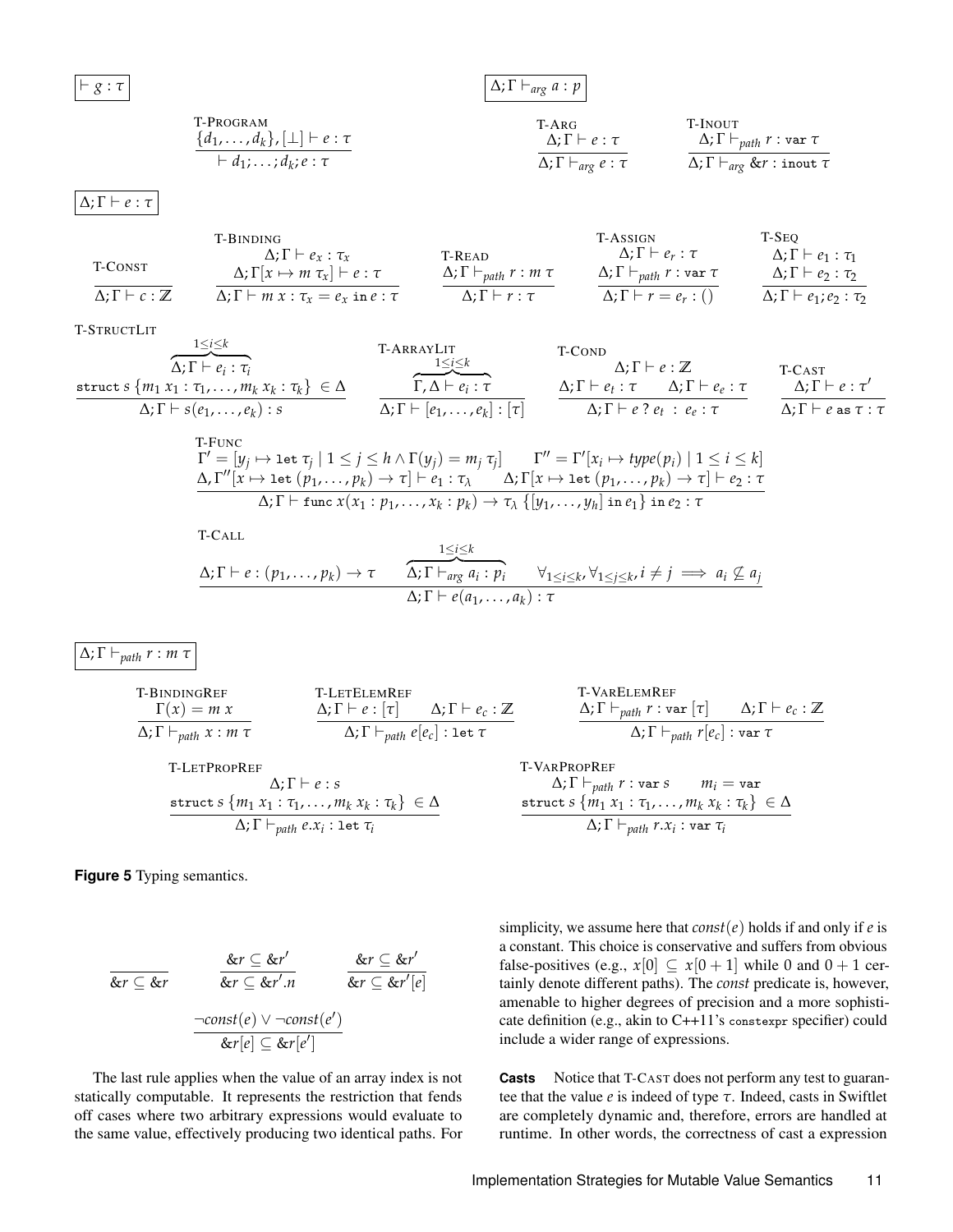is not guaranteed statically and, therefore, is excluded from Swiftlet's definition of (static) type safety.

#### <span id="page-11-0"></span>**4.5. Small-step semantics**

<span id="page-11-1"></span>*integer c loc. l name x*,*s ptr*  $\pi$  :  $L \rightarrow M \times V$ *mem η* :  $X \rightarrow V$ *prog.*  $g$  ::=  $\overline{d} e$ *struct d* ::= **struct**  $s \{\overline{b}\}$ ; *qual.*  $m$  ::= let | var *bind.*  $b$  ::=  $m x : \tau$ *arg.*  $a$  ::= &*r* | *e expr. e*  $:=$   $e; e | b = e \text{ in } e | r = e | |\overline{e}| | r | v$  $s(\overline{e}) | e(\overline{a}) | e$ ?  $e : e | e$  as  $\tau$  $\tan c x (\overline{x : p}) \rightarrow \tau \{[\overline{x}] \text{ in } e\}$  in *e*  $|$  *e*; pop  $\overline{l}$ *param. p* ::= inout  $\tau | \tau$  $type \quad \tau \quad ::= \quad (\overline{p}) \rightarrow \tau \mid [\tau] \mid s \mid \mathbb{Z} \mid \text{Any} \mid ()$ *path*  $r$  ::=  $e.x | e[e] | w$ *value*  $v$  ::=  $\lambda(\overline{x:p}, \eta, e) | [\overline{l}]^s | [\overline{l}] | box(l)$ | *c* | *w lvalue*  $w$  ::=  $w.x | w[c] | l^m$ *env.*  $E\langle \cdot \rangle$  ::=  $\langle \cdot \rangle$ ;  $e | b = \langle \cdot \rangle$  in  $e | l^m = \langle \cdot \rangle$  $| \qquad [\overline{v}, \langle \cdot \rangle, \overline{e}] | s(\overline{v}, \langle \cdot \rangle, \overline{e}) | v(\overline{v}, \langle \cdot \rangle, \overline{a})$  $\langle \cdot \rangle \cdot x \mid \langle \cdot \rangle [e] \mid v[\langle \cdot \rangle] \mid \langle \cdot \rangle$ ; pop  $\overline{l}$  $\langle \cdot \rangle$  as  $\tau | \langle \cdot \rangle$ 

**Figure 6** Formal syntax of Swiftlet's small-step semantics

As mentioned earlier, the natural semantics we presented in Section [4.3](#page-7-0) is intended as a formal framework to understand Swiftlet's user model at a high level. We now introduce a second semantics to study the language's low-level operational details and evaluate the soundness of its static semantics.

Figure [6](#page-11-1) presents the formal syntax of Swiftlet's small-step semantics. That syntax naturally resembles the one shown in Figure [3.](#page-6-1) The main differences relate to data representation.

In the small-step semantics, evaluation contexts are split into two partial functions  $\pi$  and  $\eta$ . The first maps memory locations to values while the second maps bindings to memory locations and their mutability. In other words, the small-step semantics models memory cells, whereas that detail is kept abstract in the natural semantics. Hence, an evaluation context  $\mu$  such that  $\mu(x) = m \nu$  in the natural semantics is represented in the smallstep semantics by a pair of functions  $\pi$ , *η* such that  $\eta(x) = l$ and  $\pi(l) = m v$ .

Swiftlet's operational semantics appears in Figure [7.](#page-12-0) We define two evaluation operators. The first  $(\longrightarrow)$  reduces expression to values, while the second  $(\longrightarrow_{l_v})$  reduces path expressions to memory locations. Both are defined in a context  $\Delta$  and map a program state onto its successor. A program state is a triple that consists of a pointer store  $\pi$ , a stack of frames  $\overline{\eta}$  and an expression *e*. Together,  $\pi$  and  $\overline{\eta}$  encode the program's memory state, keeping track of the value of each accessible binding in a given frame. For simplicity, we abstract over the size of a value and assume an unbounded set of memory locations.

**Example 4.4** (Memory state). Let  $\pi$  and  $\overline{\eta}$  represent the memory state of a program such that  $\pi = [l_1 \mapsto \text{var } 8, l_2 \mapsto \text{var } 6]$ and  $\overline{\eta} = [x \mapsto l_1], [x \mapsto l_2, y \mapsto l_2]$ . In this state, only *x* is accessible, as *y* does not appear in the youngest frame. Furthermore,  $x$  is known to be bound to a mutable memory location  $l_1$ , at which the value 8 is stored.

We borrow the notion of *evaluation environment* (a.k.a. evaluation context [\(Felleisen et al.](#page-23-11) [1987\)](#page-23-11)) to specify the evaluation order of an expression concisely. An environment  $E(\cdot)$  is a meta-term representing a family of expressions where  $\langle \cdot \rangle$  is a "hole" denoting the sub-expression that must be evaluated next. For instance,  $b = \langle \cdot \rangle$ ; *e* denotes a family of binding declarations where the value to bind is being evaluated. Then, we write  $E\langle e \rangle$ for the substitution of the environment's hole for the expression *e* and use ESS-CONTEXT to evaluate environments.

**Value creation** Structures and arrays are handled similarly. Once the arguments have been evaluated, we create a sequence of fresh memory locations that correspond to the "internal" representation of the structure or array value. For a structure (rule ESS-STRUCTLIT), each field's mutability depends on the qualifier of the corresponding property declaration. For instance, given a program with a declaration struct  $A$ {var  $x : \tau$ , let  $y :$ *τ*}, evaluating an expression with type *A* results in a value  $[l_1, l_2]^A$  in a memory state  $\pi$ ,  $\overline{\eta}$  such that  $\pi(l_1) = \text{var } v_1$  and  $\pi(l_2)$  = 1et *v*<sub>2</sub>. Hence, the pointer store can keep track of each field's mutability and detect illegal write accesses to immutable values later on. On the other hand, memory locations corresponding to array elements (rule ESS-ARRAYLIT) are always qualified by var.

Closures are represented differently than in the natural semantics. Specifically, rather than encoding environments syntactically, by substituting captures for their values in the body of the function, we encode them in the form of a frame  $\eta_{\lambda}$  that is part of the closure's value. Capture-by-copy is carried out by helper function *mkenv* that creates new entries in the pointer store for each captured symbol: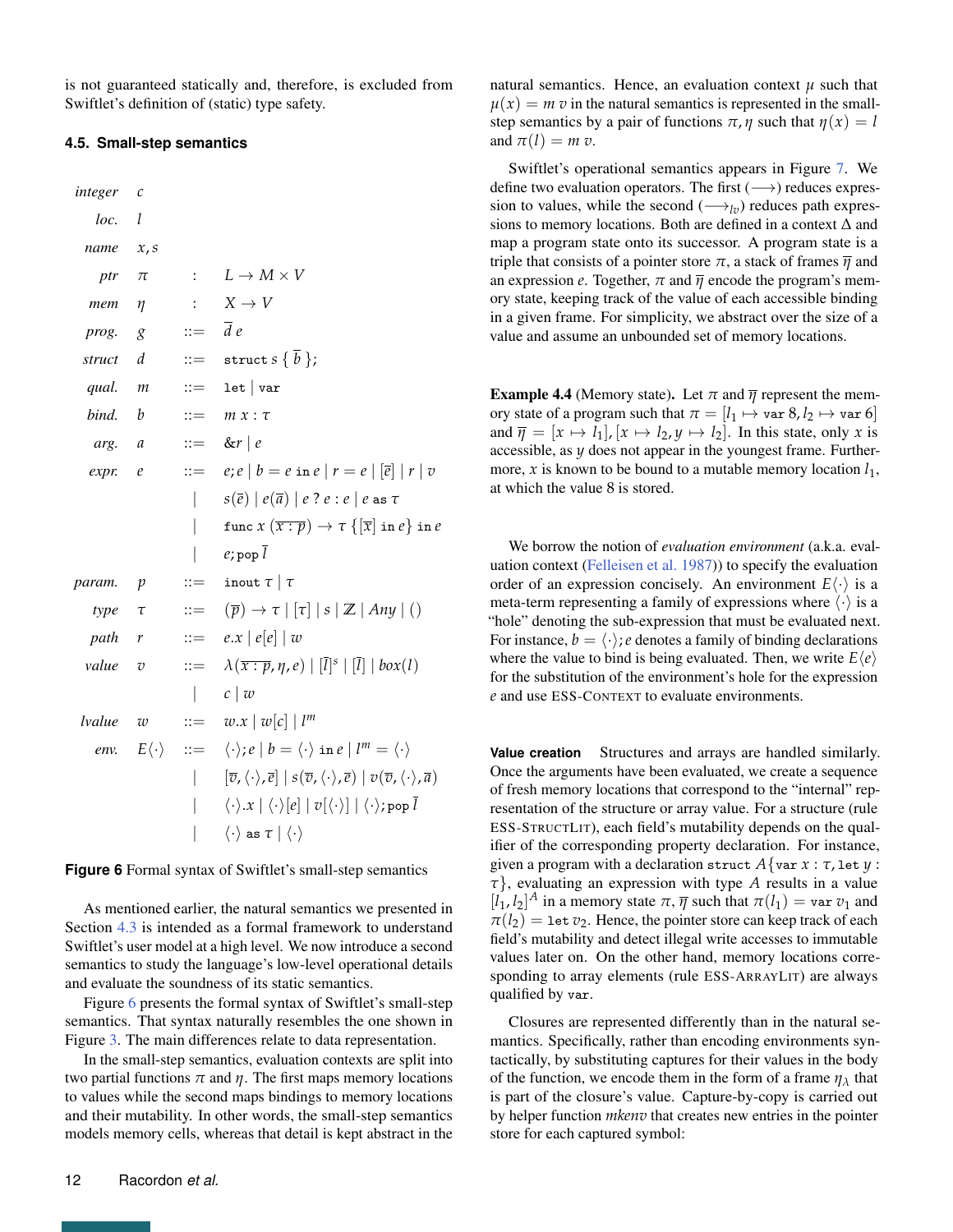<span id="page-12-0"></span>
$$
\Delta \vdash \pi; \overline{\eta}; e \longrightarrow \pi'; \overline{\eta}'; e'
$$

$$
\begin{array}{ccc}\n\text{ESS-CDNTEXT} & I \notin dom(\pi) & \text{ESS-SEQ} \\
\Delta \vdash \pi; \overline{\eta}; e \longrightarrow \pi'; \overline{\eta}'; e' & \pi' = \pi[I \mapsto m \, v] & \eta' = \eta_1[x \mapsto I] & \pi' = drop(\pi, v) \\
\Delta \vdash \pi; \overline{\eta}; E\langle e \rangle \longrightarrow \pi'; \overline{\eta}'; E\langle e' \rangle & \Delta \vdash \pi; \overline{\eta}; m \, x : \tau = v \text{ in } e \longrightarrow \pi'; \eta', \overline{\eta}; e; \text{pop } I & \Delta \vdash \pi; \overline{\eta}; v; e \longrightarrow \pi'; \overline{\eta}; e \\
\text{ESS-NAME} & \text{ESS-PROP} & \text{ESS-ELEM} & \text{ESS-ELEM} & \text{ESS-ELEM}\n\end{array}
$$

$$
\pi(\eta_1(x)) = m v \qquad \pi(l_i) = m v \qquad \pi', v' = copy(\pi, v)
$$
\n
$$
\pi', v' = copy(\pi, v)
$$
\n
$$
\Delta \vdash \pi; \overline{\eta}; x \longrightarrow \pi'; \overline{\eta}; v' \qquad \text{struct } s \{m_1 x_1 : \tau_1, \dots, m_k x_k : \tau_k\} \in \Delta
$$
\n
$$
\Delta \vdash \pi; \overline{\eta}; \overline{\eta}; v' \qquad \Delta \vdash \pi; \overline{\eta}; [l_1, \dots, l_k]^s x_i \longrightarrow \pi', \overline{\eta}; v' \qquad \Delta \vdash \pi; \overline{\eta}; v' \qquad \Delta \vdash \pi; \overline{\eta}; v' \qquad \Delta \vdash \overline{\eta}; v' \qquad \Delta \vdash \overline{\eta}; v'' \qquad \Delta \vdash \overline{\eta}; v'' \qquad \Delta \vdash \overline{\eta}; v'' \qquad \Delta \vdash \overline{\eta}; v'' \qquad \Delta \vdash \overline{\eta}; v'' \qquad \Delta \vdash \overline{\eta}; v'' \qquad \Delta \vdash \overline{\eta}; v'' \qquad \Delta \vdash \overline{\eta}; v'' \qquad \Delta \vdash \overline{\eta}; v'' \qquad \Delta \vdash \overline{\eta}; v'' \qquad \Delta \vdash \overline{\eta}; v'' \qquad \Delta \vdash \overline{\eta}; v'' \qquad \Delta \vdash \overline{\eta}; v'' \qquad \Delta \vdash \overline{\eta}; v'' \qquad \Delta \vdash \overline{\eta}; v'' \qquad \Delta \vdash \overline{\eta}; v'' \qquad \Delta \vdash \overline{\eta}; v'' \qquad \Delta \vdash \overline{\eta}; v'' \qquad \Delta \vdash \overline{\eta}; v'' \qquad \Delta \vdash \overline{\eta}; v'' \qquad \Delta \vdash \overline{\eta}; v'' \qquad \Delta \vdash \overline{\eta}; v'' \qquad \Delta \vdash \overline{\eta}; v'' \qquad \Delta \vdash \overline{\eta}; v'' \qquad \Delta \vdash \overline{\eta}; v'' \qquad \Delta \vdash \overline{\eta}; v'' \qquad \Delta \vdash \overline{\eta}; v'' \qquad \Delta \vdash \overline{\eta}; v'' \qquad \Delta \vdash \overline{\eta}; v'' \qquad \Delta \vdash \overline{\eta}; v'' \qquad \Delta \vdash \overline{\eta}; v'' \q
$$

ESS-STRUCTLIT

$$
\pi' = \pi[l_i \mapsto m_i v_i \mid 1 \leq i \leq k] \quad \text{struct } s \{m_1 x_1 : \tau_1, \ldots, m_k x_k : \tau_k\} \in \Delta
$$
\n
$$
\Delta \vdash \pi; \overline{\eta}; s(v_1, \ldots, v_k) \longrightarrow \pi'; \overline{\eta}; [l_i, \ldots, l_k]^s
$$

$$
\pi(l_{c+1}) = m v
$$
  
\n
$$
\pi', v' = copy(\pi, v) \quad 0 \le c < k
$$
  
\n
$$
\Delta \vdash \pi; \overline{\eta}; [l_1, \ldots, l_k][c] \longrightarrow \pi'; \overline{\eta}; v'
$$

ESS-ARRAYLIT  
\n
$$
l_1, ..., l_k \notin dom(\pi)
$$
\n
$$
\pi' = \pi[l_i \mapsto \text{var } v_i \mid 1 \leq i \leq k]
$$
\n
$$
\Delta \vdash \pi; \overline{\eta}; [v_1, ..., v_k] \longrightarrow \pi'; \overline{\eta}; [l_1, ..., l_k]
$$

ESS-FUNC

$$
l \notin dom(\pi') \qquad \eta' = \eta_1[x_0 \mapsto l]
$$
  
\n
$$
\frac{\pi', \eta_{\lambda} = mkenv(\pi, y_1 : \eta_1(y_i), \dots, y_h : \eta_1(y_h)) \qquad \pi'' = \pi'[l \mapsto \text{let } \lambda(\overline{x : p}, \eta_{\lambda}, e_1)] \qquad \qquad \text{ESS-COND-T}
$$
  
\n
$$
\Delta \vdash \pi; \overline{\eta}; \text{func } x_0(\overline{x : p}) \to \tau_{\lambda} \{[y_1, \dots, y_h] \text{ in } e_1\} \text{ in } e_2 \longrightarrow \pi'', \eta', \overline{\eta}; e_2; \text{pop } l \qquad \qquad \Delta \vdash \pi; \overline{\eta}; c ? e_t : e_e \longrightarrow \pi'; \overline{\eta}; e_t \mapsto \pi'
$$

$$
\text{ESS-}\text{CALL}
$$
\n
$$
I_{cpy} = \{i \mid 1 \leq i \leq k \land p_i = \tau_i\}
$$
\n
$$
I_{ref} = \{i \mid 1 \leq i \leq k \land p_i = \text{inout } \tau_i\}
$$
\n
$$
\{I_i \mid i \in I_{cpy}\} \cap dom(\pi) = \varnothing \qquad \forall i, j \in I_{ref}, i \neq j \implies acc(\pi, v_i) \cap acc(\pi, v_j) = \varnothing
$$
\n
$$
\pi' = \pi[I_i \mapsto \text{let } v_i \mid i \in I_{cpy}] \qquad \eta' = \eta_{\lambda}[x_i \mapsto I_i \mid i \in I_{cpy}][x_i \mapsto v_i \mid i \in I_{ref}] \qquad \text{ESS-}\text{CONI}
$$
\n
$$
\Delta \vdash \pi; \overline{\eta}; \lambda(x_1 : p_1, \ldots, x_k : p_k, \eta_{\lambda}, e)(v_1, \ldots, v_k) \longrightarrow \pi'; \eta', \overline{\eta}; e; \text{pop } \{I_i \mid i \in I_{cpy}\} \qquad \Delta \vdash \pi; \overline{\eta};
$$

$$
\frac{\text{ESS-COND-F}}{\Delta \vdash \pi; \overline{\eta}; 0 ? e_t : e_e \longrightarrow \pi'; \overline{\eta}; e_e}
$$

$$
\frac{\text{ESS-POP}}{\Delta \vdash \pi_{i-1}(l_i) = m_i v_i} \quad \overbrace{\pi_i = \text{drop}(\pi_{i-1}, v_i)}^{\text{1 \leq i \leq k}} \quad \overbrace{\pi_i = \text{drop}(\pi_{i-1}, v_i)}^{\text{1 \leq i \leq k}}^{\text{1 \leq i \leq k}} \quad \overbrace{\Delta \vdash \pi; \overline{\eta}; \& r \rightarrow_{lv} \pi', \overline{\eta}'; r' \atop \Delta \vdash \pi; \overline{\eta}; \& r \rightarrow_{lv} \pi', \overline{\eta}'; r' \atop \Delta \vdash \pi; \overline{\eta}; \& r \rightarrow_{lv} \pi', \overline{\eta}'; r' \atop \Delta \vdash \pi; \overline{\eta}; r = e_1, e_2 \rightarrow \pi'; \overline{\eta}'; r' \atop \overline{\Delta \vdash \pi; \overline{\eta}; r = e_1; e_2 \rightarrow \pi'; \overline{\eta}'; r' = e_1; e_2}^{\text{ESS-ASSIGN}} \quad \overbrace{\pi(l) = m_0 v_0}^{\text{SSS-ASSIGN}} \quad \overbrace{\pi(l) = m_0 v_0}^{\text{SSS-ASSIGN}} \quad \overbrace{\pi(l) = m_0 v_0}^{\text{SSS-ASSIGN}} \quad \overbrace{\pi(l) = m_0 v_0}^{\text{SSS-ASSIGN}} \quad \overbrace{\pi(l) = m_0 v_0}^{\text{SSS-DSUNCAST}} \quad \overbrace{\pi(l) = \text{let } v \pi', \overline{\eta}; e}^{\text{ESS-DVCAST}} \quad \overbrace{\pi \vdash \text{A} \text{my typeof}(v) = \tau \quad \pi(l) = \text{let } v \pi', v' = \text{copy}(\pi, v)}^{\text{SNS-DVCAST}} \quad \overbrace{\Delta \vdash \pi; \overline{\eta}; v \text{ as } \text{Any} \rightarrow \pi'; \overline{\eta}; b \text{ox}(l)}^{\text{SNS-DSWICAST}} \quad \overbrace{\pi \vdash \text{Mypeof}(v) = \tau \quad \pi(l) = \text{let } v \quad \pi', v' = \text{copy}(\pi, v)}^{\text{SNS-US(N-ST)}} \quad \overbrace{\pi \vdash \pi; \overline{\eta}; v \text{ as } \text{Any} \rightarrow \pi'; \overline{\eta}; b \text{ox}(l)}}^{\text{ESS-DSWICAST
$$

$$
\Delta \vdash \pi; \overline{\eta}; r \longrightarrow_{lv} \pi'; \overline{\eta}'; r'
$$

\n
$$
\begin{array}{ll}\n \text{PSS-NAME} & \text{PSS-PROP} \\
 \eta_1(x) = l & \pi(l) = m \, v \\
 \Delta \vdash \pi; \overline{\eta}; x \longrightarrow_{l^p} \pi; \overline{\eta}'; l^m\n \end{array}
$$
\n

\n\n $\begin{array}{ll}\n \text{PSS-STRUCT} & \text{m'} = \min(m, m_i) & \pi(l) = m [l_1, \ldots, l_k]^s \\
 \Delta \vdash \pi; \overline{\eta}; r \longrightarrow_{l^p} \pi'; \overline{\eta}'; r'\n \end{array}$ \n

\n\n $\begin{array}{ll}\n \text{PSS-TRY} & \text{structure} & \text{HST} \\
 \Delta \vdash \pi; \overline{\eta}; r \longrightarrow_{l^p} \pi'; \overline{\eta}'; r'\n \end{array}$ \n

\n\n $\begin{array}{ll}\n \text{PSS-TRY} & \text{structure} & \text{structure} & \text{HST} \\
 \Delta \vdash \pi; \overline{\eta}; r \longrightarrow_{l^p} \pi'; \overline{\eta}'; r'\n \end{array}$ \n

\n\n $\begin{array}{ll}\n \text{PSS-TRY} & \text{PSS-LINEX} \\
 \Delta \vdash \pi; \overline{\eta}; r \longrightarrow_{l^p} \pi'; \overline{\eta}'; e' & \overline{\Delta \vdash \pi; \overline{\eta}'; l^m [e']} & \overline{\Delta \vdash \pi; \overline{\eta}; l^m [e']} & \overline{\Delta \vdash \pi; \overline{\eta}; l^m [e]} & \overline{\Delta \vdash \pi; \overline{\eta}; l^m [e]} & \overline{\Delta \vdash \pi; \overline{\eta}; l^m [e]} & \overline{\Delta \vdash \pi; \overline{\eta}; l^m [e]} & \overline{\Delta \vdash \pi; \overline{\eta}; l^m [e]} & \overline{\Delta \vdash \pi; \overline{\eta}; l^m [e]} & \overline{\Delta \vdash \pi; \overline{\eta}; l^m [e]} & \overline{\Delta \vdash \pi; \overline{\eta}; l^m [e]} & \overline{\Delta \vdash \pi; \overline{\eta}; l^m [e]} & \overline{\Delta \vdash \pi; \overline{\eta};$ 

# **Figure 7** Small-step semantics of Swiftlet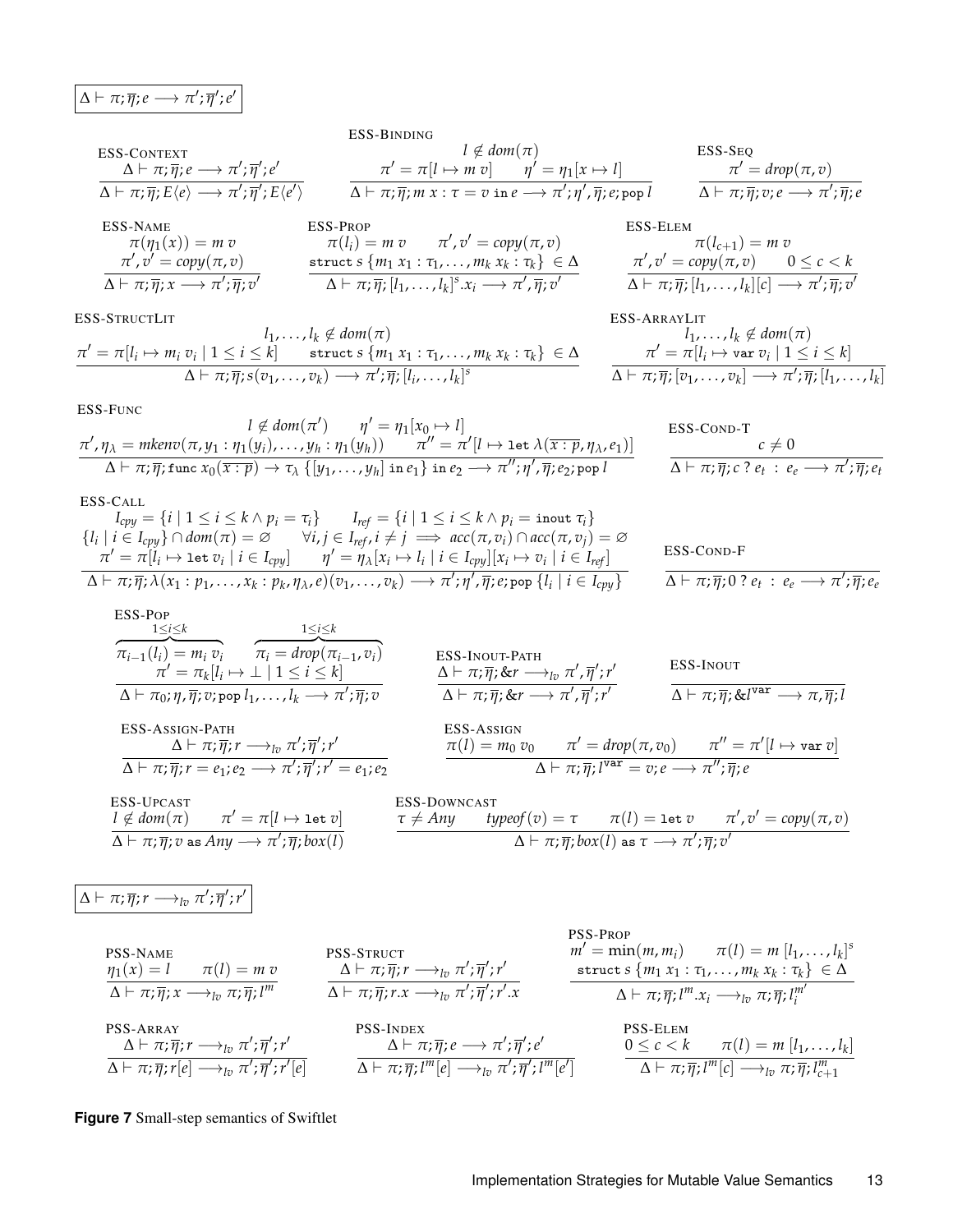$$
\overline{mkenv(\pi,\varepsilon)} = \pi, [\perp]
$$
\n
$$
\pi(l) = m \, v \qquad \pi', v' = copy(\pi, v)
$$
\n
$$
\frac{l' \notin dom(\pi') \qquad mkenv(\pi'[l' \mapsto m'v'], \overline{x:l}) = \pi'', \eta''}{mkenv(\pi, x:l, \overline{x:l}) = \pi'', \eta''[x \mapsto l']}
$$

The rule ESS-FUNC applies *mkenv* on the current frame and the bindings declared in the function's capture list. It concludes with a value of the form  $\lambda(\overline{x:p}, \eta_\lambda, e)$ , where  $\eta_\lambda$  is the captured environment.

**Value copy** A number of rules formally describe situations in which copying takes place. All rely on a helper function *copy* to clone a value *v* in a store *π*.

We mentioned in Section [4.3](#page-7-0) that, at an abstract level, copying was equivalent to the identity. At a lower-level, however, copying structures, closures, arrays and existential containers involve memory allocations that require more attention.

To preserve value independence, *copy* must not clone locations that are part of these values' runtime representation; it must allocate new memory and duplicate contents. Fortunately, as values always form topological trees, the helper can be implemented as a recursive traversal of their representation. For instance, copying structures is defined as follows:

$$
\overbrace{\pi_0(l_i) = m_i \, v_i}_{\pi/[\tbinom{\textit{m}}{\textit{m}}, \, l'_k \neq \textit{dom}(\pi_k) \, \pi' = \textit{copy}(\pi_{i-1}, \pi_0(l_i))}_{\pi'/[\tbinom{\textit{m}}{\textit{m}}, \, l'_k]^s = \textit{copy}(\pi_0, [l_1, \ldots, l_k]^s)}
$$

**Garbage collection** Rules ESS-BINDING, ESS-FUNC, and ESS-CALL relate to expressions that delimit a scope. The three of them append an expression of the form pop  $\bar{l}$  in their conclusions, where the sequence  $\bar{l}$  represents the memory locations at which scoped values where allocated.

Pop expressions delimit the end of a scope. They are evaluated by ESS-POP, which removes the last frame and destroy the values stored at the locations *l*, reclaiming the memory of the values that are no longer accessible.

Memory collection is carried out by a helper function *drop* that destroys a value by freeing the locations that are part of its representation. Just as copying, this process is implemented as a recursive traversal of the value's representation. For instance, destroying structures is defined as follows:

$$
\overbrace{\pi_0(l_i) = m_i v_i}^{\substack{1 \le i \le k \\ \pi_0(l_i) = m_i v_i}} \overbrace{\pi_i = \text{drop}(\pi_{i-1}, v_i)}^{\substack{1 \le i \le k \\ \pi_i = \text{drop}(\pi_{i-1}, v_i) = \text{drop}(\pi_{i-1}, v_i) = \text{drop}(\pi_{i-1}, v_i) = \text{drop}(\pi_{i-1}, v_i) = \text{drop}(\pi_{i-1}, v_i)}
$$

Assigning a value to a binding ends the lifetime of its current value. Hence, *drop* also appears in the premise of ESS-ASSIGN to collect the memory of the binding's current value. Finally, ESS-SEQ ends the lifetime of the value resulting from the evaluation of the first expression, as it is known to be irrelevant for the remainder of the execution.

**Function calls** The rules ESS-CALL describes function calls. It prepares a new frame initialized with the closure's environment and extended with new bindings for each argument. This frame is then pushed on the stack, and used to evaluate the function's body. Hence, the callee cannot access the caller's binding, unless they are passed explicitly as inout arguments.

Frame preparation requires ESS-CALL to distinguish between *direct* arguments and inout arguments. It does so by collecting argument indices in two different sets, namely *Icpy*, for direct arguments, and *Iref* , for inout arguments. The value of each direct argument is inserted into the new frame, while the *location* of each inout argument is inserted into the new frame, without involving any copy. These locations are obtained by applying ESS-INOUT on paths prefixed with an ampersand (&). The rule prescribes that the path be mutable, guaranteeing that immutable bindings cannot serve as inout arguments. In addition, the rule requires that inout arguments denote disjoint parts of the pointer store.

The helper function *acc* builds the set of memory locations *reachable* from a given root location. Since composition denotes whole/part relationships, this set corresponds to the locations that constitute a value's in-memory representation, together with the locations that constitute parts of this value. For instance, the locations reachable from a location at which a structure instance is stored are obtained as follows:

$$
\frac{\pi(l_0) = m [l_1, \dots, l_k]^s}{\text{acc}(\pi, l_0) = \bigcup_{1 \le i \le k} \text{acc}(\pi, l_i) \cup \{l_0, l_1, \dots, l_k\}}
$$

#### **4.6. Soundness**

We now discuss how Swiftlet's operational semantics relates to its typing semantics. Specifically, our typing rules guarantee that well-typed programs can either be reduced to a value, or never terminate, or fail because of a runtime error, such as an invalid cast or a out-of-bound array access. Hence, crucially, they cannot violate immutability restrictions and local reasoning.

We first establish these guarantees on the small-step semantics from Section [4.5.](#page-11-0)

<span id="page-13-0"></span>Definition 4.1 (Well-formed memory state). A memory state  $\pi$ ;  $\overline{\eta}$  is well-formed if  $|\overline{\eta}| \geq 1$  and for any pair of bindings  $x, x' \in dom(\eta_1)$  such that  $x \neq x'$ , and  $l = \eta_1(x)$ , and  $l' =$  $\eta_1(x')$ , we have  $acc(\pi, l) \cap acc(\pi, l') = \emptyset$ .

<span id="page-13-1"></span>Definition 4.2 (Well-typed memory state). A well-formed memory state  $π; \overline{η}$  is well-typed in a typing context Γ, written  $\Delta \vdash \pi; \overline{\eta}$ :  $\Gamma$ , if and only if for all frames  $\eta_i$  in  $\overline{\eta}$  we have  $\forall m \ x : \tau \in \Gamma$ ,  $\pi(\eta_i(x)) = m \ v \wedge \Delta$ ;  $\Gamma$ ;  $\pi \vdash v : \tau$ .

In plain English, Definition [4.1](#page-13-0) states that a memory state is *well-formed* if all its local bindings denote disjoint regions of the memory. Definition [4.2](#page-13-1) states that a memory state is *well-typed* in the context of  $\Gamma$  if it matches the latter's typing assumptions. Remark the overloaded typing judgment  $\Delta$ ;  $\Gamma$ ;  $\pi \vdash e : \tau$ , which also involves the pointer store in order to type values whose representation involve memory allocations.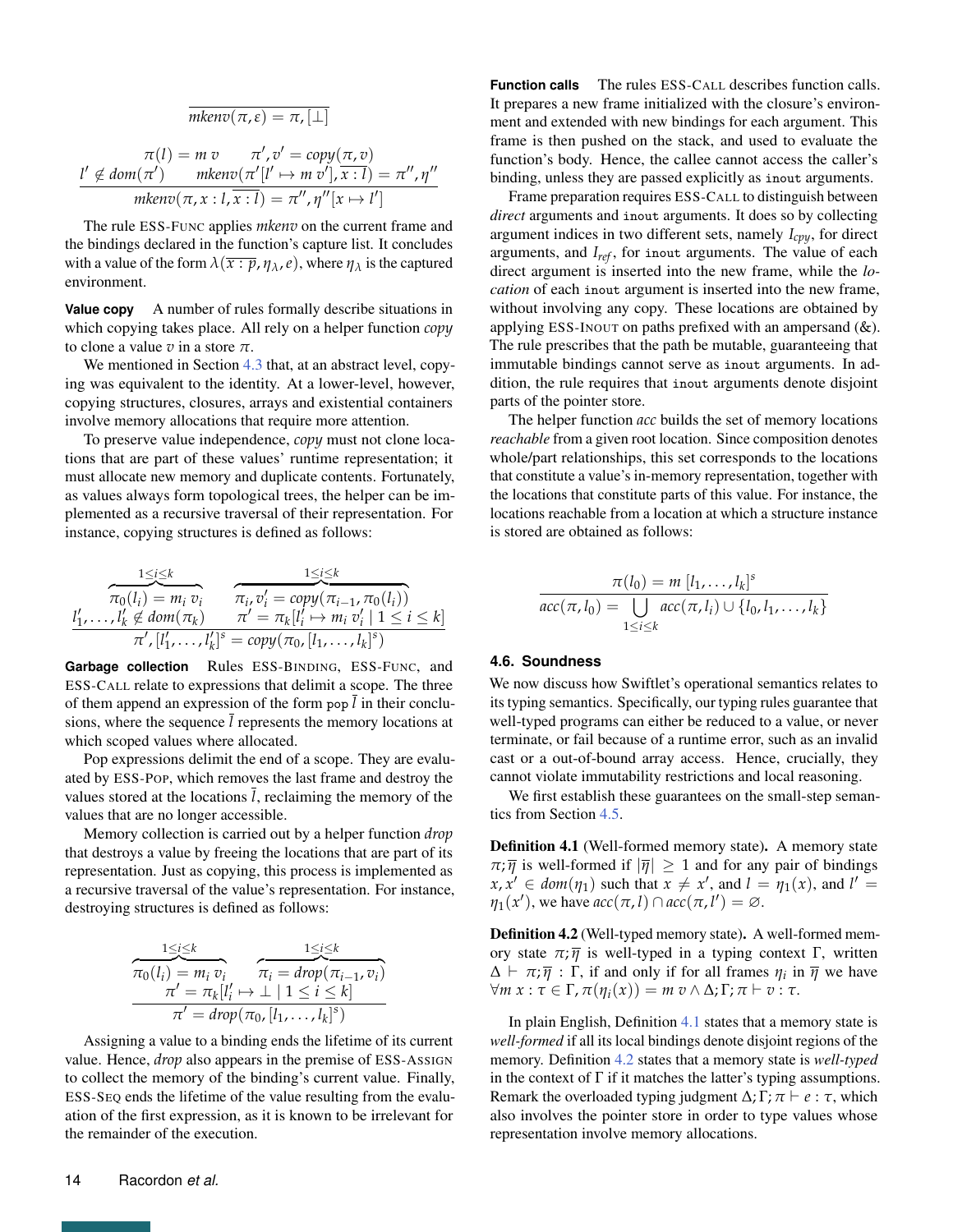We state the soundness theorem in the classical syntactic style of [Wright & Felleisen](#page-25-2) [\(1994\)](#page-25-2). Full proofs appear in Appendix [A.](#page-25-3)

<span id="page-14-1"></span>**Lemma 4.1** (Progress). Given  $\pi$ ;  $\overline{\eta}$  such that  $\Delta$ ;  $\Gamma$ ;  $\pi \vdash e : \tau$ and  $\Delta \vdash \pi; \overline{\eta}$ :  $\overline{\Gamma}$ , either *e* is a value, or there exist  $\pi', \overline{\eta}', e'$ such that  $\Delta \vdash \pi; \overline{\eta}; e \longrightarrow \pi'; \overline{\eta}'; e'$ , or the program is stuck due to a runtime error.

<span id="page-14-2"></span>**Lemma 4.2** (Preservation). Given  $\pi$ ;  $\overline{\eta}$  such that  $\Delta$ ;  $\Gamma$ ;  $\pi \vdash e$ : *τ*, and  $\Delta \vdash \pi; \overline{\eta} : \Gamma$ , and  $\Delta; \pi; \overline{\eta}; e \longrightarrow \pi'; \overline{\eta}'; e'$ , there exists *Γ'* such that Δ; *Γ'*;  $\pi'$  *⊢ e'* : *τ* and Δ *⊢*  $\pi'$ ;  $\overline{\eta}'$  : Γ'.

Given a well-typed memory state, Lemma [4.1](#page-14-1) states that the evaluation of an expression *e* either steps due to an invalid array subscript (e.g.,  $a[2]$  where  $a$  is an empty array), or a invalid cast operation. Lemma [4.2](#page-14-2) states that the evaluation of a step preserves well-formedness and well-typedness. Type soundness follows trivially.

**Theorem 4.1** (Type soundness). If  $\Delta$ ;  $\varnothing$ ;  $\lfloor \perp \rfloor$   $\vdash$  *e* :  $\tau$  and  $\Delta \vdash [\perp]; [\perp]; e \longrightarrow^* \pi'; \overline{\eta}'; e'$ , then either  $e'$  is a value or the program is stuck due to a runtime error.

<span id="page-14-3"></span>
$$
[\![c]\!]_{\Delta}^{\pi} = c
$$
  
\n
$$
[\![box(l)]\!]_{\Delta}^{\pi} = box([\![v]\!]_{\Delta}^{\pi})
$$
  
\nwhere  $\pi(l) = m v$   
\n
$$
[\![box(l)]\!]_{\Delta}^{\pi} = box([\![v]\!]_{\Delta}^{\pi}) \text{ if } \pi(l) = m v
$$
  
\n
$$
[\![l_1, \ldots, l_k]\!]_{\Delta}^{\pi} = [\![l_1]\!]_{\Delta}^{\pi}, \ldots, [\![l_k]\!]_{\Delta}^{\pi}]
$$
  
\n
$$
[\![l_1, \ldots, l_k]^s]\!]_{\Delta}^{\pi} = [x_i \mapsto m_i [\![l_i]\!]_{\Delta}^{\pi} | 1 \leq i \leq k]^s
$$
  
\nwhere  $\text{struct } s \{m_1 x_1 : \tau_1, \ldots, m_k x_k : \tau_k\} \in \Delta$   
\n
$$
[\![\lambda(\overline{x : p}, \eta_\lambda, e)]\!]_{\Delta}^{\pi} = \lambda(\overline{x_p}, e[\ell \sigma])
$$
  
\nwhere  $\sigma = [x_i \mapsto [v_i]\!]_{\Delta}^{\pi} | x_i \in dom(\eta_\lambda)$   
\n
$$
\wedge \eta_\lambda(x_i) = l_i \wedge \pi(l_i) = m_i v_i]
$$

**Figure 8** Correspondence between value representations

To convince ourselves that the natural semantics from Section [4.3](#page-7-0) is an appropriate abstraction of the small-step semantics, can establish an equivalence relation between the two.

Theorem 4.2 (Semantics equivalence). Given an expression *e* expressible in the natural semantics and a set of structure declarations  $\Delta$ , if  $\Delta \vdash [\perp]; [\perp]; \longrightarrow^n \pi; \overline{\eta}; v$ , then there exists  $\mu'$ ,  $v'$  such that  $\Delta$ ,  $[\perp] \vdash e \Downarrow \mu'$ ,  $v'$ , then such that  $[\![v]\!]_{\Delta}^{\pi} = v'.$ 

*Proof sketch.* The proof is by induction on the length *n* of the evaluation sequence  $\Delta \vdash [\perp]; [\perp]; \longrightarrow^n \pi; \overline{\eta}; v$ . If  $n = 0$ , then *e* is a value and the property holds trivially. Otherwise, assume the property holds for  $n' \leq n$  and prove it for a sequence of length  $n' + 1$ .  $\Box$ 

<span id="page-14-4"></span>

**Figure 9** Swiftlet's compiler architecture

Equivalence between memory representations is determined by the means of an operator det  $\cdot \frac{\pi}{\Delta}$ , defined in Figure [8.](#page-14-3) The operator translates a value from the small-step semantics into their representation in the natural semantics, given a set of structure declarations  $\Delta$  and a pointer map  $\pi$ .

## <span id="page-14-0"></span>**5. Generating native code with LLVM**

This section describes the implementation of a compiler for Swiftlet. That compiler is written in Swift, in the style of MVS, and distributed as an open-source project hosted on GitHub: [https://github.com/kyouko-taiga/mvs-calculus.](https://github.com/kyouko-taiga/mvs-calculus)

Figure [9](#page-14-4) gives an overview of the compiler's architecture. The "parse" module implements a recursive-descent parser using combinators [\(Hutton & Meijer](#page-23-12) [1998\)](#page-23-12) that transforms textual sources to an abstract syntax tree (AST). That AST is passed to the "sema" module (for semantic analysis), which is essentially a type checker. It verifies that expressions are well-typed (e.g., variables of type Int are only assigned to integer values), that mutability constraints are satisfied (e.g., constants are never mutated), and guarantees path uniqueness for all inout arguments. Finally, the "codegen" module translates the AST to LLVM's intermediate representation, optionally applying a handful of optimizations. Note that code generation always succeed, as ASTs that passed semantic analysis are guaranteed to be well-formed.

LLVM [\(Lattner & Adve](#page-23-5) [2004\)](#page-23-5) is a popular middleware in numerous compilers, including Clang (C/C++ and Objective-C), rustc (Rust) and even swiftc (Swift). The framework is centered around an SSA-style [\(Cytron et al.](#page-23-13) [1991\)](#page-23-13) intermediate representation, called LLVM IR, that serves as a front-end agnostic language to apply code optimizations, and generate machine code. Hence, LLVM IR dramatically reduces the engineering effort required to build a compiler. However, translating language features into this common representation—a process often referred to as *lowering*—comes with its own challenges.

#### <span id="page-14-5"></span>**5.1. Memory representation**

There are four built-in data types in Swiftlet: Int for signed integer values, Double for double-precision floating-point numbers, a generic type [T] for arrays of type T, and Any for containers of arbitrary values. In addition, the language supports two kinds of user-defined types: functions and structures.

*5.1.1. Scalars and structures* Int and Double have a 1-to-1 correspondence with machine types and are represented as i64 and double in LLVM, respectively. Since struct declarations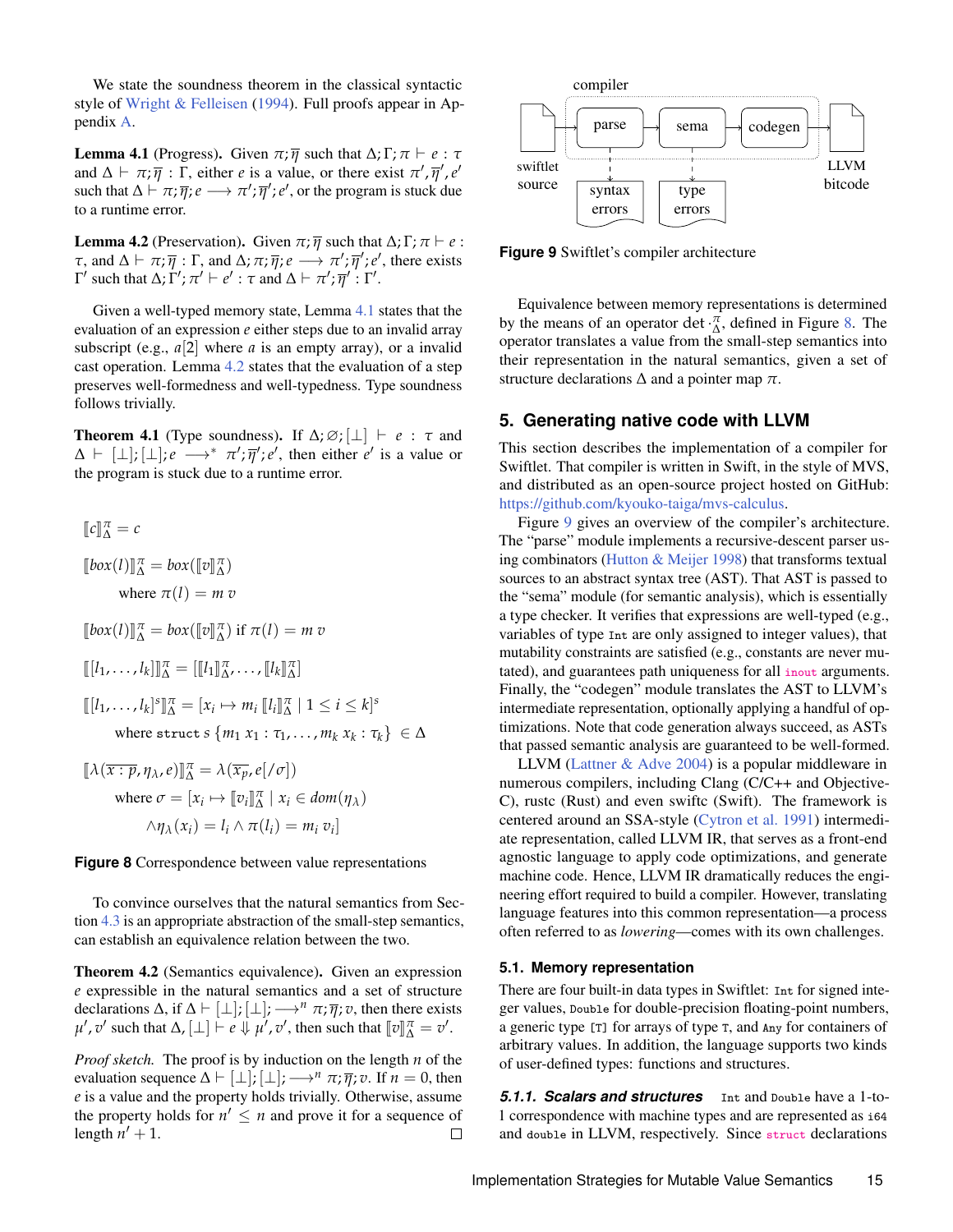cannot be mutually recursive, all values of a structure have a finite memory representation (more on that later) and can be represented as a passive data structure (PDS), where each field is laid out contiguously with possible padding for alignment.

**5.1.2. Arrays** Arrays require dynamic allocation, as the compiler is in general incapable of determining their size statically. An array is represented by a pointer  $\phi$  to a contiguous block of heap-allocated memory. That block is structured as a tuple  $\langle r, n, k, \overline{e} \rangle$  where *r* is a reference counter, *n* denotes the number of elements in the array, *k* denotes the capacity of the array's payload (i.e., the size of its actual contents in bytes) and  $\bar{e}$  is a payload of *k* bytes, containing *n* elements. The counter *r* serves to implement *copy-on-write* (see Section [6.3\)](#page-18-0).

Figure [10](#page-15-0) depicts the in-memory representation of an array assigned to a local variable. The square on the left of the dashed line represents the single memory cell allocated on the stack, containing the pointer  $\phi$ . The squares on the right represent cells allocated in the heap. Each cell *e<sup>i</sup>* is a single independent element that may itself contain pointers to other heap-allocated memory blocks (e.g., for an array of arrays).

<span id="page-15-0"></span>

**Figure 10** In-memory representation of an array of *T*

The capacity *k* of an array typically differs from the number of its elements *n*. The former depends on the size of an element in memory, or more precisely, its *stride*. The stride of a type denotes the number of bytes between two consecutive instances stored in contiguous memory, which depends on the size and memory alignment of a type. Both information depend on the target ABI and are left for LLVM to figure out.

Example 5.1. An array of two 16-bit integers [42, 1337] on a 64-bit little-endian machine is represented by the byte sequence  $(1, 0, 0, 0, 2, 0, 0, 0, 4, 0, 0, 0, 42, 0, 5, 57)$ . It contains two elements, thus  $n = 2$ , yet its capacity  $k = 4$  since each element has a stride of two bytes.

*5.1.3. Closures* Just like arrays, closures require dynamic allocation because the size of their environment cannot be determined statically. A closure is represented as a triple  $\langle \phi, \epsilon, \nu \rangle$ where  $\phi$  is a pointer to a function implementing the closure,  $\epsilon$ is a pointer to the closure's environment (potentially null if the closure has no captures), and  $\nu$  is a pointer to the value witness of the closure (see Section [5.2\)](#page-16-0).

Figure [11](#page-15-1) depicts the in-memory representation of a closure graphically. The cells  $\bar{e}$  represent the contents of the closure's environment, laid out contiguously. Just like in the case of arrays, each cell is an independent value.

The function pointed by *φ* is obtained by *defunctionalization* [\(Reynolds](#page-24-15) [1998a\)](#page-24-15). This process transforms a closure into a

<span id="page-15-1"></span>

**Figure 11** In-memory representation of a closure

global function in which all captured identifiers are lifted into an additional parameter for the closure's environment.

*5.1.4. Existential containers* Containers of type Any are implemented via *value boxing* [\(Henglein & Jørgensen](#page-23-14) [1994\)](#page-23-14). Boxing consists of a storing a value inside of a heap-allocated area, so that it can be represented by a fixed-sized pointer to that area. Unfortunately, this approach suffers a performance penalty incurred by heap allocation and collection, which may prove particularly expensive in a programming language with pervasive copying.

We leverage a technique called *small-object optimization* to mitigate that cost. Instead of systematically representing a container as a pointer to a heap-allocated area, we use a small buffer that is large enough to fit small objects inline. Values are boxed in the heap only when they are too large to fit inside of the buffer. In this case, the latter is used to store a pointer to outof-line storage. Otherwise, we can avoid the cost of allocating and freeing memory in the heap and eliminate the indirection overhead typically caused by value boxing.

A container is represented as a tuple  $\langle s, v \rangle$  where *s* is a small inline buffer and  $\nu$  is a pointer to the value witness of the wrapped value (see Section [5.2\)](#page-16-0). Choosing the size of *s* is a trade-off between minimizing heap allocation and minimizing the space that is wasted when the wrapped value is smaller than the buffer, or when it must be allocated out-of-line nonetheless. In our implementation, that space is large enough to fit three 64-bit integer values, which is sufficient to store numeric values, arrays, and closures.

<span id="page-15-2"></span>

**Figure 12** In-memory representation of an existential container using inline storage to hold a vector  $Vec2(x: 2, y: 5)$ 

Figure [12](#page-15-2) shows an example of the in-memory representation of a container that stores a 2-dimensional vector (i.e., the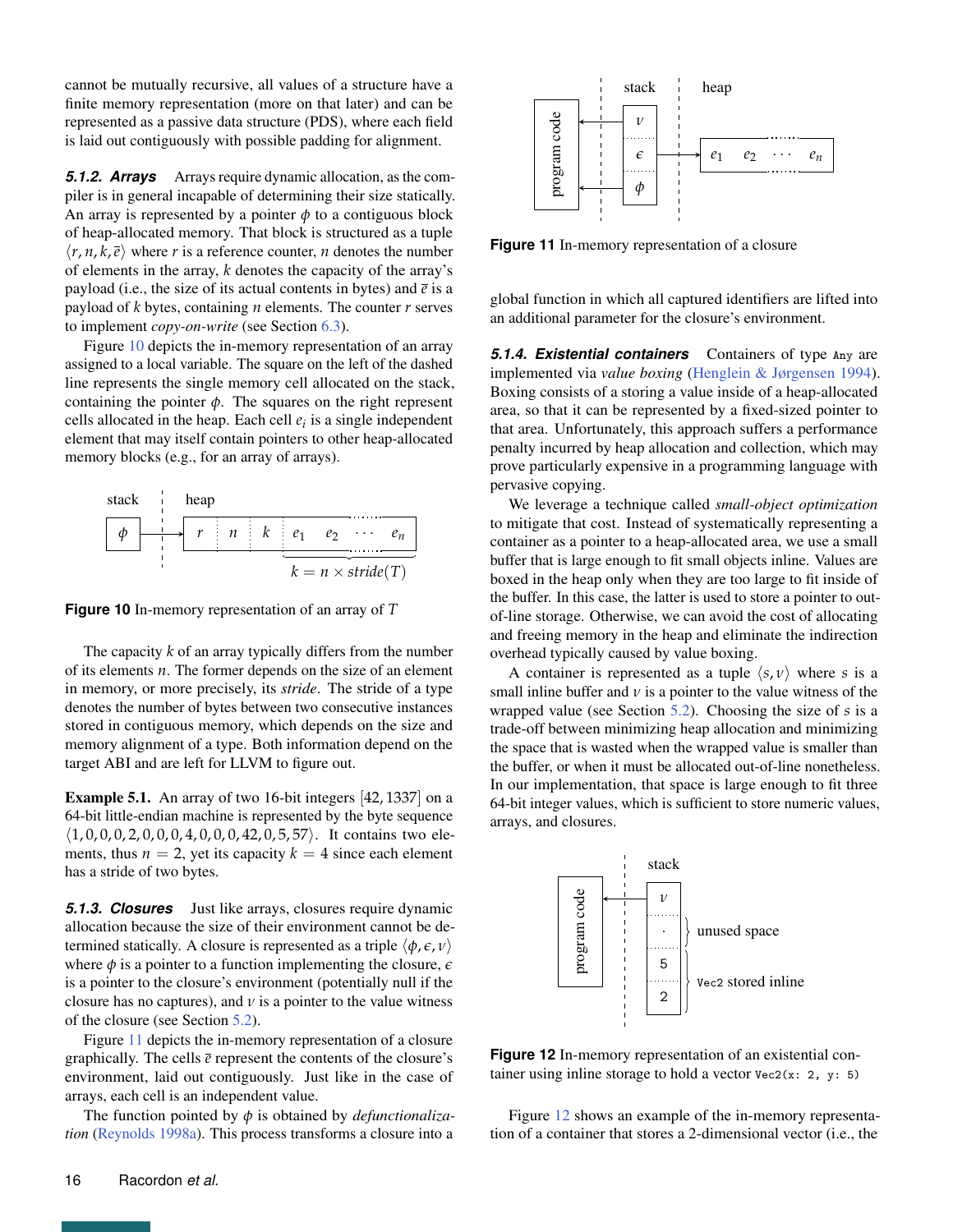result of an expression  $Vec2(x: 2, y: 5)$  as Any). Here, the vector's value is small enough to be stored directly inside of the container's buffer, leaving some unused space.

#### <span id="page-16-0"></span>**5.2. Value witnesses**

A value's lifetime corresponds to the span of time from its initialization to its destruction. In the absence of first-class references, that information can be determined statically. Initialization occurs when a value is assigned to a variable while two events can trigger destruction: reassignment and exit from the variable's scope. Following this observation, memory management can be automated during code generation.

Swift allows the declaration of a variable to be separated from its initialization. It then relies on definite assignment analysis [\(Fruja](#page-23-15) [2004\)](#page-23-15) for guaranteeing initialization before use, possibly inserting dynamic checks in situations where that property cannot be determined statically (e.g., when variables are initialized conditionally). In contrast, Swiftlet requires that all local bindings be initialized at the point of their declaration. This restriction conveniently implies that the compiler can always distinguish between initialization and assignment.

We say that a type is *trivial* if it denotes a numeric value or a composition of trivial types in a structure (e.g., a pair of Ints). Conversely, types requiring dynamic allocations are *non-trivial*. That includes array types, function types, existential containers, and structures containing at least one non-trivial property. In other words, the notional value of a trivial type is represented exactly by the contents of its inline storage, whereas the notional value of a non-trivial type may include out-of-line storage.

Since trivial types do not involve any out-of-line storage, copying or deinitializing a value does not necessitate any particular operation. Hence, assigning a variable of a trivial type boils down to a byte-wise copy of the right operand.

The situation is a bit more delicate for non-trivial types. For arrays, a first issue is that the size of the heap-allocated storage cannot be determined statically. Instead, it depends on the value of *k* in the tuple representing the array. A second issue is that copying may involve additional operations if the elements contained in the array are dynamically sized as well. In this case, a byte-wise copy of the array's payload would create unintended aliases, breaking value independence. Instead, each non-trivial element should be copied individually. One solution is to synthesize a function for each data type that is applied whenever a copy should occur.

*5.2.1. Synthesizing copy and destruction* If the type is trivial (i.e., it does not involve any dynamic allocation), its copy function is equivalent to a byte-wise copy. Otherwise, it implements the appropriate logic, calling the copy function of each contained element. Similarly, the logic implementing the destruction of a value can be synthesized into a destructor. If the type is trivial, then this destructor is a no-op. Otherwise, it recursively calls the destructor of each contained element and frees the memory allocated for all values being destroyed.

We synthesize a copy function and a destructor for every type used in a program. Together, these functions form the *value witness* of a type. Just as the witness type specifies the hidden

<span id="page-16-1"></span>

**Figure 13** In-memory representation of *inout* arguments

representation of an existential package in type theory [\(Pierce](#page-24-14) [2002,](#page-24-14) Chapter 24), a value witness species the hidden implementation of a type's value semantics, providing the compiler with a uniform programming interface to interact with values. A call to the copy function is issued every time a value is assigned or crosses function boundaries, while a call to the destructor is issued before lifetime ending events, effectively implementing compile-time garbage collection.

All values of a particular type share the same value witness, except closures. Indeed, the environment captured by a closure of type (T)  $\rightarrow$  ∪ might differ from that of another closure with the same type. Hence, a different witness must be synthesized for each function declaration. Incidentally, that explains why closure tuples contain pointers to their copy function and destructor.

*5.2.2. Synthesizing equality* As observed in Section [2.4,](#page-3-0) the ability of MVS to express whole/part relationships allows us synthesize operations based on notional values, such as hashing and equality.

Swiftlet synthesizes an equality function for all types used in the program.<sup>[16](#page-0-0)</sup> For integer and floating-point values, equality corresponds directly to LLVM's icmp and fcmp instructions, respectively. For other types, the compiler builds a function that recursively checks for equality on each part of the value.

#### **5.3. Inout arguments**

At function boundaries, structures are exploded into scalar arguments and passed through registers, provided the machine has enough of them. If the structure is too large, it is passed as a pointer to a stack cell in the caller's context, in which a copy of the argument is stored before the call.

inout arguments are passed as (possibly interior) pointers. If the argument refers to a local variable or one of its fields, then it is passed as a pointer to the stack. If it refers to the element of an array, then it is passed as a pointer to the array's storage, offset by the element's index.

Example 5.2. Consider the following program:

struct Vec2 { var x: Int; var y: Int; };

<sup>16</sup> In Swift, synthesizing equality (and hashing) is provided as an opt-in mechanism by conforming to the protocol Equatable (and Hashable).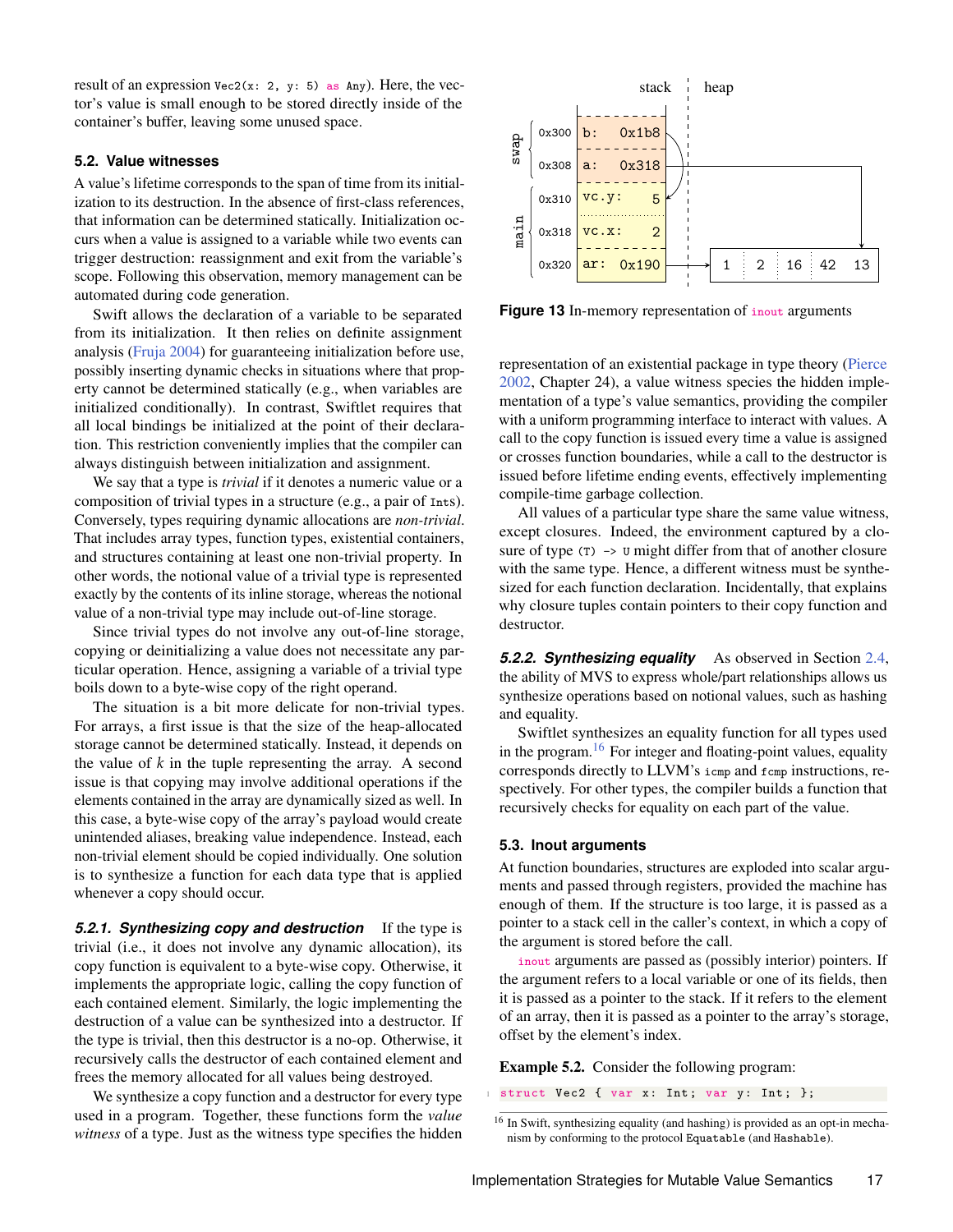```
2 func swap (a: inout Int, b: inout Int)
  3 −> Void { ... };
4 \text{ var } ar = [42, 13];var \space vc = Vec2(x: 2, y: 5);swap (a: & ar [1], b: & vc.y)
```
Figure [13](#page-16-1) shows the contents of the program's memory during the call to swap. As discussed in Section [5.1,](#page-14-5) the array is allocated out-of-line whereas the 2-dimensional vector is laid out on the stack contiguously. Both inout arguments are passed as pointers. The first refers to the second element of the array, stored in the heap. The second refers to the second property of the vector, stored in the stack.

The compiler can guarantee that the pointee can never be outlived, because the language disallows the pointer to escape in any way. In fact, the value of the pointer itself is not accessible. The code generator sees that the callee can only dereference it, either to store or load a value. In our formal semantics, that behavior is modeled by the fact that the path of a value passed as inout argument is substituted for the corresponding parameter in the callee (Figure [4,](#page-8-0) rule E-CALL). Further, recall that the type system guarantees exclusive mutable access to any memory location. Hence, pointers representing inout arguments are known to be unique.

# <span id="page-17-0"></span>**6. Optimizations**

The language implementation we have described in Section [5](#page-14-0) generates a fair amount of memory traffic, because copies are created every time a value is assigned to a variable or passed as an argument. Much of this traffic is unnecessary, though, because most original values are likely to be destroyed immediately after being copied, or because copied values might never be mutated and could have been shared.

This section discusses a handful of techniques included in Swiftlet's compiler to eliminate these unnecessary copies.

#### **6.1. Move semantics**

A recurring pattern is to assign values just after they have been created. For example, consider the expression  $let x = [1, 2];$  $f(x)$ . The value of the array is assigned directly after its creation, triggering a copy, and it is destroyed immediately afterwards. In other words, a naive implementation will evaluate the right operand, resulting in the creation of a new array value, copy this value to assign x and then destroy the original.

To study this inefficiency more formally, we can observe E-BINDING. The unnecessary copy is modeled by  $\text{copy}(v_1)$  in the premise of the rule. In the concrete operational semantics, *copy* corresponds to the copy function of a value witness, which may involve expensive memory allocation.

Clearly, the copy is useless in the above-mentioned example, since the value of the right operand will never be used after the binding's initialization. Therefore, that value could be *moved* rather than copied. Formally, such an optimization could be expressed by the following variant of E-BINDING:

E-BINDING-Move  
\n
$$
\Delta, \mu \vdash e_1 \Downarrow^R \mu', v_1
$$
\nis\_temporary(e\_1) 
$$
\Delta, \mu' \mid x \mapsto move(v_1) \mid \vdash e_2 \Downarrow^R \mu'', v_2
$$
\n
$$
\Delta, \mu \vdash m \ x : \tau = e_1, e_2 \Downarrow^R \mu'' \mid x \mapsto \mu'(x) \mid, v
$$

The predicate *is\_temporary*( $e_1$ ) holds when  $e_1$  denotes a temporary value, such as an array literal, or the result of a function call. In that case, the value  $v_1$  can be moved. At an abstract level, the function *move* is equivalent to the identity, just like *copy*. In the concrete operational semantics, however, *move* is a lifetime ending operation that transfers the byte representation of a value, meaning that destructors are not called on moved values. At the machine level, that transfer boils down to a bytewise copy. Incidentally, *copy* and *move* are equivalent for trivial types but describe different behaviors for non-trivial types.

Earlier, we said that byte-wise copies of non-trivial types may create unintended aliases, threatening value independence. Nonetheless, since *move* is a lifetime ending operation, such aliases are in fact immediately destroyed.

Note that the same optimization could be applied on the last use of a value. In the expression  $let x = [1, 2]$ ;  $[x]$ , the constant x is used only once, to initialize an array of arrays of Ints. As formally described by E-ARRAYLIT, x must be copied to create a new array instance. Nonetheless, since that use is the last occurrence of x in the entire expression, the value could be moved rather than copied.

#### <span id="page-17-1"></span>**6.2. Substituting aliases for copies**

Function parameters are considered immutable unless they are annotated with inout. Moreover, recall that arguments in Swiftlet are passed by value. Therefore, in terms of a concrete operational semantics, arguments can be passed as aliases to values stored at the call site rather than being copied.

The soundness of this optimization relies on an important additional assumption. The lifetime of the alias must not exceed that of the aliased value. Fortunately, such an assumption can be verified by preventing aliased values from being destroyed, and aliases from escaping the callee. Remark that this idea is akin to Rust-like immutable borrows [\(Naden et al.](#page-23-9) [2012\)](#page-23-9).

We can express the substitution of aliases for copies formally in a variant of E-CALL, which no longer copies argument values to build the substitution *σ*:

E-CALL-ALIAS  
\n
$$
\frac{1 \le i \le k}{\Delta, \mu_{i-1} \vdash a_i \Downarrow^R \mu_i, v_i}
$$
\n
$$
\Delta, \mu \vdash e_0 \Downarrow^R \mu_0, \lambda(x_1 : p_1, \ldots, x_k : pk, e_b)
$$
\n
$$
\sigma = [x_i \mapsto v_i \mid 1 \le i \le k] \Delta, \mu_i \vdash e_b [\sigma] \Downarrow^R \mu', v
$$
\n
$$
\Delta, \mu \vdash e_0(a_1, \ldots, a_k) \Downarrow^R \mu', copy(v)
$$

The aforementioned assumption implies a kind of contract between the caller and the callee: both guarantee that the lifetime of a borrowed argument does not end before the end of the call. Hence, the callee is no longer responsible for ending the lifetime of borrowed parameters. In fact, that operation must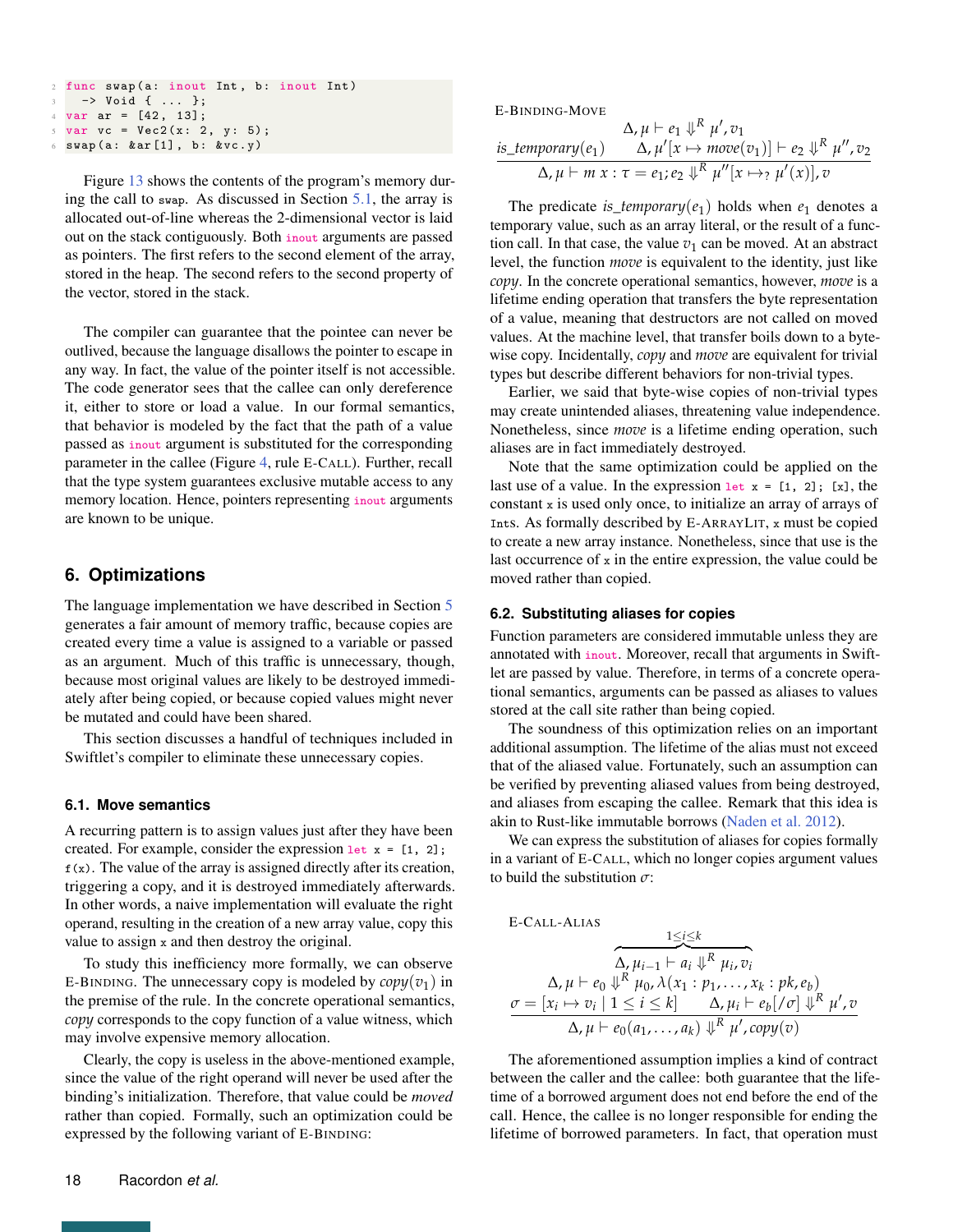even be prohibited. At a concrete operation level, it means that destructors are not called on borrowed parameters.

A second part of the contract stipulates that borrowed parameters may not escape. That clause is guaranteed by the application of *copy* in the conclusion of the rule, which produces a new value whose lifetime is independent from that of any borrowed parameter.

Following the same rationale, initialization of immutable bindings from immutable values can be substituted by aliases as well. Consider the following expression:  $let x = [[1, 2], ...)$ [3, 4]]; let  $y = x[0]$ ;  $f(y)$ . The constant y is initialized from another constant value. Moreover, the lifetime of y is lexically shorter than  $x$ 's. Therefore, y can simply alias  $x$ 's first element rather than copying it. Formally, this optimization can be described by another variant of E-BINDING:

E-BINDING-ALIAS  
\n
$$
\Delta, \mu \vdash r \Downarrow^{L} \mu', \text{let } w
$$
\n
$$
\sigma = [x \mapsto w] \qquad \Delta, \mu' \vdash e[\sqrt{\sigma}] \Downarrow^{R} \mu'', v
$$
\n
$$
\Delta, \mu \vdash \text{let } x : \tau = r, e \Downarrow^{R} \mu''[x \mapsto_{?} \mu'(x)], v
$$

The rule only applies to binding declarations of the form let  $x : \tau = r$ ;*e*, where the binding is declared constant and initialized by a path expression. Notice that the path expression is evaluated with  $\Downarrow^L$  rather than  $\Downarrow^R$ , producing an lvalue rather than a value. The rule additionally checks that this lvalue is immutable before substituting it for the declared binding in the expression *e*.

#### <span id="page-18-0"></span>**6.3. Copy-on-write**

The optimization strategies we discussed in Section [6.2](#page-17-1) are not applicable in the presence of mutation. Any assignment involving a mutable binding, on the left- or right-hand side typically requires a copy, because the value might be mutated later. Similarly, assigning a mutable value to a mutable binding also requires a copy.

Nonetheless, it is possible that neither the original nor the copy end up being actually mutated, perhaps because the mutation depends on a condition that is evaluated at runtime. In this case, unfortunately, the compiler must conservatively assume that a mutation will occur and perform a copy to preserve value independence.

One simple mechanism can be used to work around this apparent shortcoming: *copy-on-write*. Copy-on-write leverages runtime knowledge to delay copies until they are actually needed. Heap-allocated storage is associated with a counter that keeps track of the number of references to that storage. Every time a value is copied, an alias is created and the counter is incremented. The value of this counter is checked before mutation actually occurs, at runtime, to determine uniqueness. If the storage is shared, the counter is decremented, the storage is duplicated and the mutation is performed on a copy. Otherwise, the mutation is performed on the original.

Example 6.1. Consider the following program:

func sort ( array : inout [Int]) -> Void { ... };  $2 \text{ var } a0 = [1, 2];$ 

```
3 \text{ a}0 [1] = 3;4 \text{ var } at = a0;sort (array: & a1)
    // a0 and a1 are the same array
```
We assume the existence of a function that sorts an array in-place. Then, we declare an array a0, which is mutated at line 3. At that point, the value of a0's internal reference counter is 1, so the mutation is performed on its storage directly.

Line 4 declares another array a1, initialized to a0. With copy-on-write, the value of a0 is not copied right away. Instead, the reference counter of its internal storage is incremented, meaning that a1 is actually an alias by the time it is passed as an argument to sort, at line 5. Should elements not be in order, the first mutation that sort will attempt will trigger a copy. In the present case, however, no copy will occur and a0 and a1 will continue to share state after line 5.

Of course, copy-on-write prevents purely static garbage collection. Indeed, because of potential sharing, the lifetime of heap-allocated storage can no longer be determined at compiletime. Nonetheless, garbage collection can still be automated with predictible performance. The reference counter is decreased whenever the destructor of a value referring to the associated storage is called. If it reaches zero, then the contents of the storage are destroyed and deallocated.

Swiftlet applies copy-on-write on arrays only, as structures are allocated inline, enabling a different set of optimizations to elimitate unnecessary copies. One limitation of our approach, though, stems from its interaction with the implementation of inout arguments (Section [5\)](#page-14-0). Recall that an inout argument is passed as a (possibly interior) pointer. Hence, the callee has no way to determine whether or not that pointer refers to a value inside of a shared buffer. As a result, the caller is compelled to copy non-unique storage defensively.

Example 6.2. Consider the following program:

```
1 func sort (array: inout [Int]) > Void { ... };
2 \text{ var } a0 = [[1, 2], [3, 4]];3 let a1 = a1;
4 sort ( array : & a0 [1])
```
The variable a0 is declared as an array of arrays of Ints. With copy-on-write, it shares state with the variable a1 by the time sort is called at line 4. The caller is compelled to copy the outer array a0 because there is no way for the callee to determine that inner array a0[1] is stored inside of shared storage.

Nonetheless, note that a0's copy will not trigger the copy of its inner arrays, applying copy-on-write instead. Hence, a copy of the inner array a0[0] will occur if and only if sort must perform a mutation. Meanwhile, a0[1] will share state with a<sub>1[1]</sub> after the call at line 4.

#### **6.4. Leveraging local reasoning**

We cited [O'Hearn et al.](#page-23-0) [\(2001\)](#page-23-0) in the introduction to emphasize the importance of local reasoning for human developers and compilers alike. In particular, one can easily identify and discard mutations, whose results cannot be observed elsewhere.

```
struct Vec2 { ... };
2 / / / \ldots
```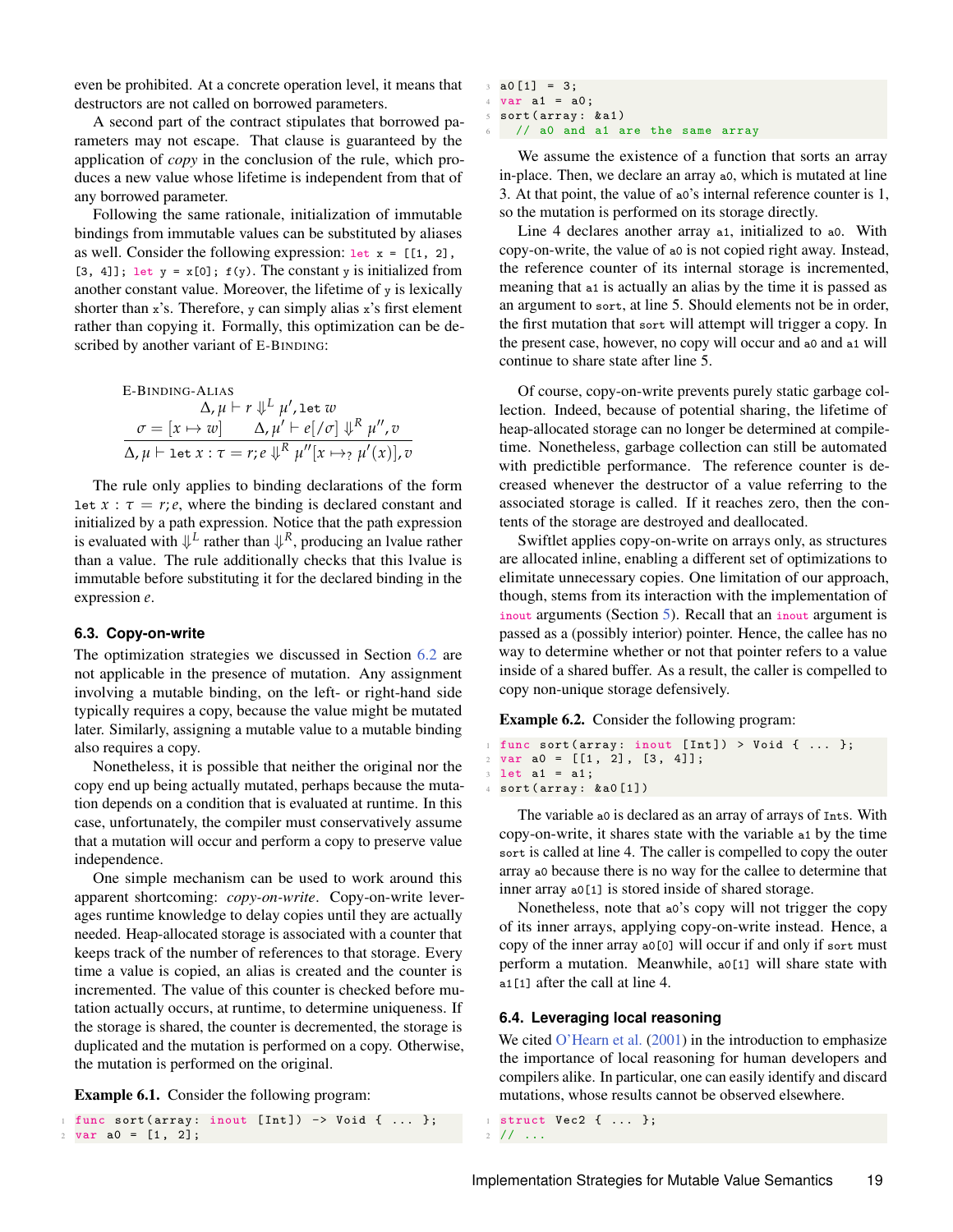```
func f(v0: Vec2) -> Vec2 {
   var v1 = v0;5 let v2 = v1;
   v1 x = 8;7 Vec2(x: v2.x, y: v1.y)
8 }
```
Consider the above program. Thanks to local reasoning, an optimizer can safely discard the assignment to  $v_1$ . x at line 6, because its effect can never be observed. As all values are independent, neither the parameter v0 nor the local variable v1 can share mutable state with any other variable in the program, no matter what we write in place of the ellipsis at line 2. Furthermore, without the assignment at line 6, it becomes evident that v0, v1, and v2 denote the exact same value. Therefore, constant propagation will eventually deduce that the function simply returns the value of its argument.

Freedom from aliasing also simplifies scalar replacement of aggregates (SROA) [\(Jambor](#page-23-16) [2010\)](#page-23-16). This optimization consists of substituting the parts of an aggregate with local scalar variables. The goals of this substitution are twofold: avoid heap allocation by inlining aggregates on the stack, and unlock additional optimization opportunities based on scalar values, such as dead store elimination and constant propagation.

Our implementation substitutes array literals on the stack when it detects that their value can never escape. That detection is performed as a simple AST traversal that looks for uses of the array as a function argument or a return value. Then, it relies on LLVM's SROA pass to transform stack-allocated arrays to scalar SSA values.

# <span id="page-19-0"></span>**7. Performance Evaluation**

This section evaluates the performance of MVS, implemented with the strategies and optimizations we discussed in Sections [5](#page-14-0) and [6,](#page-17-0) with the aim to answer the two following questions:

- Does MVS suffer prohibitive performance overhead due to the use of copy-on-write?
- Does MVS offer performance gains in comparison to functional updates?

# **7.1. Environment**

The benchmarks were run on a workstation equipped with an Intel Xeon Gold 6154 CPU clocked at 3.00GHz and 192GB of RAM. The machine runs a Debian-based distribution that uses Linux 5.10.40 kernel.

We compiled benchmarks with Swift 5.5.2, Scala 2.12 compiled with Scala Native 0.4.2 [\(Shabalin](#page-24-16) [2020\)](#page-24-16), Clang 11 for  $C++$ , and our own compiler for Swiftlet.<sup>[17](#page-0-0)</sup> The choice of these compilers is deliberate. All implementations target LLVM IR, allowing us to explore trade-offs of the programming model on each language, rather than the differences of lower-level code generation.

Benchmarks were compiled with the most aggressive optimization level: −O3 for C++, −Ounchecked for Swift, and release −full for Scala Native.

```
1 struct s0 {
2 var p0: [[Double]]
3 var p1: [[Double]]
4 \frac{1}{2}5 @inline ( never )
6 func f0 (_ v0 : s0 , _ v1 : Double ) −> Double {
    var v4: s0 = v0let v8: [[Double]] = v4.p1let v14: [Double] = v8 [0]10 let v13: Double = v14 [0]v4. p0 = v812 var v18: Double = v13
13 v4 . p0 = v8
14 let v27 : Double = v14 [0]
15 let v73: Double = v18 - v27
v4. p0 = v817 let v175: Double = v73 + v27
18 return v175
```
<sup>19</sup> }

**Listing 3** A randomly generated benchmark (Swift).

#### **7.2. Benchmarks**

We evaluate the aforementioned languages and compilers on two groups of benchmarks:

Synthetic benchmarks. Our primary set of benchmarks is composed of randomly generated programs with varying lines of codes and number of mutating instructions. These programs are produced by a fuzzer that builds correct-by-construction programs as language-agnostic ASTs that are eventually transformed to source code by language-specific translators.

The fuzzer is able to build programs that use all the constructs present in Swiftlet except higher-order functions and existential containers, while the translators produce idiomatic code in each target language. For the purpose of our evaluation, we implemented translators for Swift; Scala, a functional language; and C++, an imperative language. Arrays are mapped to scala.collection.immutable.Vector in Scala and std::vector in C++. Structures are mapped to structs in C++ and to immutable case classes in Scala.

Generated programs are free from unintended sharing of mutable state. That guarantee is trivial to establish in Swift, Swiftlet, and Scala, thanks to MVS and pure functional programming. In C++, mutable references across function boundaries are prohibited. For instance, a function void f(std::vector<T>& ar, T& el) is considered illegal, as el may alias an element in ar.

Each benchmark is built as a variation of the same program archetype. First, it generates a large data structure composed of structs and arrays at different depths, whose leaves are floatingpoint numbers. Then, it traverses this data structure, mutating the nodes and performing arithmetic operations on the leaves. The traversal is directed by calls to non-recursive functions that operate on a specific part of the whole data structure. Some of these functions are exempt from inlining to ensure some call overhead is factored into our results. Listing [3](#page-19-1) shows a program generated in Swift.

The overall complexity of a randomly generated program is approximated by counting the number of dynamically executed

<sup>17</sup> <https://github.com/kyouko-taiga/mvs-calculus>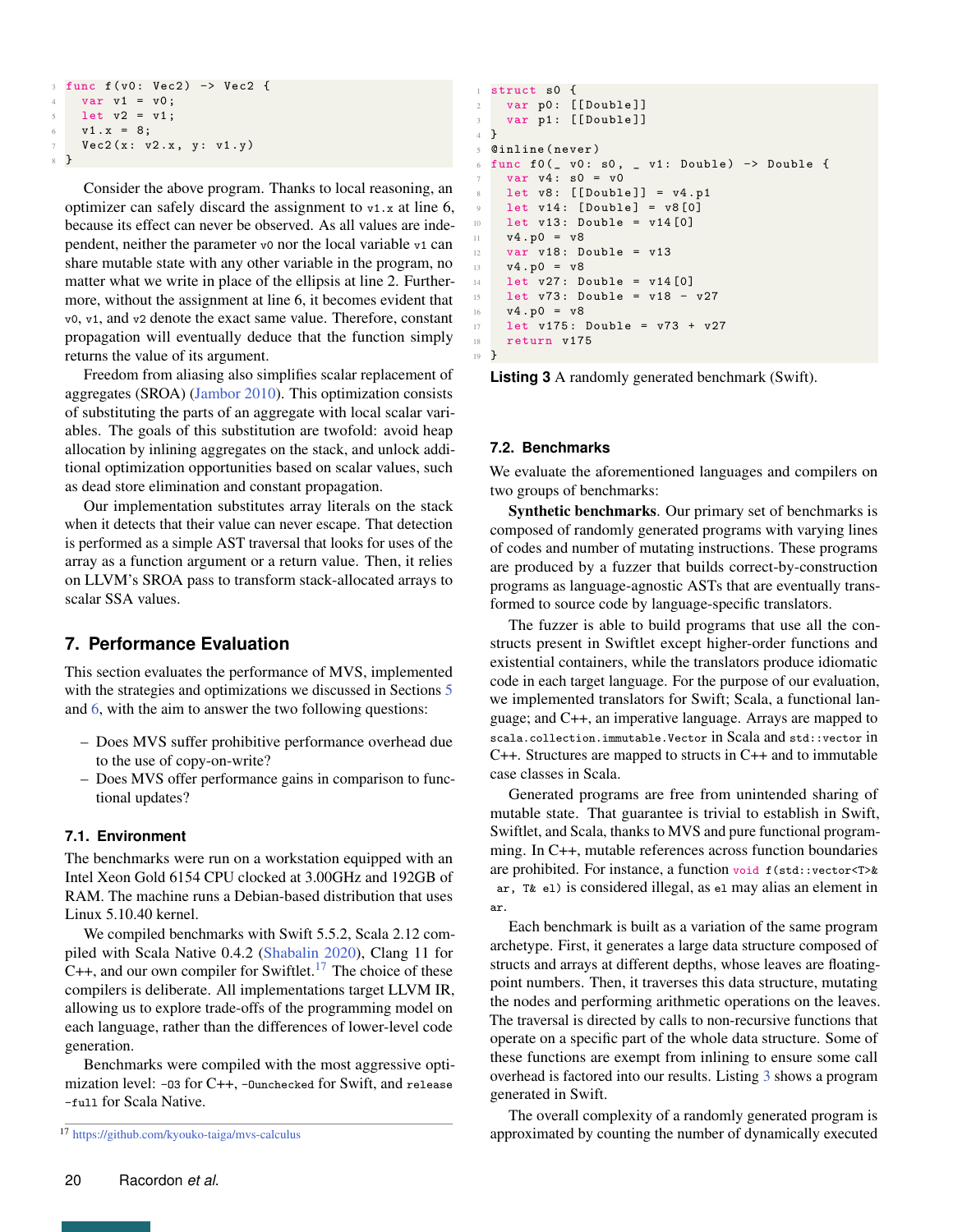instructions. We use that heuristic to exclude benchmarks exceeding a threshold and keep program inputs that can terminate in a reasonable time. Finally, the number of mutating instructions can be adjusted by modifying the weights used by the fuzzer to select the constructs that it generates.

Well-known micro-benchmarks. Additionally, we also port 5 well-known benchmarks by [Marr et al.](#page-23-17) [\(2016\)](#page-23-17): Bounce, Mandelbrot, NBody, Permute and Queens. This choice is dictated by the limited set of features in Swiftlet. The benchmarks we picked are implemented using imperative language constructs such as arrays in Swift/Swiftlet/Scala and std::vector in C++.

#### **7.3. Results of synthetic benchmarks**

We report results for a data set measuring the execution time of 1344 randomly generated programs across 20 different independent runs. We normalize execution times by the fastest implementation per benchmark and report aggregated scores (Figure [14\)](#page-20-0). We also report 50 percentile normalized time across all benchmarks classified by the number of mutations as fraction of all total memory accesses (Figure [15\)](#page-20-1).

<span id="page-20-0"></span>

**Figure 14** Running times (x-axis) normalized by the fastest implementation across all synthetic benchmarks.

Results show that C++ performs relatively poorly in readheavy benchmarks, due to the cost of copying large data structures. Indeed, each read of std::vector copies an entire element, potentially causing repeated copies in deeply nested data structures. On the other hand, C++ is usually the fastest implementation in programs that are dominated by writes.

In contrast, Swift is the fastest language in the overwhelming majority of the benchmarks. Just as C++, Swiftlet allows in-place updates while the use of copy-on-write mitigates the cost of copying large data structures. Although our own implementation does not match Swift's performance (we explain the gap below), remark that Swiftlet also outperforms C++.

Scala relies on persistent data structures [\(Odersky & Moors](#page-23-7) [2009;](#page-23-7) [Stucki et al.](#page-24-17) [2015\)](#page-24-17) to model updates to immutable reference types. Overall, it performs remarkably well compared to C++, only outperformed on programs consisting of a significant number of mutating operations  $(> 70\%)$ . Those benchmarks

<span id="page-20-1"></span>

**Figure 15** Normalized running times (y-axis) relative to ratio of writes as fraction of all memory accesses (x-axis) across all synthetic benchmarks.

<span id="page-20-2"></span>

**Figure 16** Normalized running times (y-axis) on microbenchmarks.

underline the advantage of in-place updates in Swift, Swiftlet, and C++. Further, read-heavy benchmarks reveal additional overhead for traversing non-contiguously allocated storage.

In summary, those results provide satisfying answers to our earlier questions. Swift proved slower than C++ only for programs with extremely large number of mutating operations (> 90%), providing compelling empirical evidence in favor of copy-on-write, in combination with other optimizations facilitated by the use of Swiftlet. Meanwhile, Swift outperformed Scala in overwhelming majority of benchmarks, confirming the relevance of Swiftlet to sidestep the performance overhead introduced by functional updates.

## **7.4. Results of micro-benchmarks**

Micro-benchmarks provide another perspective on the performance differences between the languages. We record 1000 in-process iterations across 10 independent runs. Each run discards first 900 measurements as warm-up. Finally, we report 50 percentile time across last 100 iterations across all runs (Figure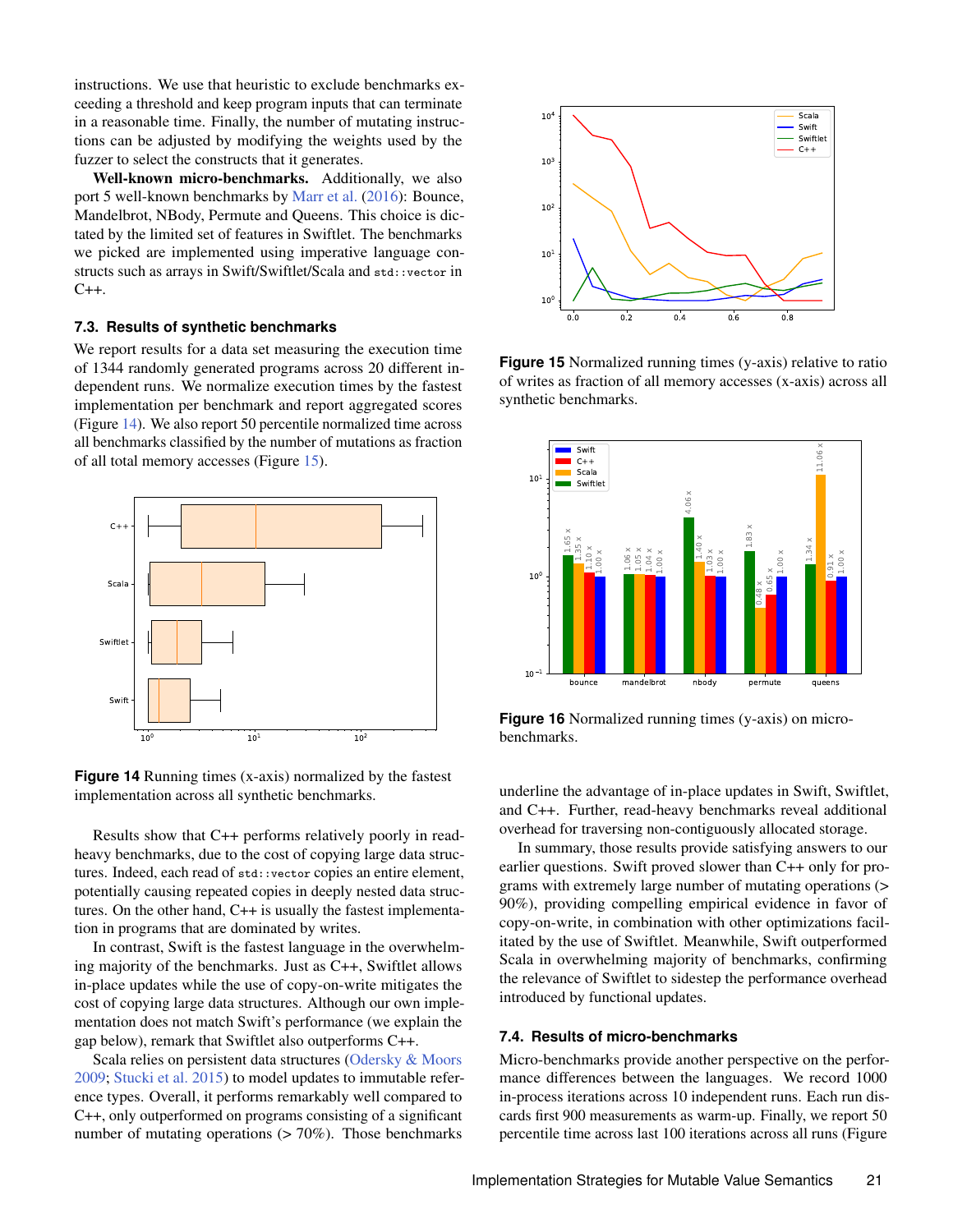#### [16\)](#page-20-2).

Overall, both Swift and C++ perform the best, presenting extremely similar performance profiles. Since the benchmarks do not pass large data structures by value, they avoid the pathological slow-down that we have observed on synthetic benchmarks in C++.

Even though we wrote benchmarks in an imperative style, Scala does not consistently match the performance of Swift and C++. In particular, Scala lacks support for composite value types and, leading to a sub-optimal memory layout that requires additional pointer indirections (Bounce, NBody). Queens highlights a pathalogical case of early returns being compiled inefficiently (which are not idiomatic in an expression-oriented language).

Swiftlet lags behind Swift on benchmarks that depend on heavy mutation of arrays (Bounce, NBody, Permute). Although we implemented an extremely similar approach to compilation, Swiftlet's compiler lacks optimization passes that can reason about uniqueness of reference counts, compelling execution to run more runtime checks on reference counters.

#### **7.5. Closing the gap between Swift and Swiftlet**

Although Swiftlet shows competitive results, it is significantly slower than Swift in most benchmarks. This shortcoming can be explained in large part by a key missing optimization.

In spite of its advantages, copy-on-write comes at the cost of runtime checks preceding every mutation, thus impacting performance negatively. Fortunately, some of these checks can be removed with static reasoning. For instance, the compiler can prove the uniqueness of a particular value once and for all in a sequence of assignments without control flow, eliminating the need to check for uniqueness after the first mutating operation.

More generally, optimizers can reason statically about the value of a reference counter by tracking pairs of increment and decrement in a control flow graph. Additionally, compilers may generate faster code paths for uniquely referred data structures along with a default slow path, enabling further downstream optimization in the former case [\(Ullrich & de Moura](#page-24-18) [2019\)](#page-24-18).

In Swift, these techniques are implemented in a dedicated optimizer. Manual modification of the LLVM bitcode generated by our compiler reveals that unnecessary reference counter checks account for most of the performance loss that we observed. The remainder of the gap is due to more aggressive use of SROA, thanks to a cleverer escape analysis, as well as the static allocation of constant arrays.

## **8. Related work**

There exists a vast body of work dedicated to the enforcement of local reasoning and its impact on software performance. This section reviews some of the most related work in these areas.

Type-based approaches aimed at taming reference aliasing have received a lot of attention in recent years. A significant part of the research effort, however, is set in the context of languages based primarily on reference semantics. Ownership types [\(Clarke et al.](#page-23-2) [2013\)](#page-23-2), for instance, bake aliasing restrictions into references by attaching them to *ownership contexts*, typically represented by other references. Other influential proposals, such as [Gordon et al.](#page-23-18) [\(2012\)](#page-23-18)'s type system for uniqueness and immutability or [Naden et al.](#page-23-9) [\(2012\)](#page-23-9)'s type system for borrowing, are also built on top of reference semantics. Further, although the concept of independent values appear in early work on aliasing protection mechanisms [\(Noble et al.](#page-23-6) [1998\)](#page-23-6), value semantics is typically confined to fully immutable types.

Nonetheless, we observe that MVS share one key insight with these approaches: it dissociates the knowledge of a location from the permission to access it. In capability-based systems [\(Smith et al.](#page-24-9) [2000\)](#page-24-9), that permission and its extent (read or write) is granted by a "token" usually treated as a linear resource at the type-system level and erased at runtime. In Swiftlet, that permission is tied to a path and its mutability.

The benefits of MVS with respect to correctness, safety, and performance can be traced back to [Baker](#page-22-2) [\(1992\)](#page-22-2)'s Linear Lisp. Building on [Wadler](#page-25-1) [\(1990\)](#page-25-1)'s linear types, Linear Lisp offered static garbage collection, promised freedom from data race and addressed concerns of efficiency by the means of a constant pool [\(Baker](#page-22-3) [1994\)](#page-22-3). Despite their advantages, however, linear types impose a relatively constraining programming style in which every value must be used *exactly once*, requiring particular care to deal with conditional code. In response, [Tov &](#page-24-19) [Pucella](#page-24-19) [\(2011\)](#page-24-19) proposes to relax the linearity constraint with affine resources, which can be used *at most once*.

Rust [\(Matsakis & Klock](#page-23-4) [2014\)](#page-23-4) is certainly a heir of ownership types, affine types and capability-based systems, unifying these ideas into a coherent, high performance programming language. Ultimately, Rust's insistence on the uniqueness of mutating references pursues the same goal as MVS: local reasoning. Hence, it is no wonder that attempts to formalize its semantics [\(Weiss et al.](#page-25-4) [2019;](#page-25-4) [Jung et al.](#page-23-19) [2018\)](#page-23-19) typically draw inspiration from separation logic [\(Reynolds](#page-24-20) [2002\)](#page-24-20). The similarity does not end here. As we already mentioned, Rust's borrowing is similar in nature to the way arguments can be passed in Swiftlet. Mutable borrows are operationally identical to inout arguments, and immutable borrows correspond to the way we optimize pass-by-value semantics. The difference lies in the way Rust and Swiftlet guarantee soundness. The latter allows syntactic enforcement of frame-based reasoning, as references are not surfaced in the user's programming model, while the former leverages a more sophisticated type system for the sake of expressiveness.

Project Valhalla [\(Simms](#page-24-21) [2019\)](#page-24-21) is an ongoing effort to bring *inline types* into Java. Inline types do not have a default identity, as opposed to regular objects in Java, and their composition describes whole/part relationships. Just as our structs, they are allocated inline (hence the name) to better match the hardware's memory model and unlock more aggressive optimizations. Inline types are, however, immutable. Similar features exist in a number of "reference-oriented" languages, such as Python, Kotlin, or Scala, to cite a few.

The C# programming language [\(Microsoft Corporation](#page-23-20) [2021\)](#page-23-20) supports mutable value types alongside with reference types. Their in-memory representation is comparable to the approach we developed in this paper. One important difference relates to the interaction between C#'s value types and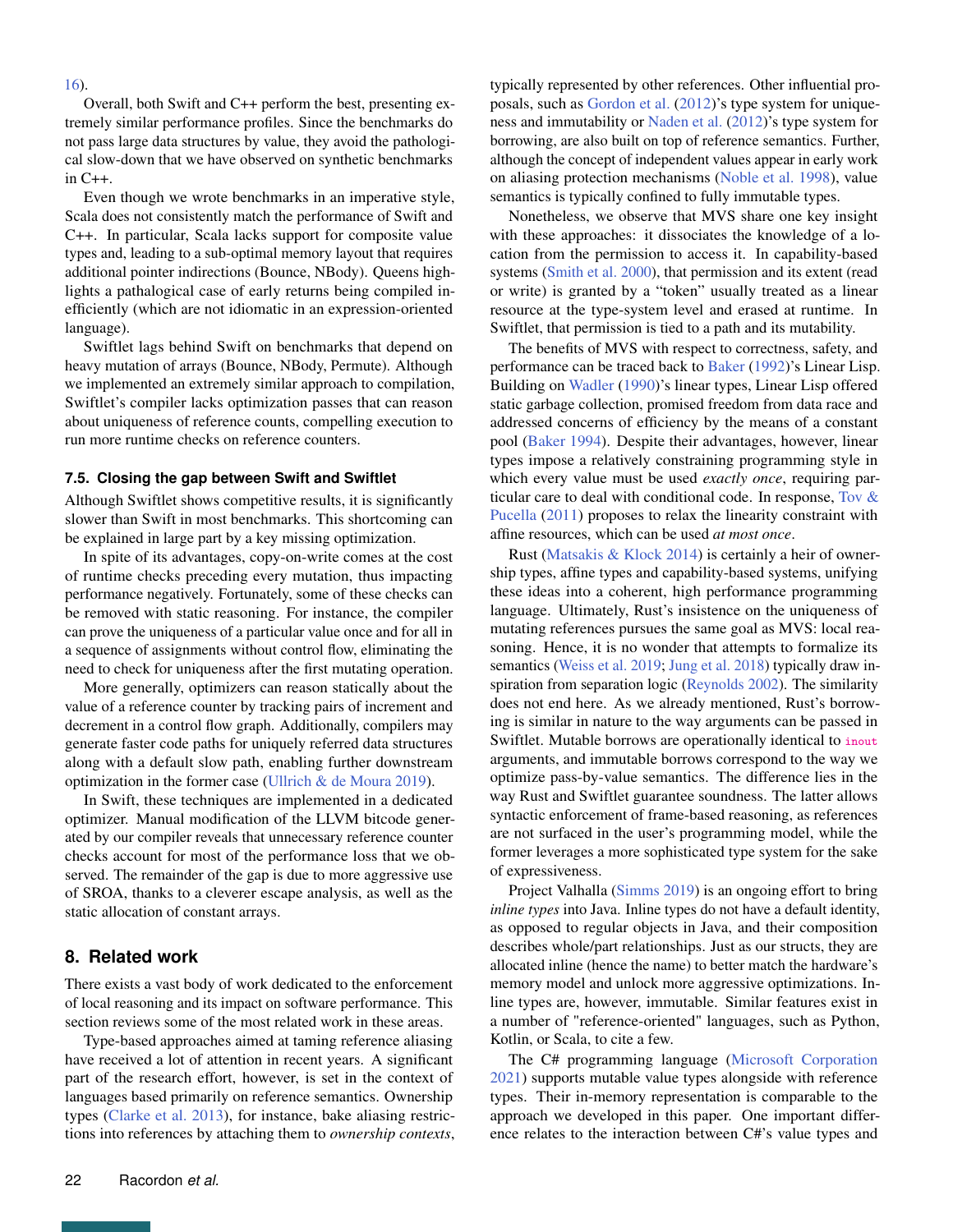interfaces, the latter being tied to reference semantics, sometimes leading to counter-intuitive situations [\(Steimann](#page-24-22) [2021\)](#page-24-22). Swift addresses that issue with value witnesses, implementing different copy behaviors for reference types and value types.

Significant effort has been poured into techniques that optimize functional updates. One well-established approach is fusion [\(Johann](#page-23-1) [2003\)](#page-23-1), a process aimed at eliminating intermediate data structures from expressions written as compositions of functions. Fusion, however, cannot eliminate all intermediate structures, in particular when they are accessed by multiple consumers. In that case, allocating and reclaiming temporary space may incur a significant overhead. [Shaikhha et al.](#page-24-8) [\(2017\)](#page-24-8) propose to address this shortcoming by rewriting programs in a *destination passing style* to guarantee efficient downstream stack-like allocation and compile-time garbage collection. In Swiftlet, intermediate structures can be removed altogether using inout to perform in-place part-wise mutation, or by relying on optimizations to substitute aliases for copies (Section [6\)](#page-17-0).

[Reinking et al.](#page-24-23) [\(2021\)](#page-24-23) advocate for the use of reference counting as an automatic garbage collection mechanism to allow efficient in-place updates of unique data structures, using borrowed references to reduce reference counter updates [\(Ull](#page-24-18)[rich & de Moura](#page-24-18) [2019\)](#page-24-18). Unlike our naive implementation of copy-on-write, their framework is able to generate faster code paths when reference counts can be tracked statically.

## **9. Future work**

This paper focuses on a single threaded execution model, yet concurrent and parallel applications have become ubiquitous. Fortunately, MVS offers promising prospects in that area. Specifically, MVS is immune to data races—a condition in which two or more threads access the same memory location concurrently—and provides a simple yet powerful framework to reason locally about concurrent programs, akin to concurrent separation logic [\(Brookes & O'Hearn](#page-23-21) [2016\)](#page-23-21). One future direction is, therefore, to explore implementation strategies that leverage MVS to support efficient parallelization.

Part of Swift's concurrency model is based on actors [\(Agha](#page-22-4) [1990\)](#page-22-4) with reference semantics. This choice seems appropriate in light of the vast literature on actor-based concurrency, while languages such as Pony [\(Clebsch et al.](#page-23-22) [2015\)](#page-23-22) or Encore [\(Bran](#page-22-5)[dauer et al.](#page-22-5) [2015\)](#page-22-5) already present compelling arguments in favor of type-based aliasing restrictions for memory safety. Nonetheless, revisiting concurrency without compromising on the constraints of MVS with respect to first-class references is an exciting challenge.

For the sake of conciseness, Swiftlet leaves out *protocols*, the construct that Swift uses to define constraints on generic types [\(Racordon & Buchs](#page-24-24) [2020\)](#page-24-24). Protocols, however, present a number of interesting issues to generate efficient code. One challenge, in particular, is to choose between monomorphisation and type erasure [\(Griesemer et al.](#page-23-23) [2020\)](#page-23-23). The former approach involves generating multiple variants of the same generic code, specialized for different concrete types. The latter involves settling for a common representation, typically by introducing indirections (e.g., boxing).

The best solution is likely a clever combination of both approaches. Hence, extending Swiftlet to study these aspects is another interesting direction for future work.

# **10. Conclusion**

We discuss implementation strategies to compile programming languages featuring mutable value semantics, a paradigm that supports local reasoning by upholding the notion of value and excluding references from the user's programming model. These strategies are inspired by the Swift programming language, which leverages the benefits of MVS for safety, correctness and efficiency. To illustrate the details of our implementation, we introduce Swiftlet, a subset of Swift that focus on features essential for MVS, through a series of informal examples as well as a formal operational semantics. Swiftlet supports compounds of heterogeneous data, dynamically sized lists, type-erased containers, and closures.

We discuss a handful of simple yet efficient static and dynamic optimization techniques to eliminate unnecessary copies. Finally, we evaluate the performance of MVS on a large set of randomly generated programs with varying numbers of mutating operations, comparing Swift, Swiftlet, Scala and C++. Our results provide empirical evidence in favor of MVS. Specifically, they show that copy-on-write offers compelling performance gain and they highlight the benefits of in-place, part-wise mutation over functional updates in programs with large number of writes.

#### **Acknowledgments**

The authors would like to thank the reviewers for their helpful comments and suggestions.

# **References**

- <span id="page-22-4"></span>Agha, G. A. (1990). *Actors - A model of concurrent computation in distributed systems*. MIT Press.
- <span id="page-22-0"></span>Apple Inc. (2021). *The swift programming language.* [https://](https://docs.swift.org/swift-book/) [docs.swift.org/swift-book/.](https://docs.swift.org/swift-book/) (Retrieved September 20, 2021)
- <span id="page-22-2"></span>Baker, H. G. (1992). Lively linear lisp: "look ma, no garbage!". *ACM SIGPLAN Notices*, *27*(8), 89–98. Retrieved from <https://doi.org/10.1145/142137.142162> doi: 10.1145/142137.142162
- <span id="page-22-3"></span>Baker, H. G. (1994). Linear logic and permutation stacks the forth shall be first. *SIGARCH Comput. Archit. News*, *22*(1), 34–43. Retrieved from [https://doi.org/10.1145/181993](https://doi.org/10.1145/181993.181999) [.181999](https://doi.org/10.1145/181993.181999) doi: 10.1145/181993.181999
- <span id="page-22-1"></span>Bierema, N. (2022). *Immutable.js.* [https://github.com/](https://github.com/immutable-js/immutable-js) [immutable-js/immutable-js.](https://github.com/immutable-js/immutable-js) (Retrieved January 10, 2022)
- <span id="page-22-5"></span>Brandauer, S., Castegren, E., Clarke, D., Fernandez-Reyes, K., Johnsen, E. B., Pun, K. I., ... Yang, A. M. (2015). Parallel objects for multicores: A glimpse at the parallel language encore. In M. Bernardo & E. B. Johnsen (Eds.), *Formal methods for multicore programming* (Vol. 9104, pp. 1–56). New York, NY: Springer. Retrieved from [https://](https://doi.org/10.1007/978-3-319-18941-3_1) [doi.org/10.1007/978-3-319-18941-3\\_1](https://doi.org/10.1007/978-3-319-18941-3_1) doi: 10.1007/978-3 -319-18941-3\\_1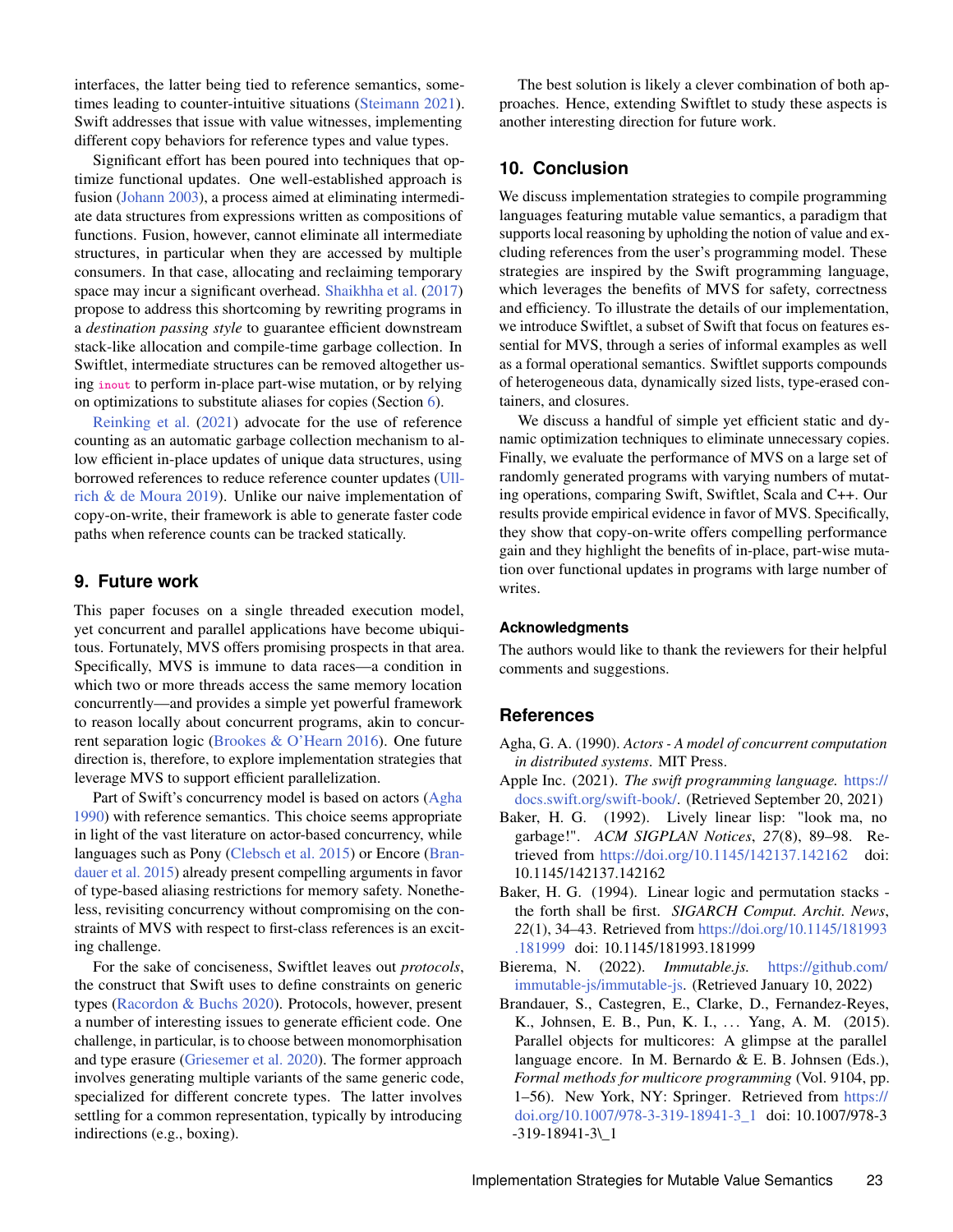- <span id="page-23-21"></span>Brookes, S., & O'Hearn, P. W. (2016). Concurrent separation logic. *ACM SIGLOG News*, *3*(3), 47–65. Retrieved from <https://dl.acm.org/citation.cfm?id=2984457>
- <span id="page-23-2"></span>Clarke, D., Östlund, J., Sergey, I., & Wrigstad, T. (2013). Ownership types: A survey. In D. Clarke, J. Noble, & T. Wrigstad (Eds.), *Aliasing in object-oriented programming. types, analysis and verification* (Vol. 7850, pp. 15–58). New York, NY: Springer. Retrieved from [https://doi.org/10.1007/](https://doi.org/10.1007/978-3-642-36946-9_3) [978-3-642-36946-9\\_3](https://doi.org/10.1007/978-3-642-36946-9_3) doi: 10.1007/978-3-642-36946-9\\_3
- <span id="page-23-22"></span>Clebsch, S., Drossopoulou, S., Blessing, S., & McNeil, A. (2015). Deny capabilities for safe, fast actors. In E. G. Boix, P. Haller, A. Ricci, & C. Varela (Eds.), *Programming based on actors, agents, and decentralized control* (pp. 1–12). New York, NY: ACM. Retrieved from [https://doi.org/10.1145/](https://doi.org/10.1145/2824815.2824816) [2824815.2824816](https://doi.org/10.1145/2824815.2824816) doi: 10.1145/2824815.2824816
- <span id="page-23-13"></span>Cytron, R., Ferrante, J., Rosen, B. K., Wegman, M. N., & Zadeck, F. K. (1991). Efficiently computing static single assignment form and the control dependence graph. *ACM Transactions on Programming Languages and Systems*, *13*(4), 451–490. Retrieved from [https://doi.org/10.1145/115372](https://doi.org/10.1145/115372.115320) [.115320](https://doi.org/10.1145/115372.115320) doi: 10.1145/115372.115320
- <span id="page-23-11"></span>Felleisen, M., Friedman, D. P., Kohlbecker, E. E., & Duba, B. F. (1987). A syntactic theory of sequential control. *Theoretical Computer Science*, *52*, 205–237. Retrieved from [https://](https://doi.org/10.1016/0304-3975(87)90109-5) [doi.org/10.1016/0304-3975\(87\)90109-5](https://doi.org/10.1016/0304-3975(87)90109-5) doi: 10.1016/0304 -3975(87)90109-5
- <span id="page-23-15"></span>Fruja, N. G. (2004). The correctness of the definite assignment analysis in c#. *J. Object Technol.*, *3*(9), 29–52. Retrieved from <https://doi.org/10.5381/jot.2004.3.9.a2> doi: 10.5381/ jot.2004.3.9.a2
- <span id="page-23-18"></span>Gordon, C. S., Parkinson, M. J., Parsons, J., Bromfield, A., & Duffy, J. (2012). Uniqueness and reference immutability for safe parallelism. In G. T. Leavens & M. B. Dwyer (Eds.), *Object-oriented programming, systems, languages, and applications* (pp. 21–40). New York, NY: ACM. Retrieved from <https://doi.org/10.1145/2384616.2384619> doi: 10.1145/2384616.2384619
- <span id="page-23-23"></span>Griesemer, R., Hu, R., Kokke, W., Lange, J., Taylor, I. L., Toninho, B., ... Yoshida, N. (2020). Featherweight go. *Proc. ACM Program. Lang.*, *4*(OOPSLA), 149:1–149:29. Retrieved from <https://doi.org/10.1145/3428217> doi: 10.1145/ 3428217
- <span id="page-23-3"></span>Haller, P., & Odersky, M. (2010). Capabilities for uniqueness and borrowing. In T. D'Hondt (Ed.), *European conference on object-oriented programming* (Vol. 6183, pp. 354–378). New York, NY: Springer. Retrieved from [https://doi.org/10.1007/](https://doi.org/10.1007/978-3-642-14107-2_17) [978-3-642-14107-2\\_17](https://doi.org/10.1007/978-3-642-14107-2_17) doi: 10.1007/978-3-642-14107-2\ \_17
- <span id="page-23-14"></span>Henglein, F., & Jørgensen, J. (1994). Formally optimal boxing. In H. Boehm, B. Lang, & D. M. Yellin (Eds.), *Conference record of popl'94: 21st ACM SIGPLAN-SIGACT symposium on principles of programming languages, portland, oregon, usa, january 17-21, 1994* (pp. 213–226). ACM Press. Retrieved from <https://doi.org/10.1145/174675.177874> doi: 10.1145/174675.177874
- <span id="page-23-12"></span>Hutton, G., & Meijer, E. (1998). Monadic parsing in haskell. *J. Funct. Program.*, *8*(4), 437–444. Retrieved from [http://](http://journals.cambridge.org/action/displayAbstract?aid=44175)

[journals.cambridge.org/action/displayAbstract?aid=44175](http://journals.cambridge.org/action/displayAbstract?aid=44175)

- <span id="page-23-16"></span>Jambor, M. (2010). The new intraprocedural scalar replacement of aggregates. In *Proceedings of the gcc developers' summit* (pp. 47–54).
- <span id="page-23-1"></span>Johann, P. (2003). Short cut fusion is correct. *J. Funct. Program.*, *13*(4), 797–814. Retrieved from [https://doi.org/10.1017/](https://doi.org/10.1017/S0956796802004409) [S0956796802004409](https://doi.org/10.1017/S0956796802004409) doi: 10.1017/S0956796802004409
- <span id="page-23-19"></span>Jung, R., Jourdan, J., Krebbers, R., & Dreyer, D. (2018). Rustbelt: securing the foundations of the rust programming language. *Proc. ACM Program. Lang.*, *2*(POPL), 66:1– 66:34. Retrieved from <https://doi.org/10.1145/3158154> doi: 10.1145/3158154
- <span id="page-23-5"></span>Lattner, C., & Adve, V. S. (2004). LLVM: A compilation framework for lifelong program analysis & transformation. In *International symposium on code generation and optimization* (pp. 75–88). San Jose, CA, USA: IEEE. Retrieved from <https://doi.org/10.1109/CGO.2004.1281665> doi: 10.1109/CGO.2004.1281665
- <span id="page-23-10"></span>Leroy, X., & Grall, H. (2009). Coinductive big-step operational semantics. *Inf. Comput.*, *207*(2), 284–304. Retrieved from <https://doi.org/10.1016/j.ic.2007.12.004> doi: 10.1016/j.ic .2007.12.004
- <span id="page-23-17"></span>Marr, S., Daloze, B., & Mössenböck, H. (2016). Cross-language compiler benchmarking: are we fast yet? *ACM SIGPLAN Notices*, *52*(2), 120–131.
- <span id="page-23-4"></span>Matsakis, N. D., & Klock, F. S. (2014). The rust language. In M. Feldman & S. T. Taft (Eds.), *Conference on high integrity language technology, HILT* (pp. 103–104). ACM. Retrieved from <https://doi.org/10.1145/2663171.2663188> doi: 10.1145/2663171.2663188
- <span id="page-23-8"></span>McCall, J. (2017). *Swift ownership manifesto.* https://github.com/apple/swift/blob/main/docs/OwnershipManifesto.md. (Retrieved Jan 9, 2022)
- <span id="page-23-20"></span>Microsoft Corporation. (2021). *C# documentation.* [https://docs](https://docs.microsoft.com/en-us/dotnet/csharp/) [.microsoft.com/en-us/dotnet/csharp/.](https://docs.microsoft.com/en-us/dotnet/csharp/) (Retrieved September 20, 2021)
- <span id="page-23-9"></span>Naden, K., Bocchino, R., Aldrich, J., & Bierhoff, K. (2012). A type system for borrowing permissions. In J. Field  $\&$ M. Hicks (Eds.), *Principles of programming languages* (pp. 557–570). New York: ACM. Retrieved from [https://doi.org/](https://doi.org/10.1145/2103656.2103722) [10.1145/2103656.2103722](https://doi.org/10.1145/2103656.2103722) doi: 10.1145/2103656.2103722
- <span id="page-23-6"></span>Noble, J., Vitek, J., & Potter, J. (1998). Flexible alias protection. In E. Jul (Ed.), *Ecoop'98 - object-oriented programming, 12th european conference, brussels, belgium, july 20-24, 1998, proceedings* (Vol. 1445, pp. 158–185). Springer. Retrieved from <https://doi.org/10.1007/BFb0054091> doi: 10.1007/ BFb0054091
- <span id="page-23-7"></span>Odersky, M., & Moors, A. (2009). Fighting bit rot with types (experience report: Scala collections). In R. Kannan & K. N. Kumar (Eds.), *Foundations of software technology and theoretical computer science* (Vol. 4, pp. 427– 451). Saarland, Germany: Schloss Dagstuhl - Leibniz-Zentrum für Informatik. Retrieved from [https://doi.org/](https://doi.org/10.4230/LIPIcs.FSTTCS.2009.2338) [10.4230/LIPIcs.FSTTCS.2009.2338](https://doi.org/10.4230/LIPIcs.FSTTCS.2009.2338) doi: 10.4230/LIPIcs .FSTTCS.2009.2338
- <span id="page-23-0"></span>O'Hearn, P. W., Reynolds, J. C., & Yang, H. (2001). Local reasoning about programs that alter data structures. In L. Fri-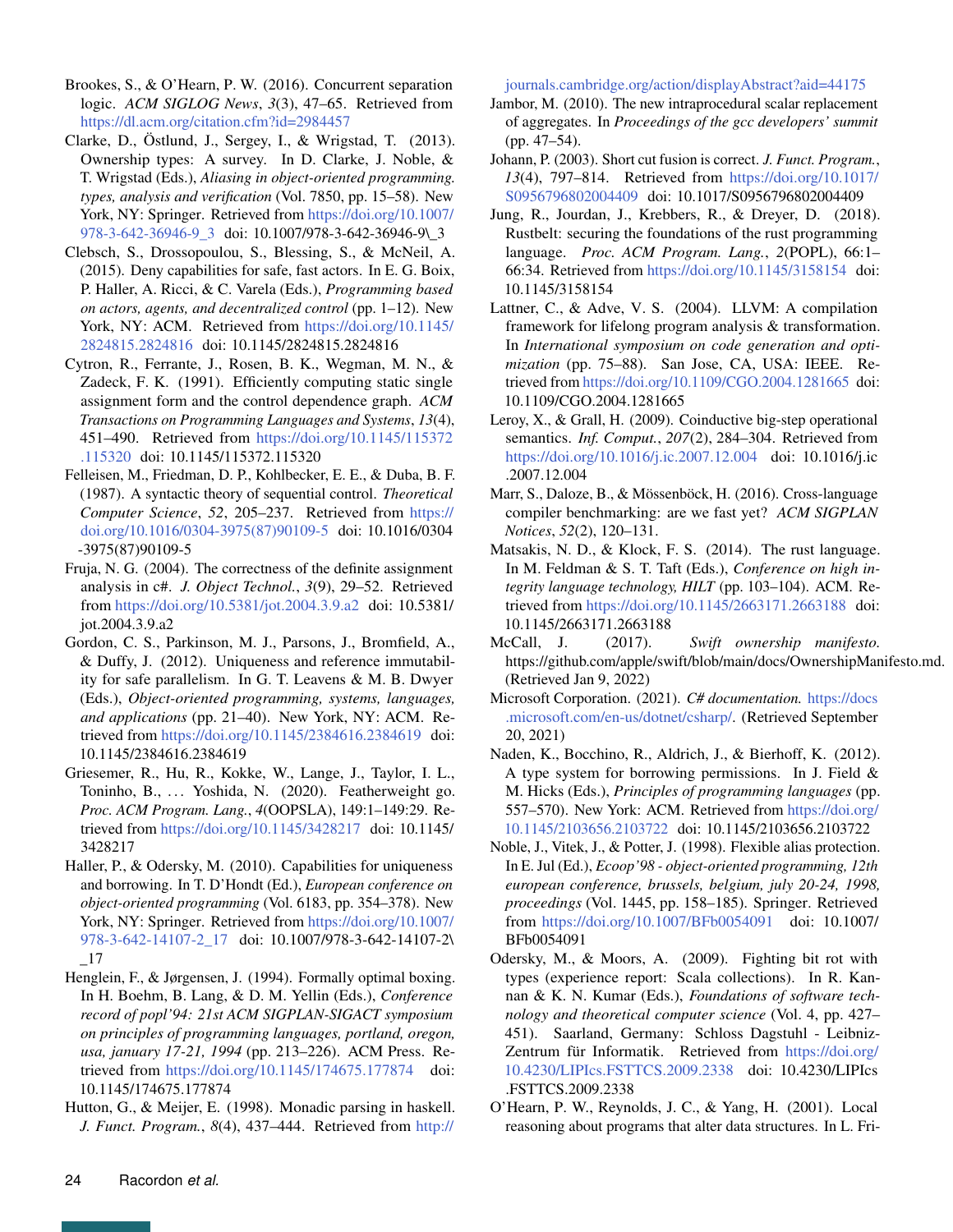bourg (Ed.), *Computer science logic* (Vol. 2142, pp. 1–19). New York, NY: Springer. Retrieved from [https://doi.org/](https://doi.org/10.1007/3-540-44802-0_1) [10.1007/3-540-44802-0\\_1](https://doi.org/10.1007/3-540-44802-0_1) doi: 10.1007/3-540-44802-0\\_1

- <span id="page-24-0"></span>O'Neill, M. E. (2009). The genuine sieve of eratosthenes. *Journal of Functional Programming*, *19*(1), 95–106. Retrieved from <https://doi.org/10.1017/S0956796808007004> doi: 10.1017/S0956796808007004
- <span id="page-24-14"></span>Pierce, B. C. (2002). *Types and programming languages* (1st ed.). The MIT Press.
- <span id="page-24-7"></span>Potanin, A., Östlund, J., Zibin, Y., & Ernst, M. D. (2013). Immutability. In D. Clarke, J. Noble, & T. Wrigstad (Eds.), *Aliasing in object-oriented programming. types, analysis and verification* (Vol. 7850, pp. 233–269). Berlin: Springer. Retrieved from [https://doi.org/10.1007/978-3-642-36946-9\\_9](https://doi.org/10.1007/978-3-642-36946-9_9) doi: 10.1007/978-3-642-36946-9\\_9
- <span id="page-24-6"></span>R Core Team. (2020). R: A language and environment for statistical computing [Computer software manual]. Vienna, Austria. Retrieved from <https://www.R-project.org/>
- <span id="page-24-24"></span>Racordon, D., & Buchs, D. (2020). Featherweight swift: a core calculus for swift's type system. In R. Lämmel, L. Tratt, & J. de Lara (Eds.), *Proceedings of the 13th ACM SIGPLAN international conference on software language engineering, SLE 2020, virtual event, usa, november 16-17, 2020* (pp. 140–154). ACM. Retrieved from [https://doi.org/10.1145/](https://doi.org/10.1145/3426425.3426939) [3426425.3426939](https://doi.org/10.1145/3426425.3426939) doi: 10.1145/3426425.3426939
- <span id="page-24-23"></span>Reinking, A., Xie, N., de Moura, L., & Leijen, D. (2021). Perceus: garbage free reference counting with reuse. In S. N. Freund & E. Yahav (Eds.), *PLDI '21: 42nd ACM SIG-PLAN international conference on programming language design and implementation, virtual event, canada, june 20-25, 20211* (pp. 96–111). ACM. Retrieved from [https://doi.org/](https://doi.org/10.1145/3453483.3454032) [10.1145/3453483.3454032](https://doi.org/10.1145/3453483.3454032) doi: 10.1145/3453483.3454032
- <span id="page-24-15"></span>Reynolds, J. C. (1998a). Definitional interpreters for higherorder programming languages. *Higher-Order and Symbolic Computation*, *11*(4), 363–397. doi: 10.1023/A: 1010027404223
- <span id="page-24-13"></span>Reynolds, J. C. (1998b). *Theories of programming languages*. Cambridge University Press.
- <span id="page-24-20"></span>Reynolds, J. C. (2002). Separation logic: A logic for shared mutable data structures. In *17th IEEE symposium on logic in computer science (LICS 2002), 22-25 july 2002, copenhagen, denmark, proceedings* (pp. 55–74). IEEE Computer Society. Retrieved from <https://doi.org/10.1109/LICS.2002.1029817> doi: 10.1109/LICS.2002.1029817
- <span id="page-24-12"></span>Rytz, L., Amin, N., & Odersky, M. (2013). A flow-insensitive, modular effect system for purity. In W. Dietl (Ed.), *Formal techniques for java-like programs* (pp. 4:1–4:7). New York, NY: ACM. Retrieved from [https://doi.org/10.1145/2489804](https://doi.org/10.1145/2489804.2489808) [.2489808](https://doi.org/10.1145/2489804.2489808) doi: 10.1145/2489804.2489808
- <span id="page-24-5"></span>Saeta, B., Shabalin, D., Rasi, M., Larson, B., Wu, X., Schuh, P., . . . Wei, R. (2021). *Swift for tensorflow: A portable, flexible platform for deep learning.*
- <span id="page-24-16"></span>Shabalin, D. (2020). *Just-in-time performance without warm-up* (Tech. Rep.). Lausanne, Swizerland: EPFL.
- <span id="page-24-8"></span>Shaikhha, A., Fitzgibbon, A. W., Jones, S. P., & Vytiniotis, D. (2017). Destination-passing style for efficient memory management. In P. Trinder & C. E. Oancea (Eds.), *Proceed-*

*ings of the 6th ACM SIGPLAN international workshop on functional high-performance computing, fhpc@icfp 2017, oxford, uk, september 7, 2017* (pp. 12–23). ACM. Retrieved from <https://doi.org/10.1145/3122948.3122949> doi: 10.1145/3122948.3122949

- <span id="page-24-3"></span>Siek, J., Lee, L.-Q., & Lumsdaine, A. (2002). *The boost graph library: User guide and reference manual*. USA: Addison-Wesley Longman Publishing Co., Inc.
- <span id="page-24-21"></span>Simms, D. (2019). *Valhalla.* [https://wiki.openjdk.java.net/](https://wiki.openjdk.java.net/display/valhalla) [display/valhalla.](https://wiki.openjdk.java.net/display/valhalla) (Retrieved September 20, 2021)
- <span id="page-24-9"></span>Smith, F., Walker, D., & Morrisett, G. (2000). Alias types. In G. Smolka (Ed.), *Programming languages and systems, 9th european symposium on programming, ESOP 2000, held as part of the european joint conferences on the theory and practice of software, ETAPS 2000, berlin, germany, march 25 - april 2, 2000, proceedings* (Vol. 1782, pp. 366–381). Berlin: Springer. Retrieved from [https://doi.org/10.1007/](https://doi.org/10.1007/3-540-46425-5_24) [3-540-46425-5\\_24](https://doi.org/10.1007/3-540-46425-5_24) doi: 10.1007/3-540-46425-5\\_24
- <span id="page-24-22"></span>Steimann, F. (2021). The kingdoms of objects and values. In *Onward!* ACM.
- <span id="page-24-10"></span>Stepanov, A., & McJones, P. (2009). *Elements of programming* (1st ed.). Boston, MA: Addison-Wesley Professional.
- <span id="page-24-4"></span>Stepanov, A., & Rose, D. E. (2014). *From mathematics to generic programming* (1st ed.). Boston, MA: Addison-Wesley Professional.
- <span id="page-24-11"></span>Strachey, C. S. (2000). Fundamental concepts in programming languages. *High. Order Symb. Comput.*, *13*(1/2), 11–49. Retrieved from <https://doi.org/10.1023/A:1010000313106> doi: 10.1023/A:1010000313106
- <span id="page-24-17"></span>Stucki, N., Rompf, T., Ureche, V., & Bagwell, P. (2015). RRB vector: a practical general purpose immutable sequence. In K. Fisher & J. H. Reppy (Eds.), *Proceedings of the 20th ACM SIGPLAN international conference on functional programming, ICFP 2015, vancouver, bc, canada, september 1-3, 2015* (pp. 342–354). ACM. Retrieved from [https://doi.org/](https://doi.org/10.1145/2784731.2784739) [10.1145/2784731.2784739](https://doi.org/10.1145/2784731.2784739) doi: 10.1145/2784731.2784739
- <span id="page-24-1"></span>Tofte, M., Birkedal, L., Elsman, M., & Hallenberg, N. (2004). A retrospective on region-based memory management. *Higher-Order and Symbolic Computation*, *17*(3), 245–265. Retrieved from <https://doi.org/10.1023/B:LISP.0000029446.78563.a4> doi: 10.1023/B:LISP.0000029446.78563.a4
- <span id="page-24-19"></span>Tov, J. A., & Pucella, R. (2011). Practical affine types. In T. Ball & M. Sagiv (Eds.), *Proceedings of the 38th ACM SIGPLAN-SIGACT symposium on principles of programming languages, POPL 2011, austin, tx, usa, january 26-28, 2011* (pp. 447–458). ACM. Retrieved from [https://doi.org/10.1145/](https://doi.org/10.1145/1926385.1926436) [1926385.1926436](https://doi.org/10.1145/1926385.1926436) doi: 10.1145/1926385.1926436
- <span id="page-24-2"></span>Turner, J. (2017). *Rust 2017 survey results.* [https://blog.rust](https://blog.rust-lang.org/2017/09/05/Rust-2017-Survey-Results.html) [-lang.org/2017/09/05/Rust-2017-Survey-Results.html.](https://blog.rust-lang.org/2017/09/05/Rust-2017-Survey-Results.html) (Retrieved April 8, 2021)
- <span id="page-24-18"></span>Ullrich, S., & de Moura, L. (2019). Counting immutable beans: reference counting optimized for purely functional programming. In J. Stutterheim & W. Chin (Eds.), *IFL '19: Implementation and application of functional languages, singapore, september 25-27, 2019* (pp. 3:1–3:12). ACM. Retrieved from <https://doi.org/10.1145/3412932.3412935> doi: 10.1145/3412932.3412935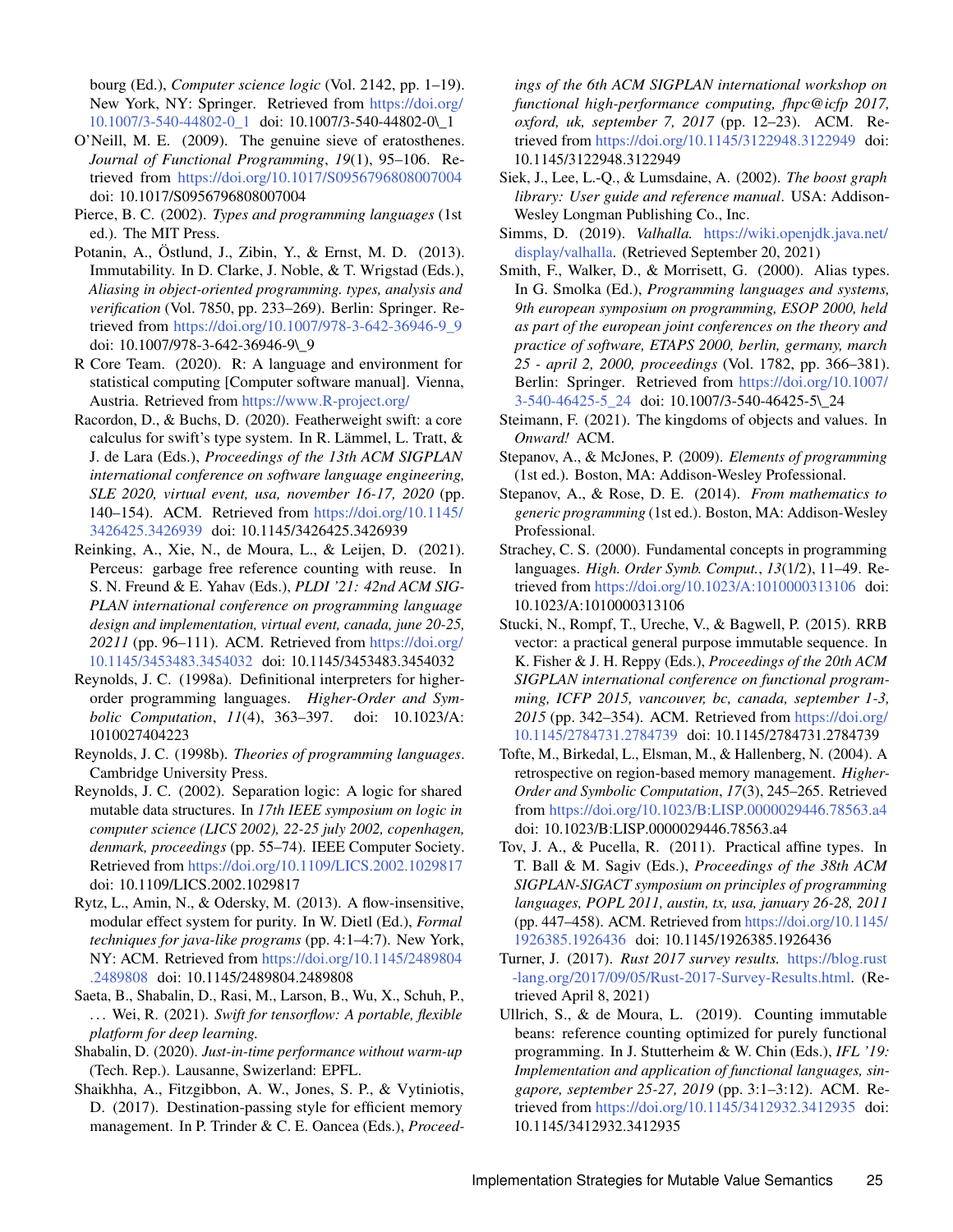- <span id="page-25-0"></span>Vitek, J., & Bokowski, B. (2001). Confined types in java. *Software: Practice and Experience*, *31*(6), 507–532. Retrieved from <https://doi.org/10.1002/spe.369> doi: 10.1002/spe.369
- <span id="page-25-1"></span>Wadler, P. (1990). Linear types can change the world! In M. Broy & C. B. Jones (Eds.), *Programming concepts and methods* (p. 561). Amsterdam, Netherlands: North-Holland.
- <span id="page-25-4"></span>Weiss, A., Patterson, D., Matsakis, N. D., & Ahmed, A. (2019). Oxide: The essence of rust. *CoRR*, *abs/1903.00982*. Retrieved from <http://arxiv.org/abs/1903.00982>
- <span id="page-25-2"></span>Wright, A. K., & Felleisen, M. (1994). A syntactic approach to type soundness. *Information and Computation*, *115*(1), 38– 94. Retrieved from <https://doi.org/10.1006/inco.1994.1093> doi: 10.1006/inco.1994.1093

# **About the authors**

**Dimitri Racordon** is a post-doctoral researcher at the University of Geneva in Switzerland, and Northeastern University in the United States. His current research focuses on type-based approaches to memory safety, as well as language designs for safe and efficient concurrency. You can contact him at [dim](mailto:dimitri.racordon@unige.ch?subject=Your paper "Implementation Strategies for Mutable Value Semantics")[itri.racordon@unige.ch](mailto:dimitri.racordon@unige.ch?subject=Your paper "Implementation Strategies for Mutable Value Semantics") or visit [https://kyouko-taiga.github.io.](https://kyouko-taiga.github.io)

**Denys Shabalin** is a software engineer at Google Research. His current research focuses on applying programming language research techniques to systems and compilers for machine learning. You can contact him at [shabalin@google.com.](mailto:shabalin@google.com?subject=Your paper "Implementation Strategies for Mutable Value Semantics")

**Daniel Zheng** is a software engineer at Google Research. Previously, he worked in programming languages for machine learning on the Swift for TensorFlow project, focusing on differentiable programming for Swift. Currently, he works on machine learning for source code. You can contact him at [danielzheng@google.com](mailto:danielzheng@google.com?subject=Your paper "Implementation Strategies for Mutable Value Semantics") or visit [https://danzheng.me.](https://danzheng.me)

**Dave Abrahams** is a Principal Scientist at Adobe's Software Technology Lab. He is a contributor to the C++ standard, a founding contributor to the Boost C++ library and a key designer of the Swift programming language. Before joining Adobe, he spent two years at Google extending Swift for machine learning with Swift for TensorFlow, and before that, seven years at Apple creating Swift and SwiftUI. You can contact him at [dave@boostpro.com.](mailto:dave@boostpro.com?subject=Your paper "Implementation Strategies for Mutable Value Semantics")

**Brennan Saeta** is a software engineer at Google Research. He previously led the Swift for TensorFlow project which explored customizing programming languages for machine learning. Currently, he works on JAX, a library for machine learning. You can contact him at [saeta@google.com.](mailto:saeta@google.com?subject=Your paper "Implementation Strategies for Mutable Value Semantics")

# <span id="page-25-3"></span>**A. Proof of type soundness**

We describe a handful of supporting lemma. The first states that if a path  $a_i$  does not overlap another path  $a_j$  in some typing context  $\Gamma$ , then they cannot denote overlapping memory locations.

<span id="page-25-5"></span>**Lemma A.1.** Let  $\pi$ ;  $\overline{\eta}$  be a well-formed memory state such that  $\Delta \vdash \pi$ ;  $\overline{\eta}$  :  $\Gamma$ . Let  $a_1$  and  $a_2$  be two well-typed argument expressions such that  $\Delta$ ;  $\Gamma$ ;  $\pi \vdash a_1 : \tau_1$  and  $\Delta$ ;  $\Gamma$ ;  $\pi \vdash a_2 : \tau_2$ . If  $\Delta \vdash \pi; \overline{\eta}; a_i \longrightarrow \pi; \overline{\eta}; l_i$ , and  $\Delta \vdash \pi; \overline{\eta}; a_j \longrightarrow \pi; \overline{\eta}; l_i$ , then  $a_i \nsubseteq a_j \implies acc(\pi, l_i) \cap acc(\pi, l_j) = \emptyset.$ 

*Proof of Lemma [A.1.](#page-25-5)* The proof is obvious from the fact that paths denote roots of tree-shaped data structures, and that wellformed memory state preserve the uniqueness of each binding. Hence, the location denoted by the root  $x_i$  of a path cannot overlap with that of another root  $x_j$ . It follows that, unless  $a_i \subseteq a_j$ ,  $a_i$  cannot denote an ancestor of  $a_j$ .

The next lemmas state that copying a value preserves its type and the well-typedness of a program state.

<span id="page-25-6"></span>**Lemma A.2.** If  $\Delta$ ;  $\Gamma$ ;  $\pi \vdash v : \tau$  and  $\pi', v' = copy(\pi, v)$  then  $Δ; Γ; π' ⊢ v' : τ.$ 

*Proof of Lemma [A.2.](#page-25-6)* By induction on the recursive definition of  $copy(\pi, v)$ .  $\Box$ 

<span id="page-25-7"></span>**Lemma A.3.** If  $\Delta$ ; Γ; π  $\vdash$  v : τ, and  $\Delta$   $\vdash$  π;  $\overline{\eta}$  : Γ, and  $\pi$ ',  $v' = copy(\pi, v)$  then  $\Delta \vdash \pi'; \overline{\eta} : \Gamma$ .

*Proof of Lemma [A.3.](#page-25-7)* By induction on the recursive definition of  $copy(\pi, v)$  and the fact that *copy* preserves well-typedness.  $\Box$ 

The typing semantics from Section [4.4](#page-9-0) does not have any rule for pop expressions, since those are only defined in the small-step semantics. To prove soundness inductively, though, we must define an additional rule:

$$
\text{T-Pop}\atop{\Delta;\Gamma\vdash e:\tau}\atop{\Delta;\Gamma\vdash e\text{pop}\,\overline{l}:\tau}
$$

Finally, we prove progress and preservation.

*Proof of Lemma [4.1.](#page-14-1)* The proof is by induction on the typing derivation of *e*.

case *v*: Trivial, *v* is a value.

case *r*: The type derivation is governed by T-READ and must have the form

$$
\frac{\Delta; \Gamma \vdash_{path} r : m \tau}{\Delta; \Gamma \vdash r : \tau}
$$

There are three sub-cases to consider:

- sub-case *x*: The typing derivation is governed by T-BINDINGREF. By the fact that  $\Delta \vdash \pi; \overline{\eta} : \Gamma$ , we know that  $x \in dom(\eta_1)$ . Then by ESS-NAME we have  $\Delta \vdash \pi; \overline{\eta}; x \longrightarrow \pi'; \overline{\eta}; v$ .
- sub-case  $e_1[e_2]$ : The typing derivation is governed by T-LETELEMREF or T-VARELEMREF. By the fact that  $\Delta \vdash \pi; \overline{\eta} : \Gamma$ , we know that  $e_1 : [\tau]$  and  $e_2 : \mathbb{Z}$ . Then, there are four situations to consider: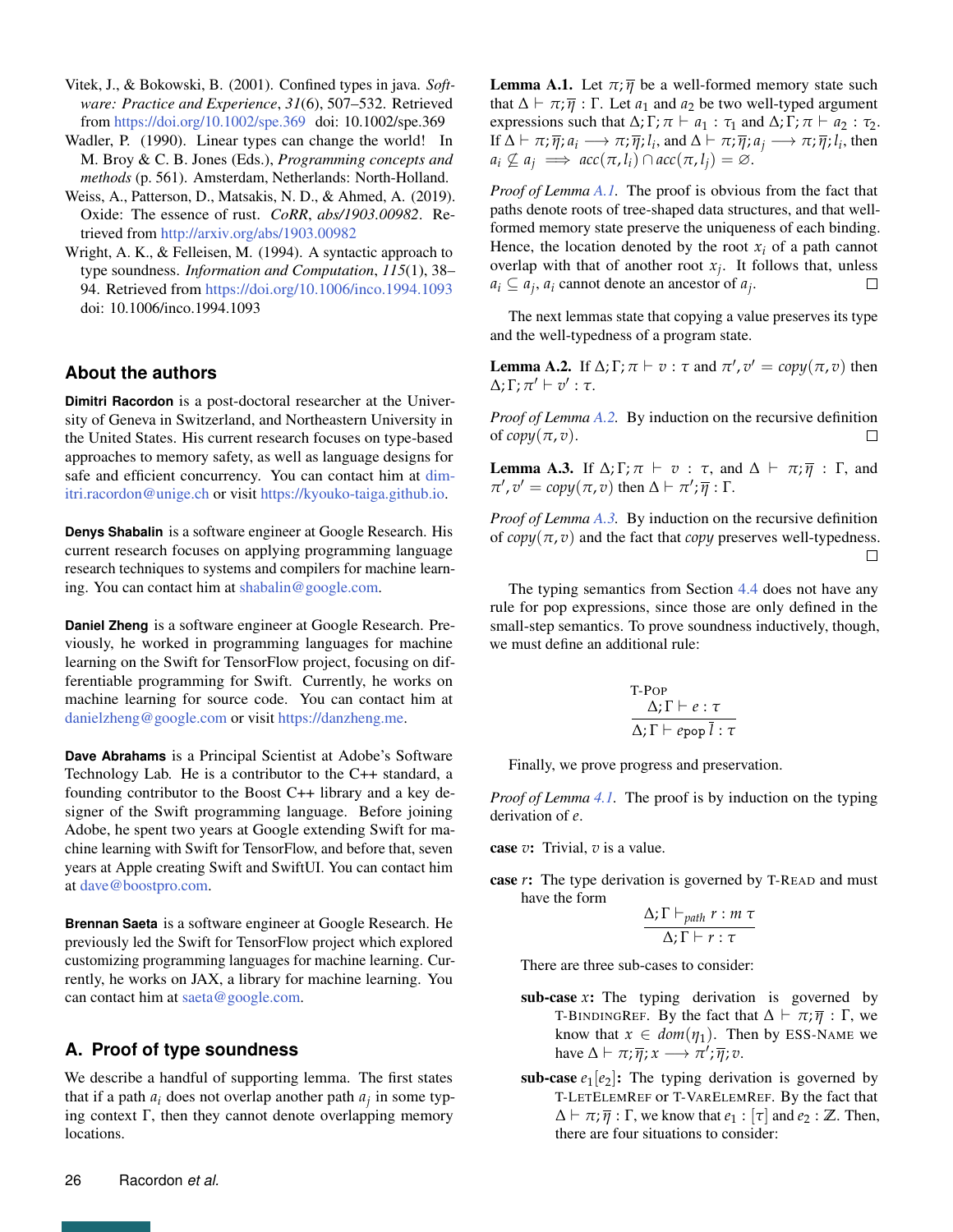- 1. If  $e_1$  and  $e_2$  are values, then  $e_1$  is an array instance of the form  $[l_1, \ldots, l_k]$ . If  $e_2$  is a number *c* such that  $0 \leq c \leq k$ , then by E-ELEM we have  $\Delta \vdash \pi; \overline{\eta}; [\overline{l}][c] \longrightarrow \pi'; \overline{\eta}; v.$
- 2. If  $e_1$  and  $e_2$  are values, but  $e_2$  is not a number, or is not in the range  $0 \leq c < k$ , then the evaluation is stuck at an invalid array subscript.
- 3. If  $e_1$  is a value but  $e_2$  is not, then by ESS-CONTEXT we have  $\Delta \vdash \pi; \overline{\eta}; v[e_2] \longrightarrow$  $\pi';\overline{\eta}';v[e'_2].$
- 4. If  $e_1$  is not a value, then by ESS-CONTEXT we have  $\Delta \vdash \pi; \overline{\eta}; e_1[e_2] \longrightarrow \pi'; \overline{\eta}'; e_1'[e_2].$
- sub-case *e.x*: The typing derivation is governed by T-LETPROPREF or T-VARPROPREF. By the fact that  $\Delta \vdash \pi$ ;  $\overline{\eta}$ :  $\Gamma$ , we know that *e* : *s* and *s* is a field of *s*.
	- 1. If  $e_1$  is a value, then it is a structure instance of the form  $[\bar{l}]^s$  and by ESS-PROP we have  $\Delta \vdash$  $\pi; \overline{\eta}; [\overline{l}]^s.x \longrightarrow \pi'; \overline{\eta}'; v.$
	- 2. If  $e_1$  is not a value, then by ESS-CONTEXT we have  $\Delta \vdash \pi; \overline{\eta}; e.x \longrightarrow \pi'; \overline{\eta}'; e'.x$ .
- **case**  $[\overline{e}]$ : The typing derivation is governed by T-ARRAYLIT.
	- 1. If all elements in  $\bar{e}$  are values, then by ESS-ARRAYLIT we have  $\Delta \vdash \pi; \overline{\eta}; [\overline{v}] \longrightarrow \pi'; \overline{\eta}'; [\overline{l}].$
	- 2. If there exists  $e_i$  that is not a value, then we know that  $e_j$  for all  $1 \leq j < i$  are values and by ESS-CONTEXT we have  $\Delta \vdash \pi; \overline{\eta}; [v_1, \ldots, v_{i-1}, e_i, e_{i+1} \ldots e_k] \longrightarrow$  $\pi'; \overline{\eta}'$ ;  $[v_1, \ldots, v_{i-1}, e', e_{i+1} \ldots e_k]$
- **case**  $s(e_1, \ldots, e_k)$ : The typing derivation is governed by T-STRUCTLIT. By the fact that  $\Delta$ ;  $\Gamma$ ;  $\pi \vdash s(\overline{e}) : \tau$ , we know that struct  $s{m_1 x_1 : \tau_1, \ldots, m_k x_k : \tau_k} \in \Delta$ .
	- 1. If all elements  $e_1, \ldots, e_k$  are values, then by ESS-STRUCTLIT we have  $\Delta \vdash \pi; \overline{\eta}; s(\overline{v}) \longrightarrow$  $\pi';\overline{\eta}';[\overline{l}]^s.$
	- 2. If there exists  $e_i$  that is not a value, then we know that  $e_j$  for all  $1 \leq j \leq i$ are values, and by ESS-CONTEXT we have  $\Delta \quad \vdash \quad \pi; \overline{\eta}; s(v_1, \ldots, v_{i-1}, e_i, e_{i+1} \ldots e_k) \quad \longrightarrow$  $\pi$ ';  $\overline{\eta}$ ';  $s(v_1, \ldots, v_{i-1}, e'_i, e_{i+1} \ldots e_k)$
- case func  $x_0(\overline{x:p}) \to \tau_\lambda \{[y_1, \ldots, y_h] \text{ in } e_1\}$  in  $e_2$ : The typing derivation is governed by T-FUNC. By the fact that  $\Delta \vdash$  $\pi$ ;  $\overline{\eta}$  :  $\Gamma$ , we know that  $\{y_1, \ldots, y_h\} \in \text{dom}(\eta)$ . Therefore  $mkenv(\pi, y_1 : \eta(y_1), \ldots, y_h : \eta(y_h))$  is defined. Then by ESS-FUNCLIT we have  $\Delta \vdash \pi; \overline{\eta}$ ; func  $x_0(\overline{x:p}) \rightarrow$  $\tau_\lambda$  {[ $y_1, \ldots, y_h$ ] in  $e_1$ } in  $e_2 \longrightarrow \pi''$ ;  $\mu''$ ,  $\overline{\eta}$ ;  $e_2$ ; pop *l*
- **case**  $e(a_1, \ldots, a_k)$ : The typing derivation is governed by T-CALL. We know that  $e: (p_1, \ldots, p_k) \to \tau$ . Further, by Lemma [A.1](#page-25-5) and the fact that  $\Delta$ ;  $\Gamma$ ;  $\pi \vdash e(a_1, \ldots, a_k) : \tau$ , we know that inout arguments do not denote overlapping memory locations.
	- 1. If *e* is a value  $\lambda(\overline{x:p}, \eta_{\lambda}, e_{\lambda})$ , then by induction hypothesis, for all elements  $a_i$ , either  $a_i$  is a value, or the program can take a step.
- (a) If all arguments  $a_1, \ldots, a_k$  are values, then by ESS-CALL we have  $\Delta \vdash \pi; \overline{\eta}; v_0(\overline{v}) \longrightarrow$  $\overline{\pi}'$ ;  $\eta'$ ,  $\overline{\eta}'$ ;  $e_{\lambda}$ ; pop  $\{l_i \mid i \in I_{cpy}\}$ .
- (b) If there exists  $a_i$  that is not a value, then we know that  $a_j$  for all  $1 \leq j < i$  are values and the type derivation for  $a_i$  must have either of the following form, depending on whether  $a_i$  is a regular argument *e* or an inout argument &*r*.

$$
\frac{\Delta; \Gamma \vdash e : \tau}{\Delta; \Gamma \vdash_{\textit{arg}} e : \tau} \qquad \frac{\Delta; \Gamma \vdash_{\textit{path}} r : \text{var } \tau}{\Delta; \Gamma \vdash_{\textit{arg}} \& r : \text{inout } \tau}
$$

- i. If  $a_i \equiv e$ , then by induction hypothesis *e* takes a step.
- ii. If  $a_i \equiv \&r$ , and *r* is a location, then by ESS-INOUT applies.
- iii. If  $a_i \equiv \&r$ , and *r* is not a location, then *r* takes a step via  $\longrightarrow_{lv}$ .
- In all cases, by ESS-CONTEXT we have  $\Delta \vdash \pi; \overline{\eta}; v_0(v_1, \ldots, v_{i-1}, e_i, e_{i+1} \ldots e_k) \longrightarrow$  $\pi$ <sup>*;*</sup> $\bar{\eta}$ </sup>*';*  $v_0(v_1, \ldots, v_{i-1}, e'_i, e_{i+1} \ldots e_k)$
- 2. If *e* is not a value, then by ESS-CONTEXT we have  $\Delta \vdash \pi; \overline{\eta}; e(\overline{a}) \longrightarrow \pi'; \overline{\eta}'; e'(\overline{a}).$
- case  $b = e_x$  in *e*: The typing derivation is governed by T-BINDING.
	- 1. If  $e_x$  is a value, then by ESS-BINDING we have  $\Delta \vdash$  $\pi$ ;  $\overline{\eta}$ ;  $b = v$  in  $e \longrightarrow \pi'$ ;  $\overline{\eta}'$ ;  $e$ ; pop *l*.
	- 2. If  $e_x$  is not a value, then by ESS-CONTEXT we have  $\Delta \vdash \pi; \overline{\eta}; b = e_x \text{ in } e \longrightarrow \pi'; \overline{\eta}'; b = e'_x; e.$
- case  $r = e_r$ : The typing derivation is governed by T-AssiGN and must have the form

$$
\frac{\Delta; \Gamma \vdash e_r : \tau \qquad \Delta; \Gamma \vdash_{path} r : \text{var } \tau}{\Delta; \Gamma \vdash r = e_r : [\bot]}
$$

There are three situations to consider:

- 1. If  $e_r$  is a value and  $r$  is a location, then by ESS-Assign we have  $\Delta \vdash \pi; \overline{\eta}; \text{var } l = v \longrightarrow$  $\pi';\overline{\eta}'()$ .
- 2. If  $e_r$  is not a value and  $r$  is a location, then by ESS-CONTEXT we have  $\Delta \vdash \pi; \overline{\eta}$ ; var  $l = e_r \longrightarrow$  $\pi'; \overline{\eta}'$ ; var  $l = e'_r$ .
- 3. If *r* is not a location, then we have  $\Delta \vdash \pi; \overline{\eta}; r =$  $e_1 \longrightarrow_{lv} \pi'; \overline{\eta}'; r' = e_1.$
- case  $e_1$  ?  $e_2$  :  $e_3$ : The typing derivation is governed by T-COND. There three two cases to consider.
	- 1. If  $e_1$  is a value different than 0, then by ESS-COND-T we have  $\Delta \vdash \pi; \overline{\eta}; v ? e_2 : e_3 \longrightarrow \pi; \overline{\eta}; e_2.$
	- 2. If  $e_1$  is the value 0, then by ESS-COND-F we have  $\Delta \vdash \pi; \overline{\eta}; 0 ? e_2 : e_3 \longrightarrow \pi; \overline{\eta}; e_3.$
	- 3. If  $e_1$  is not a value, then by ESS-CONTEXT we have  $\Delta \vdash \pi; \overline{\eta}; e_1 \; ? \; e_2 \; : \; e_3 \longrightarrow \pi'; \overline{\eta}'; e_1' \; ? \; e_2 \; ! \; e_3.$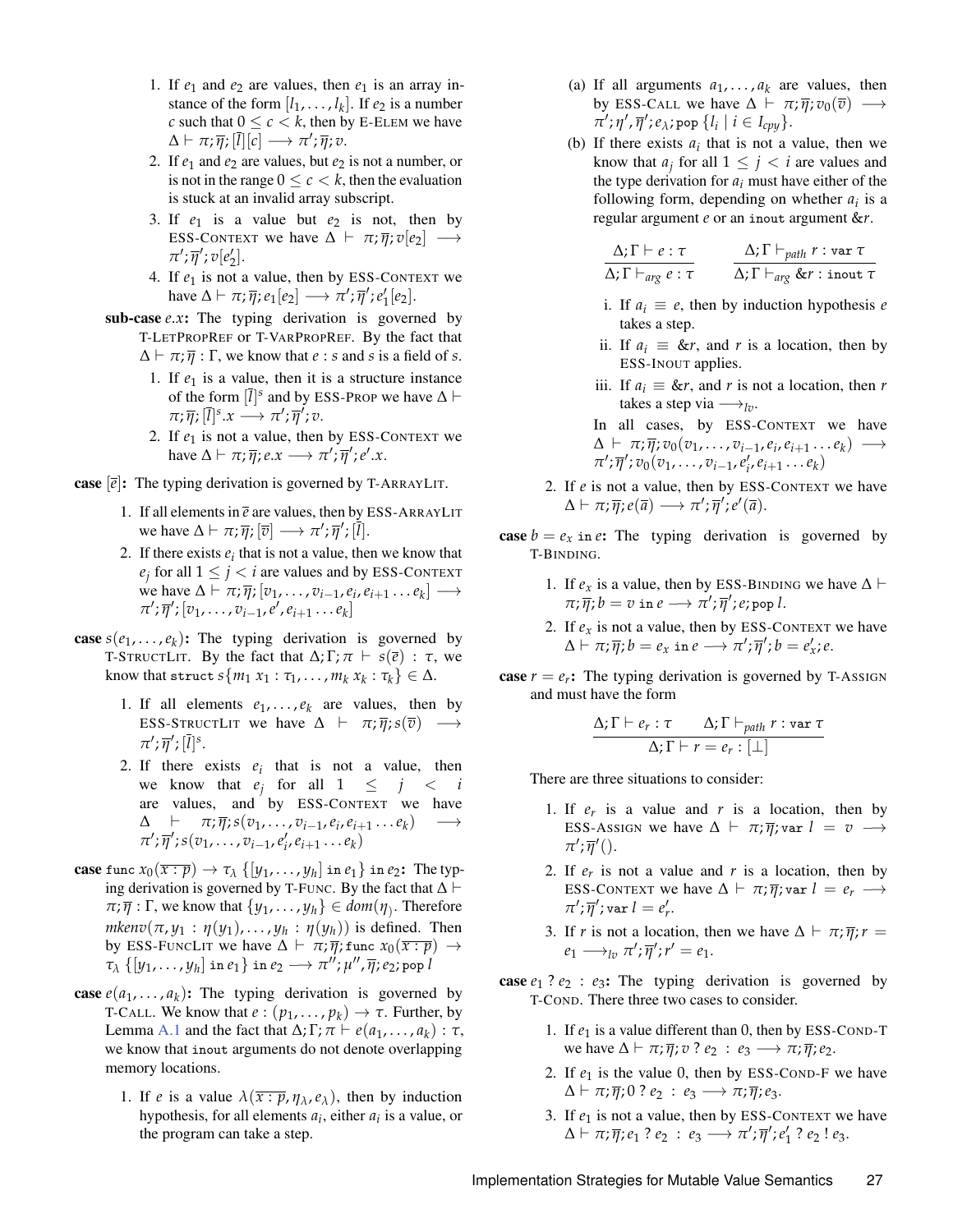- case  $e$ ; pop  $\overline{l}$ : The typing derivation is governed by T-POP. There are two cases to consider.
	- 1. If *e*, then ESS-POP we have  $\Delta \vdash \pi; \eta$ ,  $\overline{eta}$ ,  $\overline{p}$ ,  $\overline{p}$ *π* 0 ; *η*; *v*.
	- 2. If *e* is not a value, then ESS-Pop we have  $\Delta$   $\vdash$  $\pi$ ;  $\eta$ ,  $\overline{eta}$ ; pop  $\overline{l} \longrightarrow \pi'; \overline{\eta}'$ ;  $e'$ ; pop  $\overline{l}.$
- **case**  $e_1$ ;  $e_2$ : The typing derivation is governed by T-SEQ. There are two situations to consider:
	- 1. If  $e_1$  is a value, then by ESS-SEQ we have  $\Delta \vdash$  $\pi$ ;  $v$ ;  $e_2 \longrightarrow \pi$ ;  $\overline{\eta}$ ;  $e_2$ .
	- 2. If  $e_1$  is not a value, then by ESS-CONTEXT we have  $\Delta \vdash \pi; e_1; e_2 \longrightarrow \pi'; \overline{\eta}'; e_1'; e_2.$
- case *e* as *τ*: The typing derivation is governed by T-CAST. There are four situations to consider:
	- 1. If  $e_1$  is a value and  $\tau = Any$ , then by ESS-UPCAST we have  $\Delta \vdash \pi$ ; *v* as  $Any \rightarrow \pi$ ;  $\overline{\eta}$ ;  $box(l)$ .
	- 2. If  $e_1$  is a value  $box(l)$  and  $\tau \neq Any$  and *typeof*( $v$ ) =  $\tau$ , then by ESS-DOWNCAST we have  $\Delta \vdash \pi; v$  as  $\tau \longrightarrow \pi'; \overline{\eta}; v$ , where  $v'$  is a copy of the value at *l*.
	- 3. If  $e_1$  is a value  $box(l)$  and  $\tau \neq Any$  but *typeof*  $(v) \neq$ *τ*, then evaluation is stuck at an invalid downcast.
	- 4. If  $e_1$  is not a value, then by ESS-CONTEXT we have  $\Delta \vdash \pi; e_1 \text{ as } \tau \longrightarrow \pi'; \overline{\eta}'; e_1'.$

 $\Box$ 

*Proof of Lemma [4.2.](#page-14-2)* The proof is by induction on the typing derivation of *e*.

case *r*: The type derivation is governed by T-READ and must have the form

$$
\frac{\Delta; \Gamma \vdash_{path} r : m \tau}{\Delta; \Gamma \vdash r : \tau}
$$

There are three sub-cases to consider:

- sub-case *x*: The typing derivation is governed by T-BINDINGREF and we know that *e* steps with ESS-NAME. We pick  $\Gamma' = \Gamma$ . Since  $\pi$ ;  $\overline{\eta}$  is welltyped in Γ, we know that  $π(η_1(x)) = m v$  and  $\Delta$ ; Γ;  $\pi$   $\vdash$   $v$  :  $\tau$ , then by Lemma [A.2](#page-25-6) we have  $\Delta$ ;  $\Gamma'$ ;  $\pi' \vdash v'$ :  $\tau$ . Furthermore, by Lemma [A.3](#page-25-7) we have  $\Delta \vdash \pi'; \overline{\eta} : \Gamma'.$
- sub-case  $e_1[e_2]$ : The typing derivation is governed by T-LETELEMREF or T-VARELEMREF. Both state that we have the derivations  $\Delta; \Gamma \vdash e_1 : [\tau]$  and  $\Delta; \Gamma \vdash$  $e_2$ : **Z**. Since we know that  $e_1[e_2]$  steps by assumption, there are only three situations to consider:
	- 1. If  $e_1$  and  $e_2$  are values, then  $e_1$  is an array instance of the form  $[l_1, \ldots, l_k]$ , and  $e_2$  is a number *c* such that  $0 \leq c \leq k$ , and  $e_1[e_2]$  steps with ESS-ELEM. We pick  $\Gamma' = \Gamma$ . We know that  $\pi(l_c) = m \, v$  and  $\Delta; \Gamma; \pi \vdash v : \tau$ , then by

Lemma [A.2](#page-25-6) we have  $\Delta$ ;  $\Gamma'$ ;  $\pi' \vdash v' : \tau$ . Further-more, by Lemma [A.3](#page-25-7) we have  $\Delta \vdash \pi'; \overline{\eta} : \Gamma'.$ 

- 2. If  $e_1$  is a value but  $e_2$  is not, then by induction hypothesis *e*<sup>2</sup> takes a step, its type is preserved, and the resulting program state is well-typed.
- 3. If  $e_1$  is not a value, then by induction hypothesis *e*<sup>1</sup> takes a step, its type is preserved, and the resulting program state is well-typed.
- sub-case *e.x*: The typing derivation is governed by T-LETPROPREF or T-VARPROPREF. Both state that we have the derivations  $\Delta; \Gamma \vdash e : s$ . Further, since *e*.*x* is well-typed by assumption, *s* denotes a definition struct  $s\{\overline{mx : \tau}\}\$  and there exists  $x_i = x$ .
	- 1. If *e* is a value, then *e* is an structure instance of the form  $[\overline{l}]^s$  and we know that *e*.*x* steps with ESS-PROP. We pick  $\Gamma' = \Gamma$ . We know that  $\pi(l_i) = m \, v$  and  $\Delta$ ;  $\Gamma$ ;  $\pi \vdash v : \tau$ , then by Lemma [A.2](#page-25-6) we have  $\Delta$ ;  $\Gamma'$ ;  $\pi' \vdash v' : \tau$ . Further-more, by Lemma [A.3](#page-25-7) we have  $\Delta \vdash \pi'; \overline{\eta} : \Gamma'.$
	- 2. If *e* is not a value, then by induction hypothesis *e* takes a step and its type is preserved.
- **case**  $[\overline{e}]$ : The typing derivation is governed by T-ARRAYLIT. Since  $\left[\overline{e}\right]$  is well-typed by assumption, all elements have type *τ*.
	- 1. If all elements in  $\bar{e}$  are values, then we know that [ $\bar{e}$ ] steps with ESS-ARRAYLIT. We pick  $Γ' = Γ$ . We know that all elements in  $\bar{e}$  are values of type  $\tau$ , then  $\Delta$ ;  $\Gamma$ ;  $\pi' \vdash [\bar{l}] : [\tau]$ , as requested. Furthermore, since  $\overline{l} \notin dom(\pi)$ ,  $[\overline{l}]$  is an independent value in  $\pi'$  and we have  $\Delta \vdash \pi'; \overline{\eta} : \Gamma'.$
	- 2. If there exists  $e_i$  that is not a value, then by induction hypothesis  $e_i$  takes a step and its type is preserved.
- **case**  $s(\bar{e})$ : The typing derivation is governed by T-STRUCTLIT. Since  $s(\bar{e})$  is well-typed by assumption, *s* denotes a definition struct  $s\{\overline{mx : \tau}\}\$ and each argument  $e_i$  has type *τi* .
	- 1. If all elements in  $\bar{e}$  are values, then we know that  $s(\bar{e})$  steps with ESS-STRUCTLIT. We pick  $\Gamma' = \Gamma$ . We know that all elements in  $\bar{e}$  are well-typed with respect to *s*'s definition, then  $\Delta$ ;  $\Gamma$ ;  $\pi' \vdash [\bar{l}]^s$ : *s*, as requested. Furthermore, since  $\overline{l} \notin dom(\pi)$ ,  $[\overline{l}]^s$  is an independent value in  $\pi'$  and we have  $\Delta \vdash \pi'; \overline{\eta} : \Gamma'.$ 
		- 2. If there exists  $e_i$  that is not a value, then by induction hypothesis  $e_i$  takes a step and its type is preserved.
- case func  $x_0(\overline{x:p}) \to \tau_\lambda \{[y_1, \ldots, y_h] \text{ in } e_1\}$  in  $e_2$ : The typing derivation is governed by T-FUNC and evaluation steps with ESS-FUNC.
	- 1. If  $e_2$  is a value, we pick  $\Gamma' = \Gamma[x_0 \mapsto (\overline{p}) \to \tau_\lambda]$ and we have  $\Delta$ ;  $\Gamma'$ ;  $\pi'' \vdash v : \tau$ , as requested.
	- 2. If  $e_2$  is not a value, then by induction hypothesis  $e_2$ takes a step and its type is preserved.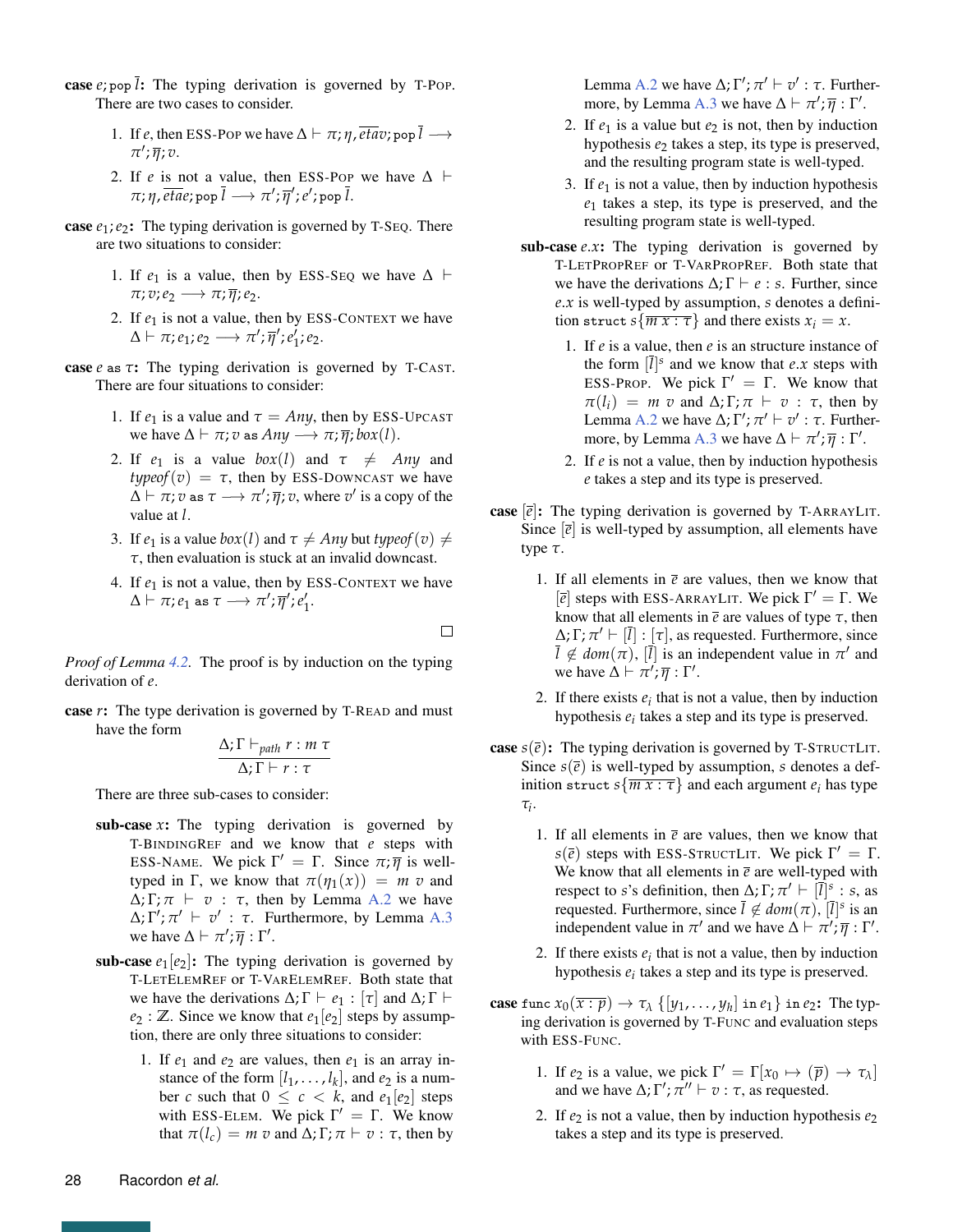- **case**  $e(\overline{a})$ : The typing derivation is governed by T-CALL. Since  $e(\overline{a})$  is well-typed by assumption, *e* has type  $(\overline{p}) \rightarrow \tau$  and each argument *a<sup>i</sup>* has type *p<sup>i</sup>* .
	- 1. If *e* is a value, then *e* is a function object of the form  $\lambda(\overline{x:p}, \eta_{\lambda}, e_{\lambda})$ . Then the evaluation steps depends on the arguments:
		- (a) If all elements in  $\bar{a}$  are values, then we know that  $e(\overline{a})$  steps with ESS-CALL.
			- We pick  $\Gamma'$  such that each parameter name  $x_i$  is mapped onto its type  $p_i$ , either mutably if  $p_i$  = inout  $\tau_i$  for some  $\tau_i$ , or immutably otherwise, and each name in  $dom(\eta_{\lambda})$  is mapped onto its type and mutability in  $\pi$ .
			- Since *e* is well-typed by assumption, we know that  $\Delta$   $\vdash \pi; \overline{\eta}; e(\overline{a}) \longrightarrow$  $\pi'$ ;  $\eta'$ ,  $\overline{\eta}$ ;  $e_{\lambda}$ ; pop  $\overline{l}$ . We assume  $\Delta$ ;  $\Gamma'$ ;  $\eta'$   $\vdash$  $e_{\lambda}$ ; pop  $\overline{l}$  holds by induction.
			- $\overline{\eta}$  Finally we must show that  $\Delta \vdash \pi'; \eta_{\lambda}, \overline{\eta} : \Gamma$ . Since *e* is well-typed, the free in  $e_{\lambda}$  are arguments in  $\bar{x}$ , inserted in  $\Gamma'$  using the argument list.

Furthermore, since ESS-CALL checks for uniqueness of inout arguments, we know that parameter name is either mapped onto a new location in  $\pi'$  or its location cannot overlap with another location in  $\pi'$ . Hence, we have  $\Delta \vdash \pi'; \eta', \overline{\eta} : \Gamma'.$ 

(b) If there exists  $a_i$  that is not a value, then we know that  $a_j$  for all  $1 \leq j < i$  are values and the type derivation for  $a_i$  must have either of the following form, depending on whether  $a_i$  is a regular argument *e* or an inout argument &*r*.

$$
\frac{\Delta; \Gamma \vdash e : \tau}{\Delta; \Gamma \vdash_{\textit{arg}} e : \tau} \qquad \frac{\Delta; \Gamma \vdash_{\textit{path}} r : \text{var } \tau}{\Delta; \Gamma \vdash_{\textit{arg}} \& r : \text{inout } \tau}
$$

- i. If  $a_i \equiv e$ , then by induction hypothesis *e* takes a step and its type is preserved.
- ii. If  $a_i \equiv \& r$ , and *r* is a location, then ESS-INOUT applies and *r*'s type is preserved.
- iii. If  $a_i \equiv \&r$ , and *r* is not a location, then *r* takes a step via  $\longrightarrow_{lv}$  and *r*'s type is preserved.

In all cases,  $e(\bar{a})$  takes a step and its type is preserved.

- 2. If *e* is not a value, then by induction hypothesis *e* takes a step and its type is preserved.
- **case**  $b = e_1$  in  $e_2$ : The typing derivation is governed by T-BINDING.
	- 1. If  $e_1$  is a value, then we know that  $m \times \tau = e_1$  in  $e_2$ steps with ESS-BINDING.

- We pick 
$$
\Gamma' = \Gamma[x \mapsto m \tau]
$$
.

- $\sim$  We assume Δ; Γ';  $π' \vdash e_2 : τ$  by induction.
- $-$  Finally we must show that  $Δ$   $\vdash$   $π'$ ;  $η'$ ,  $\overline{η}$  : Γ'. We know that  $dom(\pi') \setminus dom(\pi) = \{l\}$ , and  $\pi'(l) = m v_1$ . We know that  $\Delta \vdash \pi; \eta, \overline{\eta} : \Gamma$ by assumption, therefore we can show that  $\Delta \vdash$  $\pi'$ ; *η'*,  $\overline{\eta}$  : Γ' holds.
- 2. If  $e_1$  that is not a value, then by induction hypothesis *e*<sup>1</sup> takes a step and its type is preserved.
- case  $r = e_r$ : The typing derivation is governed by T-Assign and must have the form

$$
\frac{\Delta; \Gamma \vdash e_r : \tau \quad \Delta; \Gamma \vdash_{path} r : \text{var } \tau}{\Delta; \Gamma \vdash r = e_r : ()}
$$

There are three situations to consider:

- 1. If  $e_r$  is a value and  $r$  is a location, then we know that  $r = e_r$  steps with ESS-Assign. We know that *r* has type var *τ* and *e* has type *mτ* by assumption, therefore the typing context does not change. We pick  $\Gamma' = \Gamma$  and we have  $\Delta; \Gamma; \pi \vdash r = e_r : ($ , as requested.
- 2. If  $e_1$  is not a value and  $r$  is a location, then by induction hypothesis  $e_1$  takes a step and its type is preserved.
- 3. If *r* is not a location, then *r* takes a step via  $\longrightarrow_{lv}$  and its type is preserved.
- **case**  $e_1$  ?  $e_2$  :  $e_3$ : The typing derivation is governed by T-COND.
	- 1. If  $e_1$  is a value different than 0, then  $e_1$  ?  $e_2$  :  $e_3$ takes a step with ESS-COND-T. We pick  $\Gamma' = \Gamma$  and we have  $\Delta$ ;  $\Gamma$ ;  $\pi \vdash e_2 : \tau$ , as requested.
	- 2. If  $e_1$  is the value 0, then  $e_1$  ?  $e_2$  :  $e_3$  takes a step with ESS-COND-F. We pick  $\Gamma' = \Gamma$  and we have  $\Delta$ ;  $\Gamma$ ;  $\pi \vdash e_3 : \tau$ , as requested.
	- 3. If  $e_1$  is not a value, then by induction hypothesis  $e_1$ takes a step and its type is preserved.
- case *e*; pop *l*: The typing derivation is governed by T-POP. There are two situations to consider:
	- 1. If *e* is a value, then *e*; pop *l* takes a step with ESS-POP. We pick  $\Gamma' = \Gamma$  and we have  $\Delta; \Gamma'; \pi \vdash v : \tau$ , as requested.
	- 2. If *e* is not a value, then by induction hypothesis *e* takes a step and its type is preserved.
- case  $e_1$ ;  $e_2$ : The typing derivation is governed by T-SEQ. There are two situations to consider:
	- 1. If  $e_1$  is a value, then  $v$ ;  $e_2$  takes a step with ESS-SEQ. We pick  $\Gamma' = \Gamma$  and we have  $\Delta; \Gamma'; \pi \vdash e_2 : \tau$ , as requested.
	- 2. If  $e_1$  is not a value, then by induction hypothesis  $e_1$ takes a step and its type is preserved.